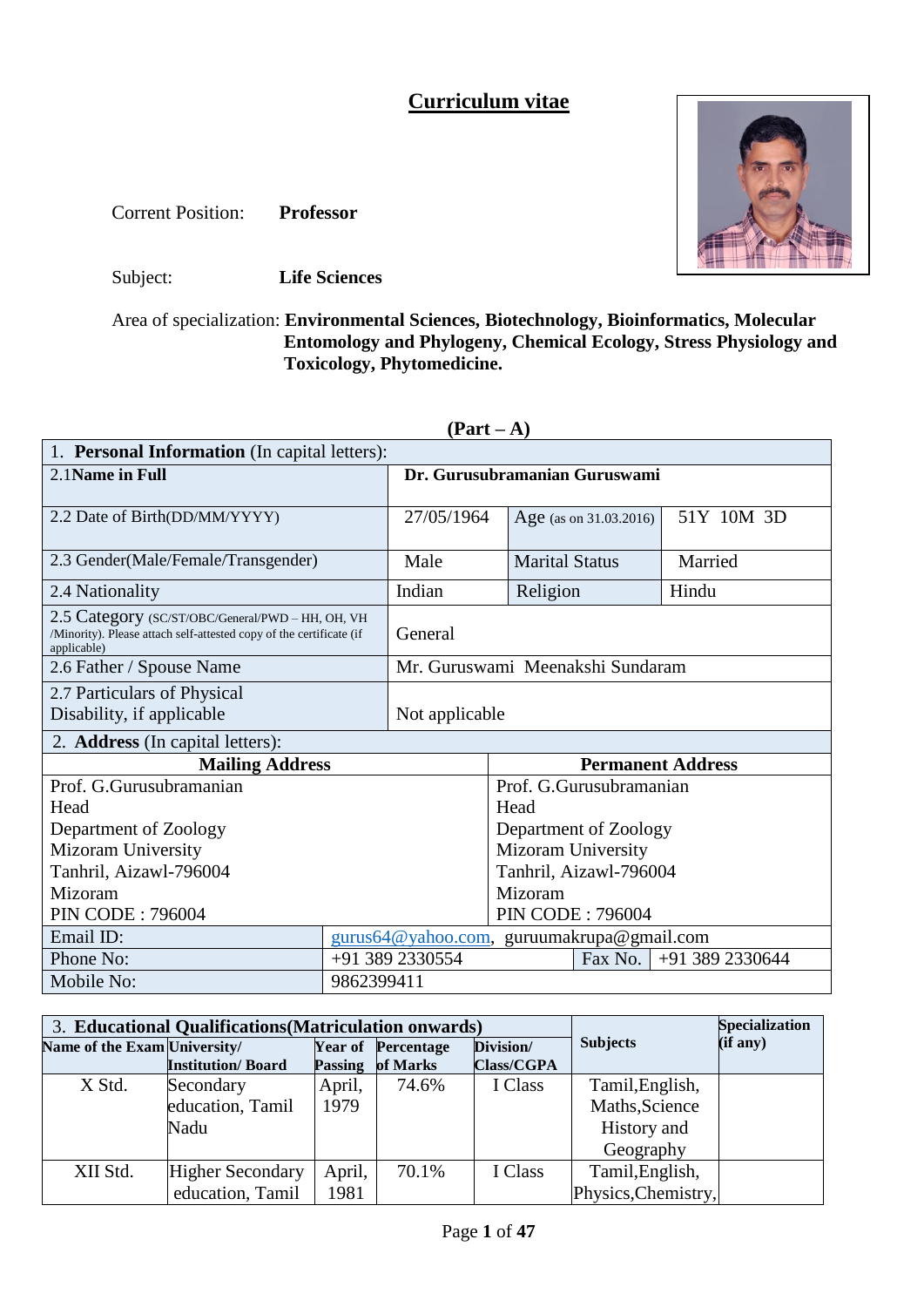|                                                                                       | Nadu                |            |                       |          |            |                     |                                    | Botany and<br>Zoology |              |
|---------------------------------------------------------------------------------------|---------------------|------------|-----------------------|----------|------------|---------------------|------------------------------------|-----------------------|--------------|
| B.Sc., Double                                                                         | Madurai Kamaraj     |            | July,                 |          | Chemistry- | I Class             |                                    | Tamil, English,       | Entomology   |
| Major                                                                                 | University          |            | 1984                  |          | 70.4%      |                     |                                    | Chemistry and         | and Poultry  |
| Chemistry &                                                                           |                     |            |                       | Zoology- |            |                     |                                    | Zoology               |              |
| Zoology                                                                               |                     |            |                       | 80.0%    |            |                     |                                    |                       |              |
| M.Sc.                                                                                 | Madurai Kamaraj     |            | April,                | 72.1%    |            | I Class             |                                    | Zoology               | Entomology   |
|                                                                                       | University          |            | 1986                  |          |            |                     |                                    |                       |              |
| Ph.D                                                                                  | University of       |            | Nov,                  |          | Highly     | Highly              |                                    | Zoology               | Entomology   |
| Interdisciplinary                                                                     | Madras              |            | 1991                  |          |            | Commended Commended |                                    |                       |              |
| Post                                                                                  | University of       |            | March,                |          | Highly     | Highly              |                                    | Zoology               | Entomology   |
| M.Sc.Diploma                                                                          | <b>Madras</b>       |            | 1990                  |          |            | commended commended |                                    |                       |              |
| in Field                                                                              |                     |            |                       |          |            |                     |                                    |                       |              |
| Oriented                                                                              |                     |            |                       |          |            |                     |                                    |                       |              |
| Entomology                                                                            |                     |            |                       |          |            |                     |                                    |                       |              |
| PG Diploma                                                                            | DSIR, New Delhi     |            | Jan,                  |          | Highly     | Highly              |                                    | Tea Culture,          | Microbiology |
| Tea in culture                                                                        |                     |            | 1998                  |          |            |                     | Commended Commended Microbiology & |                       | $\&$         |
| Microbiology &                                                                        |                     |            |                       |          |            |                     |                                    | Entomology            | Entomology   |
| Entomology                                                                            |                     |            |                       |          |            |                     |                                    |                       |              |
| Diploma in                                                                            | <b>WEBEL</b>        |            | June,                 | A grade  |            | A grade             |                                    | PC operation,         |              |
| Computer                                                                              | Informatics,        |            | 1997                  |          |            |                     | Microsoft office,                  |                       |              |
| Applications                                                                          | Jalpaiguri, Kolkata |            |                       |          |            |                     |                                    | DOS, Lotus            |              |
| <b>Whether Qualified UGC/CSIR</b><br>/NET/SLET/SET Exam:                              |                     | <b>YES</b> |                       | ſ        | 1          | NO <sub>1</sub>     |                                    |                       |              |
| <b>Ph.D.</b> (Mark $\sqrt{}$ in                                                       |                     |            | <b>Degree Awarded</b> |          |            | <b>Thesis</b>       |                                    | $\Box$                |              |
| appropriate box)                                                                      |                     |            |                       |          | 29/11/1991 | <b>Submitted</b>    |                                    |                       |              |
| If Ph.D. awarded, whether Ph.D. degree is in accordance with UGC regulations, 2009 or |                     |            |                       |          |            |                     |                                    |                       |              |
| not? If yes please submit the proof of evidence.                                      |                     |            |                       |          |            |                     |                                    |                       |              |

| 4. Title of Thesis/Dissertation(If published, give details on a separate sheet) |                                                                                     |  |  |  |  |
|---------------------------------------------------------------------------------|-------------------------------------------------------------------------------------|--|--|--|--|
| Ph.D.                                                                           | Bioecological studies of some anthophilous thrips and their pollination potential   |  |  |  |  |
|                                                                                 | (Insecta: Thysanoptera)                                                             |  |  |  |  |
| Post MSc Diploma                                                                | Chemical ecology in Thrips – Host plant interactions                                |  |  |  |  |
| PG Diploma                                                                      | Development and augmentation of an improved technology for the mass production      |  |  |  |  |
|                                                                                 | of biopesticides and vermiculture for sustainable productivity in tea.              |  |  |  |  |
| Master                                                                          | Impact of BHC and Monocrotophos on the respiratory physiology of <i>Oreochromis</i> |  |  |  |  |
|                                                                                 | <i>mossambicus</i> (Peters).                                                        |  |  |  |  |
|                                                                                 | Papers published – Post MSc Diploma and Ph.D –                                      |  |  |  |  |

1. Gurusubramanian, G. **(1989**) Bioecology and Pollination Potential of *Haplothrips nigricornis* (Bagnall) (Thysanoptera : Phlaeothripidae) Infesting the Flowers of *Borreria hispida* (K.Sch.) (Rubiaceae). *Proceedings of Indian National Science Academy,* B55 (3): 139-148. **Proof – RP1**

2. Gurusubramanian,G., Ananthakrishnan, T.N., and Gopichandran, R. (1992) Influence of Chemical Profiles of Host Plant on Infestation Diversity of *Retithrips syriacus* . *Journal of Biosci***ences 17** (4): 483-489. **Proof – RP3**

3. Gopichandran,R., Gurusubramanian,G., and Ananthakrishnan, T.N. (1992) Influence of Chemical and Physical Factors on the Varietal Preference of *Retithrips syriacus* (Mayet) (Panchaetothripinae : Thysanoptera ) on Different Cultivars of Cotton . *Phytophaga***, 4**: 1-2. **Proof – RP4**

4. Gurusubramanian,G., Gopichandran,R., and Ananthakrishnan, T.N. (1993) Biochemical Correlates of Host Specificity of *Caliothrips indicus* (Bagnall) Relating to Colonization Patterns in a Crop-Weed Ecosystem. *Proceedings of Indian National Science Academy,* **B59** (5): 471-476. **Proof – RP5**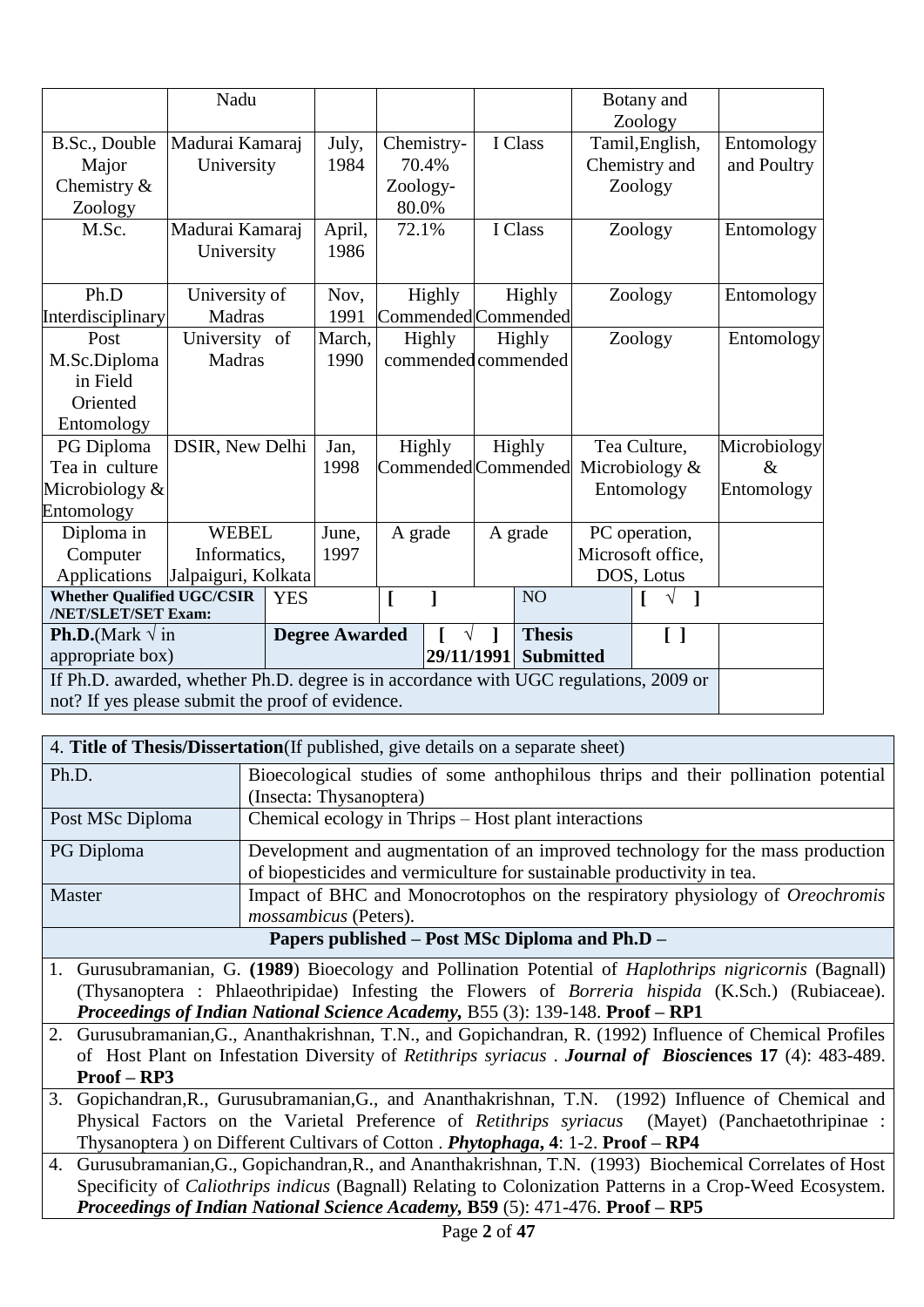- 5. Gurusubramanian, G., and Ananthakrishnan, T.N. (1993) Biochemical Implications of Host Preference in *Frankliniella schultzei*, a Polyphagous Anthophilous Thrips. *Phytophaga*, 5 (2): 77-95. **Proof – RP6**
- 6. Gurusubramanian , G., and Ananthakrishnan, T.N.(1994) The Pollen Vector Potential of Anthophilous Thrips , *Journal of Advanced Zoology***, 15** (1) : 6-17. **Proof – RP7**

| 5.1 No. of publications:         |           |     |          |                    |                               |  |
|----------------------------------|-----------|-----|----------|--------------------|-------------------------------|--|
| Refereed Journal only            | Published | 127 | Accepted |                    | <b>Book Chapters</b>          |  |
| Books (only with ISBN or similar |           |     |          |                    | <b>Conference Proceedings</b> |  |
| identification mark)             |           |     |          | (full papers only) |                               |  |
| Patents                          |           |     |          |                    |                               |  |

#### 5. **Academic Distinctions** (Award/Scholarship/Rank, etc.)

 **Humboldt fellowship** Biologische Bundesanstalt fur land & Forstwirtschaft, Institutfur biologischen pf lanzenschutz, Germany- 1992 – 1994.

 **Visiting Scientist Exchange Program -** Institut für Biologischen Pflanzenschutz, Julius Kühn-Institut (JKI) Bundesforschungsinstitut für Kulturpflanzen, Darmstadt, Germany, November-April 1995-1996, 1996-1997,1997-1998

**Business Excellence Award** by International Business Council – 28<sup>th</sup> November, 1998.

**Visiting Scientist** - Tea Research Institute of Sri Lanka, Sri Lanka - March-May 2005

**INSA visiting fellow** – Three months training on mass production of biocontrol agents, Project Directorate of Biological Control, Bangalore (9 January – 31 March, 2006).

**Visiting Scientist** - Institute for Chemical Research, Kyoto University, Kyoto, Japan - April- June 2006

**DBT Overseas Associateship Award** – NER 2012, Natural History Museum, London [D.O. No. BT/20/NE/2011 dt 13.01.2012]

#### **7. Membership/Fellowship of learned/accredited bodies (Give details)**

**FISEC** - Received Fellowship from International Society of Ecological Communication, India.

Life Member : Indian Science Congress Association

| <b>8. Present Position:</b> |                                   |                  |              |                         |                                  |                                 |                         |  |  |
|-----------------------------|-----------------------------------|------------------|--------------|-------------------------|----------------------------------|---------------------------------|-------------------------|--|--|
| <b>Designation</b>          | University/<br><b>Institution</b> | From<br>Date     | <b>Basic</b> | <b>Pay Scale</b>        | Gross Pay/                       | <b>Next</b><br><b>Increment</b> | <b>Nature of duties</b> |  |  |
|                             |                                   |                  | Pay(BP)      | (PS)/Pay<br><b>Band</b> | <b>Total Salary</b><br>P.M.(Rs.) | Date                            |                         |  |  |
|                             |                                   |                  |              | (PB)(Rs.)               |                                  |                                 |                         |  |  |
| <b>Professor</b>            | Mizoram                           | $21-03-2013$ Rs. |              | 37400-                  | 133160/-                         | July                            | Teaching, research and  |  |  |
| and Head                    | University                        | to till date     | $56500/-$    | 67000.                  |                                  | 2016                            | administrative works    |  |  |
|                             |                                   |                  |              | GP:10000                |                                  |                                 |                         |  |  |
|                             |                                   |                  |              |                         |                                  |                                 |                         |  |  |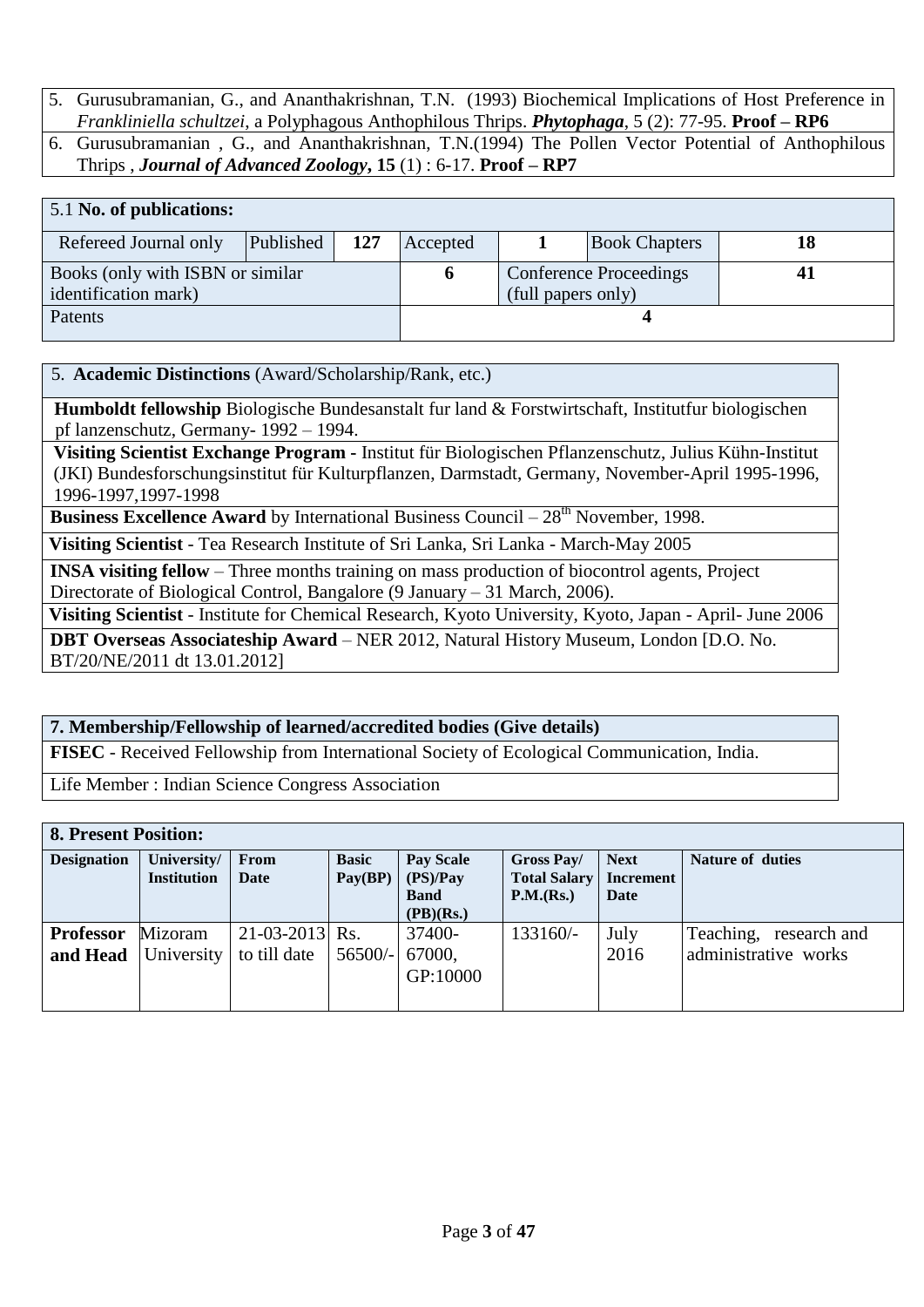**9.Experience** (Enclose additional sheet, if required, in the same format):

| Post Held, Basic                                                                                                                   |                                                                                         |                                  | <b>Period</b>       | No. of               |                                                                                                                                                                                                                                                                                                     |                                     |
|------------------------------------------------------------------------------------------------------------------------------------|-----------------------------------------------------------------------------------------|----------------------------------|---------------------|----------------------|-----------------------------------------------------------------------------------------------------------------------------------------------------------------------------------------------------------------------------------------------------------------------------------------------------|-------------------------------------|
| Pay&Pay band with<br><b>Grade Pay/ Academic</b><br><b>Grade Pay</b>                                                                | University/<br><b>Institution</b>                                                       | From To                          |                     | years/<br>months     | Nature of work                                                                                                                                                                                                                                                                                      | <b>Reason for</b><br><b>Leaving</b> |
| <b>Professor and</b><br><b>Head Rs. 56500/-</b><br>37400-67000,<br>GP:10000                                                        | Mizoram<br>university                                                                   | $21 - 03 - 31 - 10$<br>2013 2015 |                     | 2Y<br>7 <sub>M</sub> | Administration, infrastructure<br>development, Teaching and<br>Research for M.Sc., M.Phil. &<br>PhD students.                                                                                                                                                                                       |                                     |
| <b>Associate</b><br><b>Professor</b> , 47930,<br>15600-39100, AGP<br>8000.                                                         | Mizoram<br>university                                                                   | 15Mar<br>2010                    | 20<br>March<br>2013 | 3Y                   | Administration, infrastructure<br>development, Teaching and<br>Research for M.Sc., M.Phil. &<br>PhD students.                                                                                                                                                                                       | Promotion                           |
| <b>Reader</b> , 47930,<br>15600-39100, AGP<br>8000,                                                                                | Mizoram<br>university                                                                   | 2007 2010                        | 15Mar 14 Mar        | 3Y                   | Administration, infrastructure<br>development, Teaching and<br>Research for M.Sc., M.Phil. &<br>PhD students.                                                                                                                                                                                       | Promotion                           |
| Scientist & Head<br>Department of<br>Entomology $&$<br><b>Plant Protection</b><br>Division,<br>$15100, 14200 -$<br>420 - 18500     | Tocklai<br>Experimental<br>Station, Tea<br>Research<br>Association,<br>Jorhat,<br>Assam | 2003 2007                        | 1 Nov 14 Mar        | 4Y<br>2 <sub>M</sub> | Administration, conducting<br>classes for post MSc diploma<br>students, management of research<br>projects on IPM, biopesticides,<br>insecticide resistance and<br>bioorganic farming, pesticide<br>testing & certification, pesticide<br>residue analysis and remedial<br>measures to tea estates. | Job<br>betterment                   |
| <b>Senior Lecturer</b><br>& Head,<br>Department of<br>Microbiology &<br>Biotechnology,<br>$12000, 12000 -$<br>$4560 - 900 - 20000$ | K.S.<br>Rangasamy<br>College of<br>Arts &<br>Science,<br>Tiruchengode,<br>Tamilnadu.    | 01<br>June<br>1999               | 31 Oct<br>2003      | 4Y<br>5 M            | Administration, infrastructure<br>development, Teaching and<br>Research for B.Sc., M.Sc.,<br>M.Phil. & PhD Microbiology &<br>Biotechnology students.                                                                                                                                                | Job<br>betterment                   |
| <b>Senior Lecturer</b><br>& Head, Dept of<br>Microbiology,<br>$10000, 8000 -$<br>$4560 - 1000 -$<br>15000                          | Kongu College<br>of Arts &<br>Science,<br>Vennaimalai,<br>Karur 639006<br>Tamilnadu.    | $01$ July $30$<br>1998 May       | 1999                | 11<br>M              | Administration, infrastructure<br>development, Teaching for B.Sc.,<br>Microbiology students and<br>research.                                                                                                                                                                                        | Job<br>betterment                   |
| <b>Senior Research</b><br>Officer,<br>R & D Centre,<br>Division of<br>Biotechnology,<br>22,250, 19250-<br>3000-22250.              | Goodricke<br>Group Ltd.,<br>Kolkata, W.B.                                               | 13Nov 30<br>1994 June            | 1998                | 4 Y<br>6 M           | Acted as a Manager (R&D) and<br>Head and looked after the<br>international affairs of the tea<br>estates in Kenya, Germany,<br>Zambia and India in relation to<br>bio-organic farming with respect<br>to control of tea pests,<br>degradation of wastes and soil<br>enrichment in tea ecosystems.   | Job<br>betterment                   |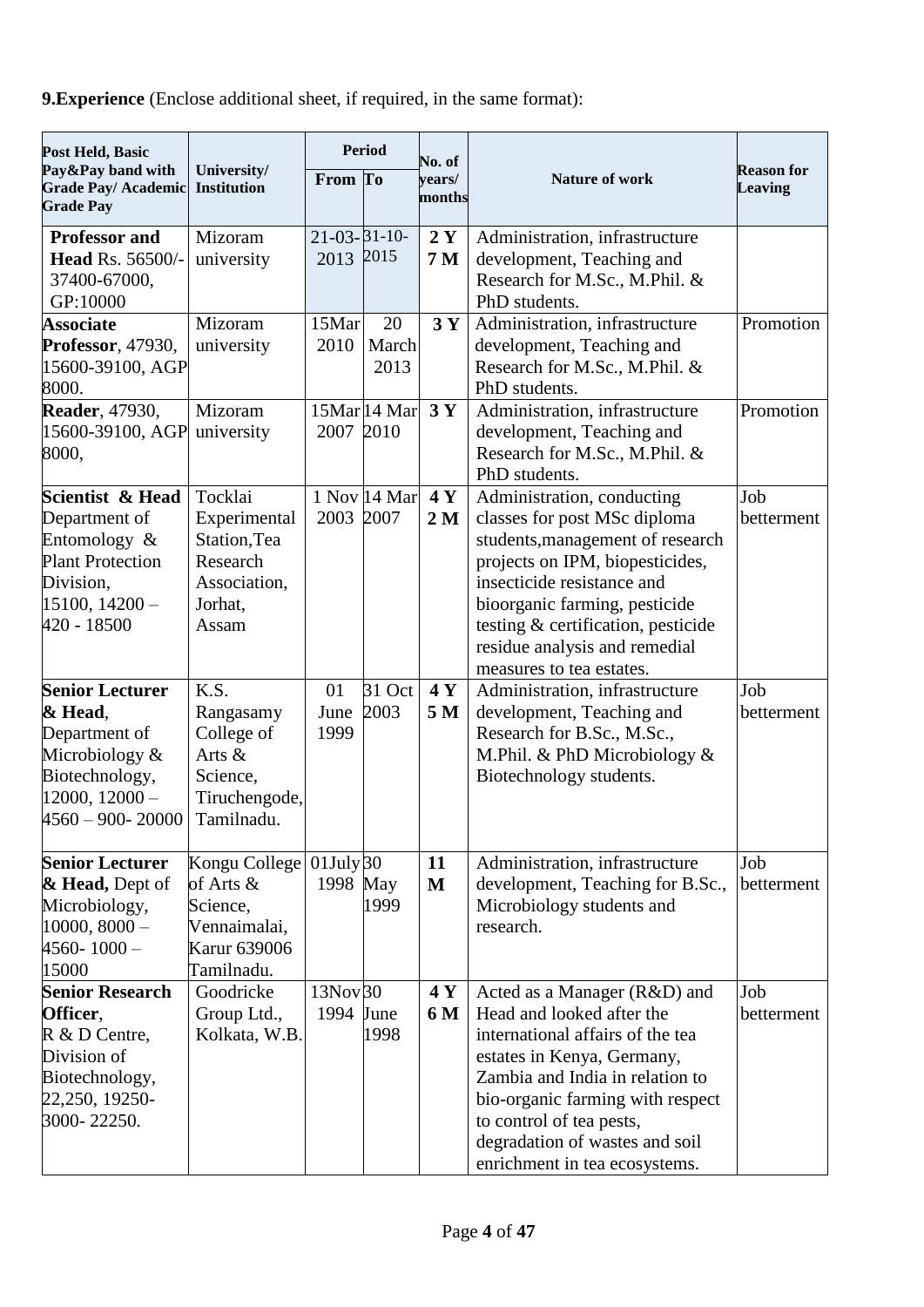| PDF, Humboldt                             | Biologische      | 18         | 12 Nov | 2Y             | Evaluation of biopesticides,         | Job        |
|-------------------------------------------|------------------|------------|--------|----------------|--------------------------------------|------------|
| <b>Fellow,</b>                            | Bundesanstalt    | June       | 1994   | 5 M            | azadirachtin and their products      | betterment |
| 1200 Dutsch                               | fur land $&$     | 1992       |        |                | against different insect pests and   |            |
| Mark                                      | Forstwirtschaft. |            |        |                | their natural enemies.               |            |
|                                           | Institutfur      |            |        |                |                                      |            |
|                                           | biologischen pf  |            |        |                |                                      |            |
|                                           | lanzenschutz,    |            |        |                |                                      |            |
|                                           | Germany          |            |        |                |                                      |            |
| <b>PDF-RA, CSIR <math>\&amp;</math>  </b> | Entomology       | 01         | 10     | 1Y             | Taking classes and conducting        | Job        |
| Colgate Palmolive                         | Research         | April June |        | 2 <sub>M</sub> | practicals for M.Sc., and M.Phil     | betterment |
| US Project, Rs.                           | Institute,       | 1991 1992  |        |                | students. CSIR Project: Impact       |            |
| 3800/-                                    | Loyola           |            |        |                | of Non-host Plant Volatiles on       |            |
| (consolidated)                            | College,         |            |        |                | the Growth, Development and          |            |
|                                           | Chennai – 33.    |            |        |                | Reproductive Potential of some       |            |
|                                           |                  |            |        |                | Lepidopterous and Hemipterous        |            |
|                                           |                  |            |        |                | Insects of Economic Importance.      |            |
|                                           |                  |            |        |                | <b>Colgate Palmolive US Project:</b> |            |
|                                           |                  |            |        |                | Repellency studies of                |            |
|                                           |                  |            |        |                | MNDA/DEET on some oriental           |            |
|                                           |                  |            |        |                | vectors, household and stored        |            |
|                                           |                  |            |        |                | products insects.                    |            |

| 9.1. Total Experience (excluding $\vert$ Teaching<br>M.Phil. / Ph.D. Research Degree |                              | <b>UG</b> | 5 Y 4M | <b>PG</b> | 13 <sub>Y</sub><br><b>11 M</b> | Mphil<br>/Ph.D.                                                                    | 13 Y 11 M |
|--------------------------------------------------------------------------------------|------------------------------|-----------|--------|-----------|--------------------------------|------------------------------------------------------------------------------------|-----------|
| period)                                                                              | <b>Research</b><br>(Postdoc) |           |        |           |                                | 23 Y 10 M – Total Research Experience<br>[PDF- $3 Y 7 M$ , Scientist – $8 Y 8 M$ ] |           |

| 10. Research Guidance<br>(enclose proof of evidence) | Guide / Co-Guide   Enrolled | <b>Submitted   Awarded</b> |  |
|------------------------------------------------------|-----------------------------|----------------------------|--|
| M.Phil. Degree                                       | Supervisor                  |                            |  |
|                                                      | Joint supervisor            |                            |  |
| Ph.D. Degree                                         | Supervisor                  |                            |  |
|                                                      | Joint supervisor            |                            |  |

# 11.**Research Projects Undertaken** (other than that for research degree)

| <b>Title of Project</b>                | Date of                              | Date of             |              | <b>Emoluments Under whose Auspices</b> |
|----------------------------------------|--------------------------------------|---------------------|--------------|----------------------------------------|
|                                        | <b>Commencement completion Drawn</b> |                     |              |                                        |
| Impact of biofertilizer (SPIC          | 01 Oct 1986                          | 31 March Rs. 1500/- |              | <b>JRF, SPIC Cytozyme</b>              |
| Cytozyme) on plant growth and oil      |                                      | 1989                |              | Research Project,                      |
| content in seeds of ground nut, sun    |                                      |                     |              | <b>Entomology Research</b>             |
| flower, Sesamum, and Cotton and        |                                      |                     |              | Institute, Loyola College,             |
| their impact on pest species.          |                                      |                     |              | Chennai $-33$ .                        |
| Survey and evaluation of various       | 01 April 1989                        | 31 Mar              | $Rs.2700/-$  | <b>SRF, DoEn Research</b>              |
| potential predators and parasites from |                                      | 1990                |              | project, Entomology                    |
| monoculture and polyculture forest     |                                      |                     |              | Research Institute,                    |
| litter habitats and their uses in pest |                                      |                     |              | Loyola College, Chennai                |
| suppression.                           |                                      |                     |              | - 33.                                  |
| Insect mass rearing technology using   | 01 April 1990                        | 31 Mar              | $Rs. 2700/-$ | <b>SRF, DBT Research</b>               |
| synthetic and semi-synthetic diet,     |                                      | 1991                |              | project, Entomology                    |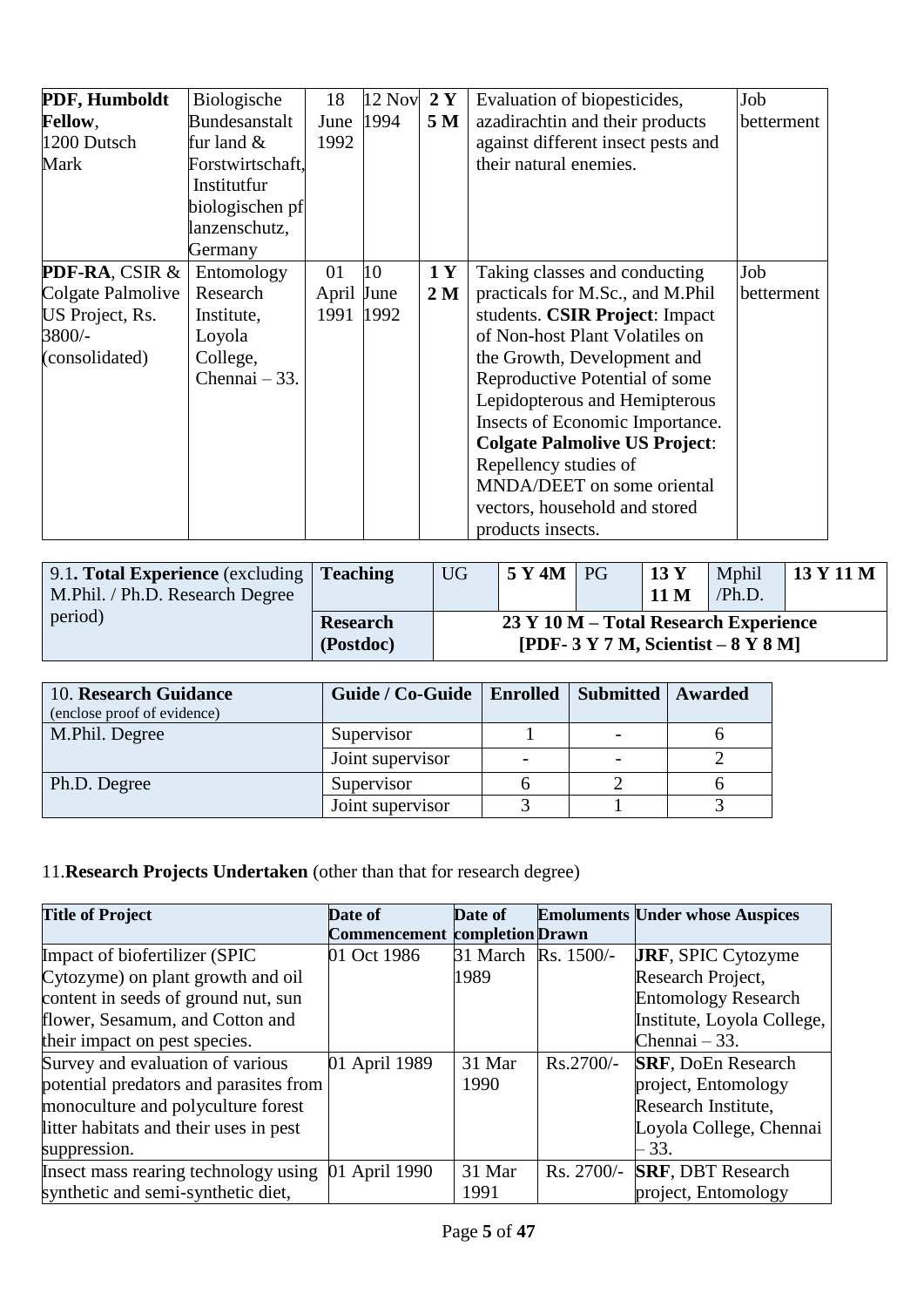| Host-plant resistance studies,         | Research Institute,     |
|----------------------------------------|-------------------------|
| characterization and quantification of | Loyola College, Chennai |
| allelochemicals, tritrophic            | $-33.$                  |
| interactions and plant phenolic        |                         |
| metabolic enzymes of plant origin      |                         |
| against herbivorous of economic        |                         |
| importance.                            |                         |

# 12.**Experience in Other activities like:**

# **University Administration – Proof UA1**

Contribution to corporate life in MZU university through meetings, subject related events:

- Head, Department of Zoology, MZU
- Dean in-charge School of Life Sciences, MZU
- Chairman BOS in Zoology and BOS member in Botany, Biotechnology.
- School Board member in Zoology, Botany, Biotechnology, Home Science, Optometry, MLT
- Subject expert in college affiliation inspection team and Screening cum Evaluation committee
- Member MZU Annual Journal , State Biotech Hub , Application Screening committee
- Institutional Governance responsibilities
- HoD Incharge Biotechnology, MZU
- Chairman & Member Dept. Purchase Committee
- Chairman & Member Interview Selection committee
- Chairman & Member admission committee of MSc and PhD programmes
- Chairman & Member Animal ethics committee, Departmental Research Committee,
- Member MZU Development of Biodiversity Research Centre
- Member Academic Council, University Court
- Member Editorial Board Two and a Bud, Science and Technology
- Member Design of Curriculum PG Microbiology and Biotechnology and M.Phil and Ph.D Periyar University PG and UG - Zoology – MZU, Mizoram.
- Member of Indian Science Congress, Pesticide Science Society, Plantation Crop Society, Indian Entomological Society, Indian Agricultural crop and Research, Entomological Research, Green Farming, Ecological Communication Society
- Established the Central instrumentation facility, Animal house and cell line facilities at the K.S.R. College of Arts and Science, Tiruchencode and State Biotech Hub, MZU.
- Established a Centre for Biological Sciences for Research and Development at the K.S.R. College of Arts and Science, Tiruchencode.
- Acted as a Department ISO and NAAC co-ordinator at the K.S.R. College of Arts and Science, Tiruchencode.
- Acted as a Manager (R&D) and Head in a) the Biotechnolgy Division, R&D Centre, Goodricke Group Ltd., Kolkata and looked after the international affairs of the tea estates in Kenya, Germany, Zambia and India in relation to plant protection b) in the Department of Microbiology and Biotechnology at the K.S.R. College of Arts and Science, Tiruchencode c) Head, Department of Entomology and Plant Protection Division, Tea Research Association, Tocklai Experimental Station, Jorhat, Assam.
- Member Board of undergraduate and Postgraduate studies, School Board, MZU and other universities.
- Organizing Workshops, short term course, Guest lectures, Seminars, Symposia, and Awareness Campaign .
- Counseling students for their career in academic and non-academic activities.
- Acting as an Examiner (Internal & External ) both in Practical and Theory papers.
- Delivering Guest Lectures in other reputed Universities and Research institutions.
- Acted as a Department ISO and NAAC co-ordinator at the K.S.R. College of Arts and Science, Tiruchencode and currently acting as a departmental NAAC coordinator.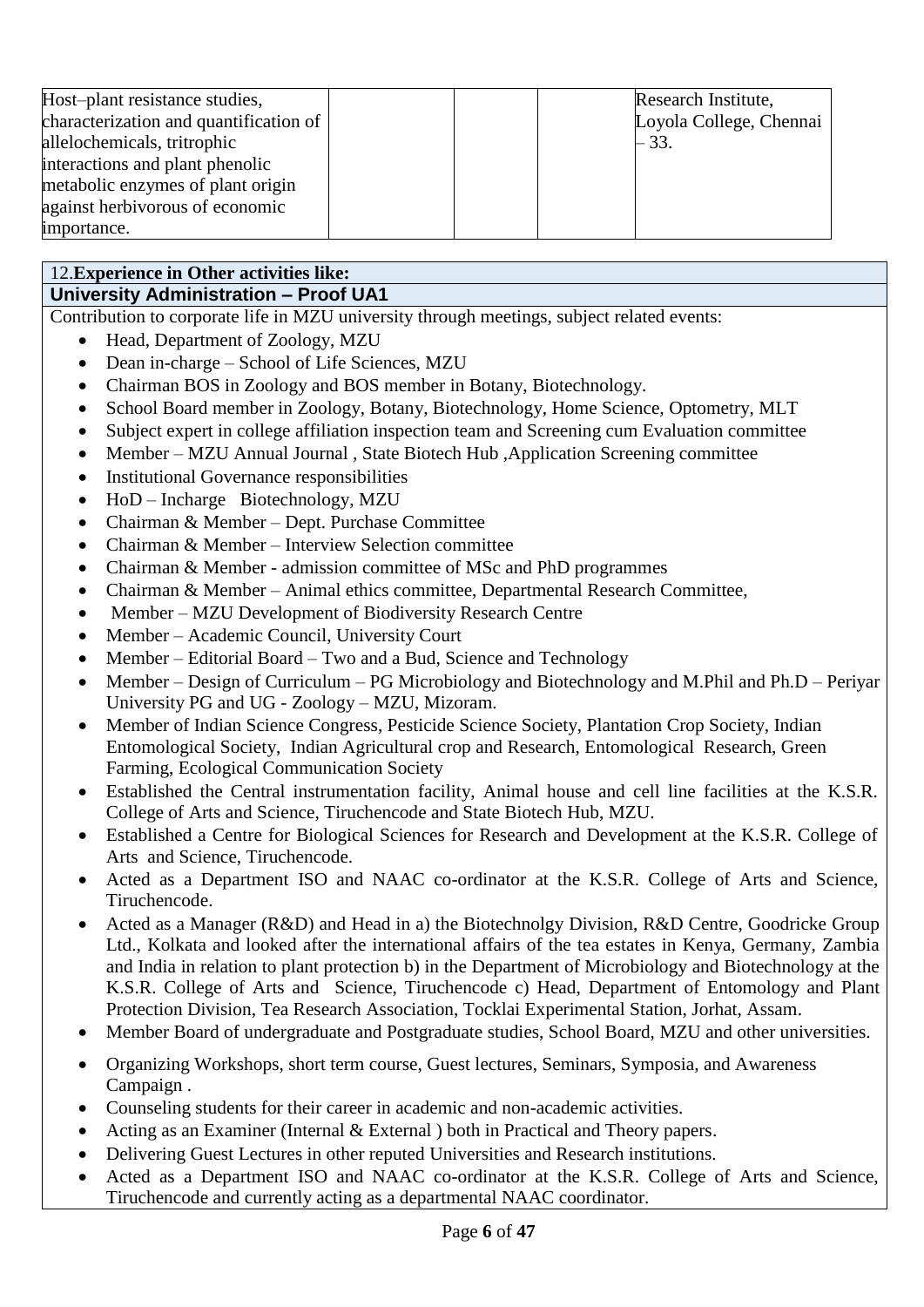#### **Extra-Curricular activities of students**

- Specially trained in **Student Personnel Services and Career Counselling** (student's 7rganize, student's services, psychological tests and inventories & career organized), **Design and Delivery Systems for Biological Sciences Faculty** (Instructional Planning, Instructional methods & Communication, Motivation and Communication & Evaluation of students) and **Guidance and Counselling** [Educational Guidance, Career Guidance & Counselling, Personal & Social Guidance, Establishing & managing guidance and organized centre] under quality improvement programme by Technical Teachers's Training Institute, Ministry of human Resource Development, Government of India, Chennai .
- Organised a Career Guidance workshop cum exhibition about higher studies in foreign universities for school and college students.
- Bioinformatics and Biotechnology hands on practical training to class IX, X, XI and XII school students of Mizoram under the aegis of BIF and State Biotech Hub, DBT, New Delhi.
- To cultivate scientific temper among students through scientific activities via PG students club and Research Scholars' Association.
- Awareness campaigns to human diseases- Cancer and Life style disorders.

#### **Residential life of students**

- Field studies and sample collection (Saturday/holidays) Collection of animal specimens & periodical survey in and around Mizoram.
- To Arrange/placement for training programmes and research fellowships at various research institutions/Universities.
- Assist the students to publish research papers in scientific journals.
- Motivate the students in participation of seminars, workshops and conferences.
- Assist in student's research program in relation to design of study, hypothesis writing, synopsis preparation and project proposals writing.
- Celebration of important International and National events Biodiversity Week, Environment Day, Life style disorders week etc., at MZU by State Biodiversity Board, Environment and Forest Department in collaboration with the School of Life Sciences and Earth Sciences & Natural Resources Management, MZU.

#### **If any other**

#### **EXPERIENCE OF INDUSTRY/NGOS OR PROFESSIONAL FIELD WHICH SHOULD INCLUDE INNOVATIONS AND/OR RESEARCH DEVELOPMENT:**

- The concept of organic farming was introduced and implemented successively at grass root level in tea plantations of North East India with the help of international collaboration.
- Setting up of Biofertilizers and Biopesticides commercial plant at Danguajhar, West Bengal with the help of DSIR, New Delhi and FRI, Germany in association with Goodricke Group Limited, Kolkata.
- IPM Package was established in Tea industry and recommended to Tea Advisory Council for successful implementation at tea estates.
- Insecticide resistance incidence was identified in tea pests and remedial measures were established by extensive field studies (Insecticide resistance management).
- Compatibility of insecticides with herbicides, fertilizers and enhancers was studied and recommended the results for better management of pests and delaying insecticide resistant.
- Insecticide resistance mechanisms were studied at molecular level in collaboration with Forest Research Institute, Germany.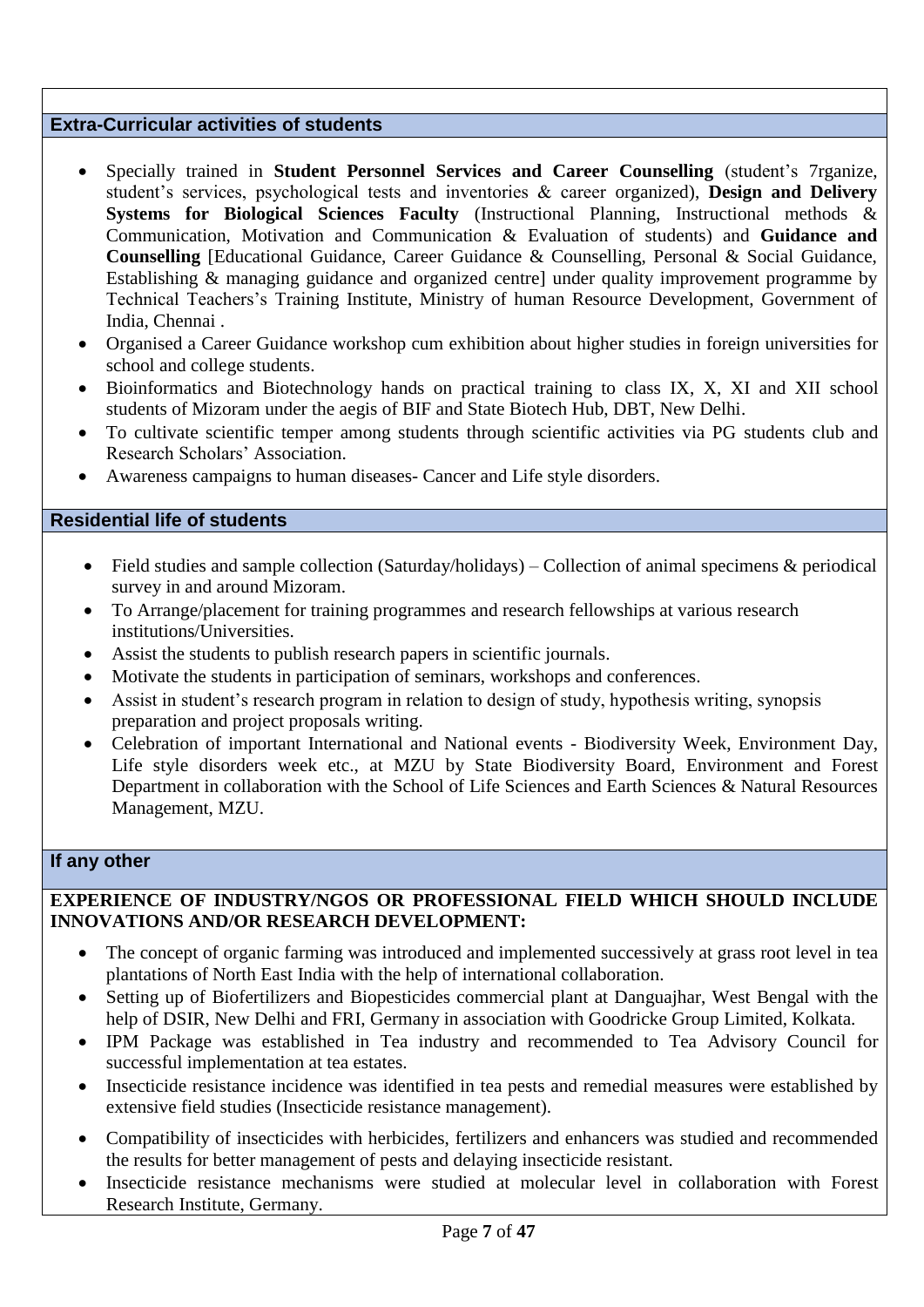Having deciphered the regulation and expression of the major genes for flavour and aroma in Darjeeling tea, we can implement the knowledge in further processing and exploiting the pathway mechanisms for new nutraceuticals and for producing a unique type of quality in tea.

# **DETAILS OF SIGNIFICANT CONTRIBUTION TO KNOWLEDGE :**

- DNA barcoding method was standardized and established a consortium approach for DNA barcoding of life. Nucleotide sequences were sequenced and submitted to NCBI: 290 nucleotide sequences of Bt, snakes and insects-butterflies, moths, beetles, dragon flies etc.
- Biodiversity and molecular phylogeny of wildsilk moths in Mizoram on mitochondrial gene markers were established.
- Extensive work on natural isolates of *Bacillus thuringiensis* in Mizoram was done in relation to Distribution, Molecular Characterization, and Activity against mosquito vectors and lepidopterous pests. Potent Bt isolates were identified for mosquito management.
- Screening for Insecticidal susceptibility and molecular characterization of *Anopheles species* using RAPD-PCR, DNA barcoding and RT-PCR were done and established a molecular tool for ten Anopheles vector species identification using ITS-2 marker.
- Extensive evaluation of *Anopheles* mosquito breeding habitats and the prevalence of Malaria in Mizoram were studied and the findings were forwarded to the Directorate of Health Services, Mizoram for recommendation.

### **INDUSTRIAL SERVICES**

- Consultation service to tea estates regarding pest management, pesticide residue limit and contamination in black and instant tea samples.
- Pesticide Testing against different pests at different seasons and Certification
- Pesticide residue analysis in tea samples and certification.
- Commercial production of biofertilizer and biopesticides production and supply to tea estates of Darjeeling, West Bengal and Assam.
- Biopesticides testing against notorious pests of different economically important crops.
- Cultivation of different species of mushroom from Agrowastes.
- Vermiculture and Vermicompost for soil enrichment.
- Quality Evaluation of different phytopesticides, chemical pesticides and biocides.
- Preparation of Bio –Compost using microbial consortia from different waste products.
- Effluent treatment and Assessment of quality of water.
- Screening of spoilage organisms in different food products.

### **PATENTS**

| <b>SN</b>      | <b>Title</b>                                       | Indian Patent No. & category                                      | Inventors        |
|----------------|----------------------------------------------------|-------------------------------------------------------------------|------------------|
| 1              | A Process for preparing a <b>Patent No. 205846</b> |                                                                   | Tamuli, A.K. and |
|                | novel Biofertiliser strains                        | Indian patent application No. 84/CAL/2000; PG                     | Gurusubramanian, |
|                | of nitrogen fixer and                              | Journal No. 51/2007;                                              | G.               |
|                | phosphate solubiliser to                           | Grant Date: 13 Apr 2007; Publication Date: 13                     |                  |
|                | promote soil health in                             | Apr 2007; Date of Filing: 17 Feb 2000;                            |                  |
|                |                                                    | particular for growth of   Name of Patentee: Goodricke Group Ltd; |                  |
|                | tea plants.                                        | PCT International Application No. C12N15/74                       |                  |
| $\overline{2}$ | Biodegradation of plant                            | <b>Under Approval</b>                                             | Tamuli, A.K. and |
|                | biomass and enrichment                             |                                                                   | Gurusubramanian, |
|                | thro' microbial consortium                         |                                                                   | G.               |
| $3^{\circ}$    | A Process for preparing a   Patent No. 244590      |                                                                   | Tamuli, A.K. and |
|                | microbial insecticide for                          | Indian patent application No. 84/CAL/2000; PG                     | Gurusubramanian, |
|                | the control of sucking and                         | Journal No. 51/2010;                                              | G.               |
|                | chewing                                            | pests of tea   Grant Date: 13 Dec 2010; Publication Date: 17      |                  |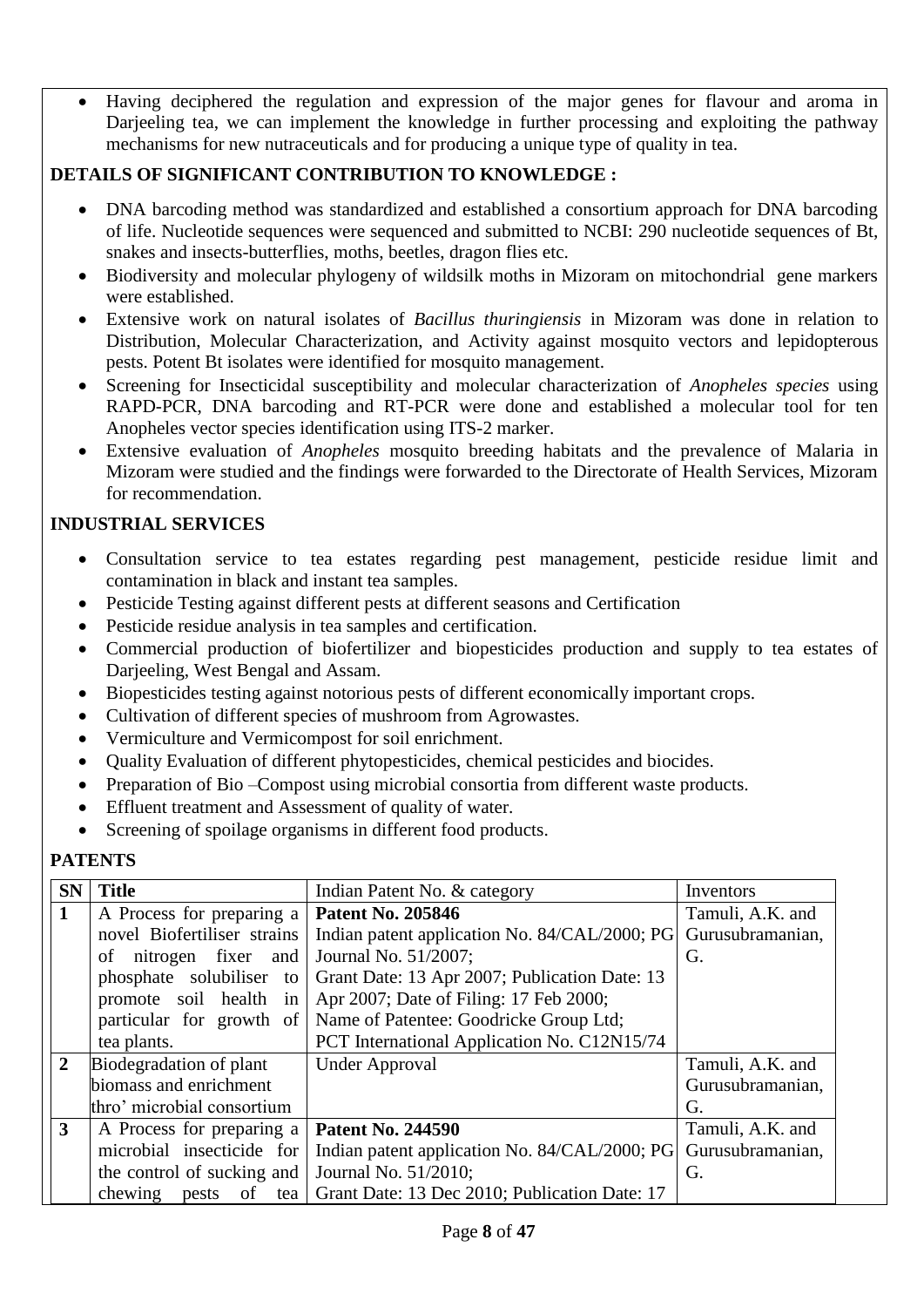|                         | plants                     | Dec 2010; Date of Filing: 17 Feb 2000;        |                   |
|-------------------------|----------------------------|-----------------------------------------------|-------------------|
|                         |                            | Name of Patentee: Goodricke Group Ltd;        |                   |
|                         |                            | PCT International Application No. A01N63/00   |                   |
| $\overline{\mathbf{4}}$ | A Process for preparing a  | <b>Patent No. 208121</b>                      | Tamuli, A.K. and  |
|                         | biocide used for black rot | Indian patent application No. 0083/CAL/2000;  | Gurusubramanian,  |
|                         | disease in tea plant.      | PG Journal No. 28/2007;                       | G.                |
|                         |                            | Grant Date: 13 Jul 2007; Publication Date: 12 |                   |
|                         |                            | Jul 2007; Date of Filing: 17 Feb 2000;        |                   |
|                         |                            | Name of Patentee: Goodricke Group Ltd;        |                   |
|                         |                            | PCT International Application No. C12N1/16    |                   |
| 5                       | Gene expression dynamics   | B157, AV2 $&$ Sungmal.                        | Hazarika, M.,     |
|                         | thrips & Jassids<br>in     |                                               | Sudripto Das,     |
|                         | infested Darjeeling tea    | <b>Under Process</b>                          | Gurusubramanian,  |
|                         | leaves with increase in    |                                               | G. and Sakata, K. |
|                         | volatiles<br>which<br>is   |                                               |                   |
|                         | responsible for enhancing  |                                               |                   |
|                         | the quality of Darjeeling  |                                               |                   |
|                         | tea, specially the flavour |                                               |                   |
|                         | and aroma of theinfusion.  |                                               |                   |

# **CONTRIBUTION TO DESIGN OF CURRICULUM – PROOF DC1**

 Introduced New areas of discipline: Bioinformatics and Biostatistics, Molecular entomology, Molecular phylogenetics, Laboratory Tools and Techniques for Biologists (Vocational program).

|                                  | . |  |
|----------------------------------|---|--|
| Biologists (Vocational program). |   |  |

| <b>Design of Curriculum</b>              | PG Microbiology and Biotechnology and M.Phil and Ph.D –       |  |  |
|------------------------------------------|---------------------------------------------------------------|--|--|
|                                          | Periyar University PG and UG - Zoology – MZU, Mizoram.        |  |  |
| <b>Teaching methods/in Remedial</b>      | Acted as a Student counselor.                                 |  |  |
| teaching/Students<br>Counseling          | Established a career guidance information cell for higher     |  |  |
|                                          | studies.                                                      |  |  |
|                                          | Use of audiovisual Aids.                                      |  |  |
|                                          | Organizing Guest lectures, Seminars, Symposia, &              |  |  |
|                                          | Awareness Campaign.                                           |  |  |
|                                          | Arranged summer training programmes for students.             |  |  |
|                                          | Arranged students – teacher interaction day.                  |  |  |
|                                          | E-post for biological sciences.                               |  |  |
| <b>Laboratory Experiments</b>            | Students were trained in different laboratories for hands on  |  |  |
|                                          | Training and Prepared a laboratory manual.                    |  |  |
| <b>Evaluation methods</b>                | Weekly and terminal tests                                     |  |  |
|                                          | Conducting subject Quiz                                       |  |  |
|                                          | Students-Teacher self appraisal                               |  |  |
|                                          | Refresher course Audiovisual aids teaching                    |  |  |
|                                          | Revision of the PG syllabus                                   |  |  |
|                                          | Using of soft wares for bioinformatics and biostatistics      |  |  |
|                                          | Standardization of practical work                             |  |  |
| <b>Preparation of resources Material</b> | Prepared e-notes material for theory and practical papers for |  |  |
| including books, Reading materials       | PG and research students                                      |  |  |
| Laboratory manual etc.                   |                                                               |  |  |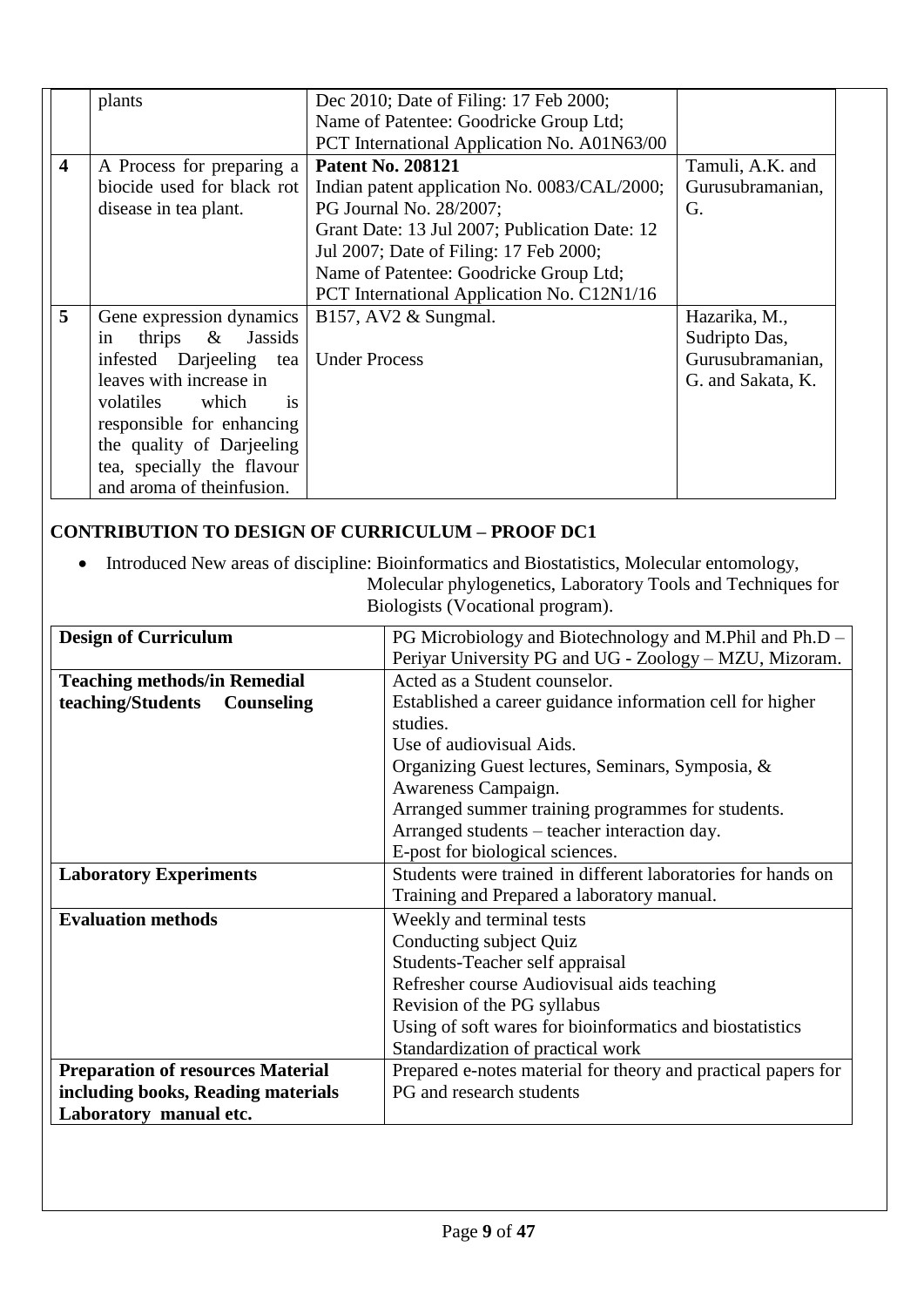| Name of seminar/conference/workshop                                 | <b>Institute/place</b>        |
|---------------------------------------------------------------------|-------------------------------|
| ICRO – UNESCO – EMBO international training course on               | K.S.R. Educational Charitable |
| Biotechnological tools in plant improvement (2003) Sep. 7-20, 2003  | Trust, Tiruchencode           |
|                                                                     | and ICRO/EMBO/UNESCO          |
| $34th$ Tocklai Conference – Strategies for Quality, 28-30 November, | Tocklai Experimental Station, |
| 2005.                                                               | Tea Research association,     |
|                                                                     | Jorhat, Assam, India.         |
| Training course on Bioinformatics- General Concepts and             | Bioinformatics infrastructure |
| applications, [26-27 March, 2009]                                   | facility and State Biotech    |
| Bioinformatics Current Approaches And Applications [27 Nov. 2009]   | Hub, Dept. of Biotechnology,  |
| Basics of Bioinformatics – An Over view $[29 - 30$ March 2010]      | MZU, Aizawl, Mizoram and      |
| Workshop on Molecular Phylogenetics and Evolution [Nov, 22-24,      | Department of Biotechnology,  |
| 2010]                                                               | New Delhi                     |
| Workshop on Random Amplified Polymorphic DNA (RAPD) Marker          |                               |
| and its Applications [March 20-21, 2011]                            |                               |
| Training course on Bioiformatics- Structure and determination of    |                               |
| macromolecules. March 28-29, 2011                                   |                               |
| Training course on "An introduction to Bioinformatics", 12 March,   |                               |
| 2011                                                                |                               |

### **13. Competence in Computer Application:**

- Having diploma in computer applications.
- Undergone special training programmes in Bioinformatics.
- Published practical manual Students companion Book on bioinformatics.
- Developed bioinformatics tools in collaboration with Biotechnology department PROT-PROP: A Javaapplication to predict the sub cellular location of a protein based on physiochemical properties **ww.mzu.edu.in/schools/biotechnology.html.**
- GC-Graphing: A Java-application to plot GC contents of Intergenic and Intragenic regions of genome **www.mzu.edu.in/schools/biotechnology.html**
- Proficient in on-line bioinformatics tools and softwares.
- Homology modelling and molecular modelling.

| 14. Have undertaken any foreign travel for academic purposes? If yes, give details |                           |                                                                            |                                                                                     |                                                 |
|------------------------------------------------------------------------------------|---------------------------|----------------------------------------------------------------------------|-------------------------------------------------------------------------------------|-------------------------------------------------|
| <b>Duration &amp; Year</b>                                                         | <b>Country</b><br>visited | <b>Financial support</b><br><b>Personal / Private /</b><br>University/UGC) | <b>Sponsoring Institution /</b><br><b>University / Agency</b>                       | <b>Purpose of Visit</b>                         |
| Two years, June,                                                                   | Darmstadt,                | Humboldt fellowship                                                        | Indo-German                                                                         | <b>Research Scientist</b>                       |
| 1992- November, Germany<br>1994                                                    |                           |                                                                            | <b>Research Exchange</b><br>programme under                                         | Integrated pest<br>management of forest         |
|                                                                                    |                           |                                                                            | Industry partnership<br>Biologische<br>Bundesanstalt fur land<br>& Forstwirtschaft, | pests by biopesticides<br>and biocontrol agents |
|                                                                                    |                           |                                                                            | Institutfur biologischen<br>pf lanzenschutz,<br>Germany                             |                                                 |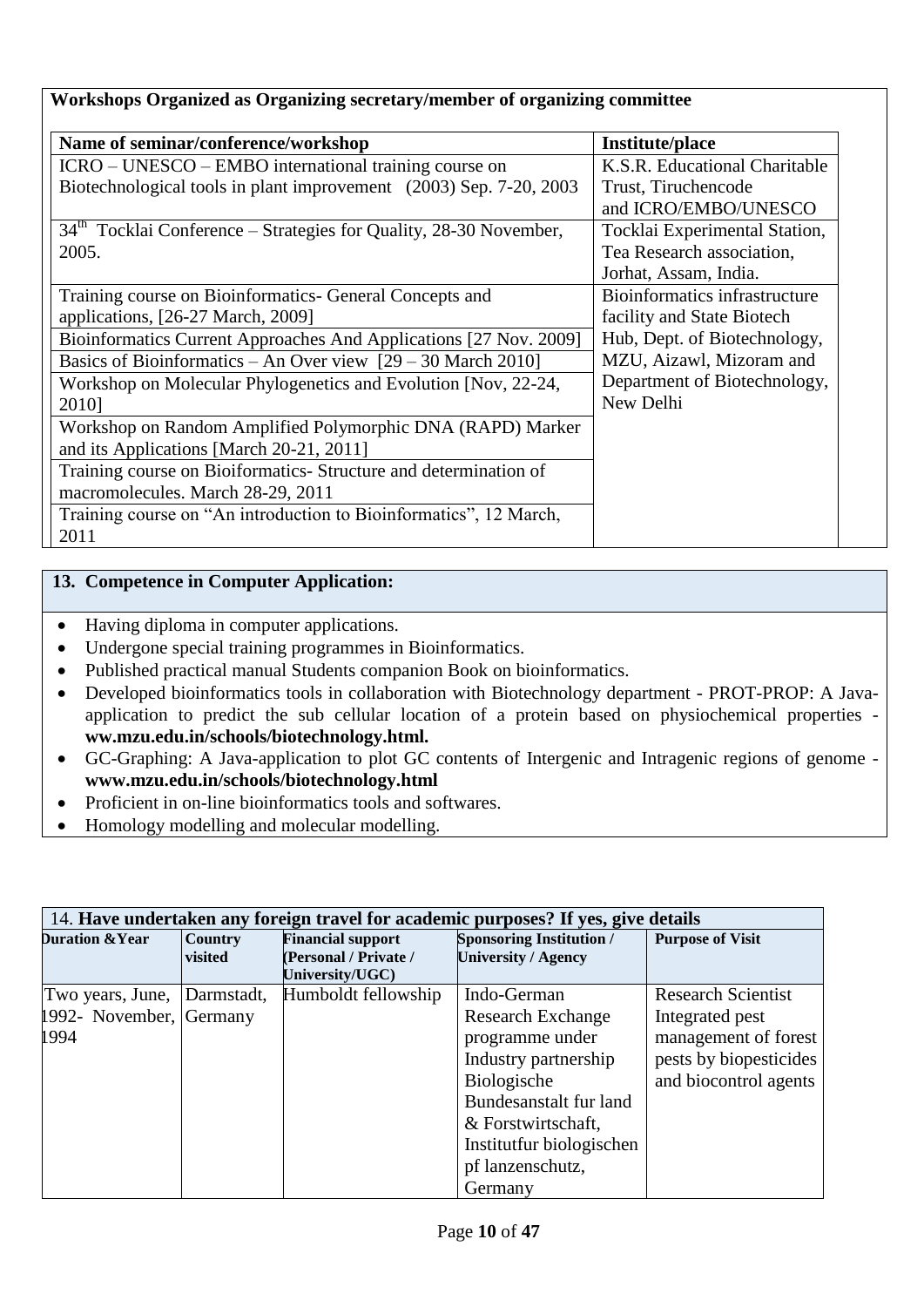| Six months<br>November-April<br>1995,1996,<br>1997        | Darmstadt,<br>Germany | U.K. and Tea Board,<br>India, National Tea<br><b>Research Foundation,</b><br>Kolkata and Tea<br><b>Research Association,</b><br>Kolkata, India | Goodricke Group Ltd., Institut für Biologischen<br>Pflanzenschutz, Julius<br>Kühn-Institut (JKI)<br>Bundesforschungsinstitu<br>t für Kulturpflanzen,<br>Darmstadt, Germany | <b>Exchange Research</b><br>Program<br><b>Integrated Tea pests</b><br>management through<br>novel methods -<br>Semiochemicals,<br>biocontrol agents,<br>biopesticides and<br>biocides                                                                                                                          |
|-----------------------------------------------------------|-----------------------|------------------------------------------------------------------------------------------------------------------------------------------------|----------------------------------------------------------------------------------------------------------------------------------------------------------------------------|----------------------------------------------------------------------------------------------------------------------------------------------------------------------------------------------------------------------------------------------------------------------------------------------------------------|
| Three months<br>March-<br>May 2005                        | Sri Lanka             | Tea Research<br>Association, Kolkata,<br>India                                                                                                 | Tea Research Institute of<br>Sri Lanka, Sri Lanka                                                                                                                          | <b>Visiting Scientist</b><br>program. Termite<br>pest control by<br>microbial biocides                                                                                                                                                                                                                         |
| Three months<br>April-<br><b>June 2006</b>                | Kyoto,<br>Japan       | Indo-Japan Project<br>under Tea Board &<br>DBT, New Delhi                                                                                      | <b>Institute for Chemical</b><br>Research, Kyoto<br>University, Kyoto,<br>Japan                                                                                            | Visiting Scientist,<br>The work<br>encompasses the<br>identification<br>of the genes/<br>transcriptomes<br>responsible for the<br>typical flavour of<br>Darjeeling tea,<br>besides understanding<br>the role of jassids and<br>thrips in particular, in<br>producing the best<br>cup character and<br>quality. |
| Three months Oct London, UK DBT Overseas<br>$-$ Dec, 2013 |                       | Associateship Award – Museum, London<br><b>NER 2012</b>                                                                                        | <b>Natural History</b>                                                                                                                                                     | Overseas<br>Associateship,<br>Training on Next<br>Generation<br><b>Sequencing Platforms</b><br>and their applications<br>in Biological research                                                                                                                                                                |

| 15. Name and Complete postal address of three referees (In capital letters): |                                  |                                 |  |  |
|------------------------------------------------------------------------------|----------------------------------|---------------------------------|--|--|
| <b>Reference 1</b>                                                           | <b>Reference 2</b>               | <b>Reference 3</b>              |  |  |
| Prof.R. Lalthantluanga, Vice                                                 | PROF. R.K. BHOLA, Dean, School   | Prof.Devashish Kar              |  |  |
| Chancellor, Mizoram University,                                              | of Life Sciences & Head,         | Dean, School of Life Sciences & |  |  |
| Aizawl-796004                                                                | Department of Zoology            | Department of Life Science,     |  |  |
| Mizoram.                                                                     | Gauhati University, Guwahati-    | Assam (Central) University,     |  |  |
|                                                                              | 781014, India.                   | Silchar $-788011$ , Assam.      |  |  |
|                                                                              |                                  |                                 |  |  |
| Email: Tluanga10@gmail.com                                                   | Email: bhola_zoology@yahoo.co.in | Email: devashishkar@yahoo.com   |  |  |
| Phone:<br>$0389 - 2330650/651$ (O)                                           | $+91-3612700294(0)$<br>Phone:    | Phone No:                       |  |  |
| 0389-2330384 (R)                                                             | $+91-361-2670342$ (R)            |                                 |  |  |
| Mobile No: 09436104165                                                       | Mobile No: 09435144534           | Mobile No:09435070519           |  |  |
| Fax:: +91-389-2330834/2330644                                                | Fax: $+91-361-2700294$           | Fax:03842-236706 (PP)           |  |  |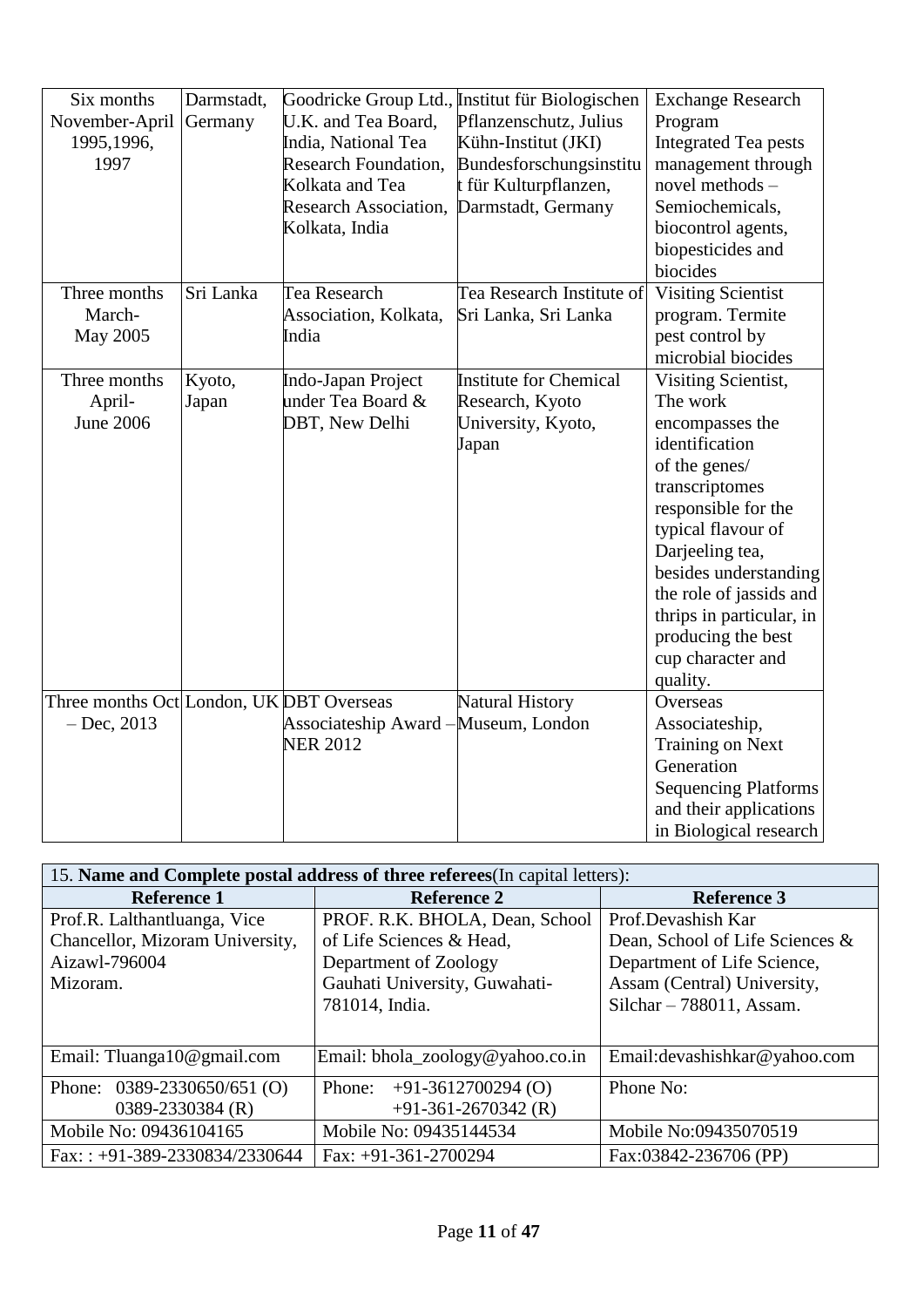| Google scholar                                                                                                       |                                                                 |  |  |  |
|----------------------------------------------------------------------------------------------------------------------|-----------------------------------------------------------------|--|--|--|
| <b>Citations</b>                                                                                                     | 700                                                             |  |  |  |
| <b>H</b> index                                                                                                       | 12                                                              |  |  |  |
| $i_{10}$ index                                                                                                       | 16                                                              |  |  |  |
| <b>Impact Factor</b>                                                                                                 | 54.874                                                          |  |  |  |
| <b>API</b> score                                                                                                     | 3485                                                            |  |  |  |
| <b>Teaching experience</b>                                                                                           | UG- $5 Y 4 M$ ; PG $- 13 Y 11 M$ ;<br>M.Phil & PhD $-13$ Y 11 M |  |  |  |
| <b>Research Experience</b>                                                                                           | 24 Y PDF- 3 Y 7 M, Scientist - 8 Y 8 M                          |  |  |  |
| <b>Projects: completed</b><br>on-going                                                                               | 26<br>$\overline{\mathbf{4}}$                                   |  |  |  |
| <b>No. Publications:</b><br><b>Journals</b><br><b>Books</b><br><b>Book chapters</b><br><b>Conference Proceedings</b> | 127 [National- 58; international- 69]<br>06<br>18<br>41         |  |  |  |

| <b>Research Guidance:</b><br><b>M.Phil</b><br><b>PhD</b> | <b>Completed: 8</b><br><b>Completed: 11 Submitted: 2</b>                                                                                                                                                                             |
|----------------------------------------------------------|--------------------------------------------------------------------------------------------------------------------------------------------------------------------------------------------------------------------------------------|
| <b>Training Courses attended</b>                         | 32                                                                                                                                                                                                                                   |
| <b>Workshops conducted</b>                               | 26                                                                                                                                                                                                                                   |
| <b>Papers presented</b>                                  | 74                                                                                                                                                                                                                                   |
| <b>Invited lectures</b>                                  | 54                                                                                                                                                                                                                                   |
| <b>Evaluation of theses</b>                              | 15                                                                                                                                                                                                                                   |
| <b>Patents</b>                                           | <b>Biocompost: Patent No. 205846</b><br>$\overline{\mathbf{4}}$<br><b>Microbial Biocide: Patent No. 244590</b><br><b>Black rot: Patent No. 208121</b>                                                                                |
| <b>Awards</b>                                            | Humboldt fellow and visiting scientist<br><b>Fellow of International Society of Ecological</b><br><b>Communication, India</b><br><b>Business Excellence Award</b><br><b>UGC</b> visiting fellow<br><b>DBT Overseas Associateship</b> |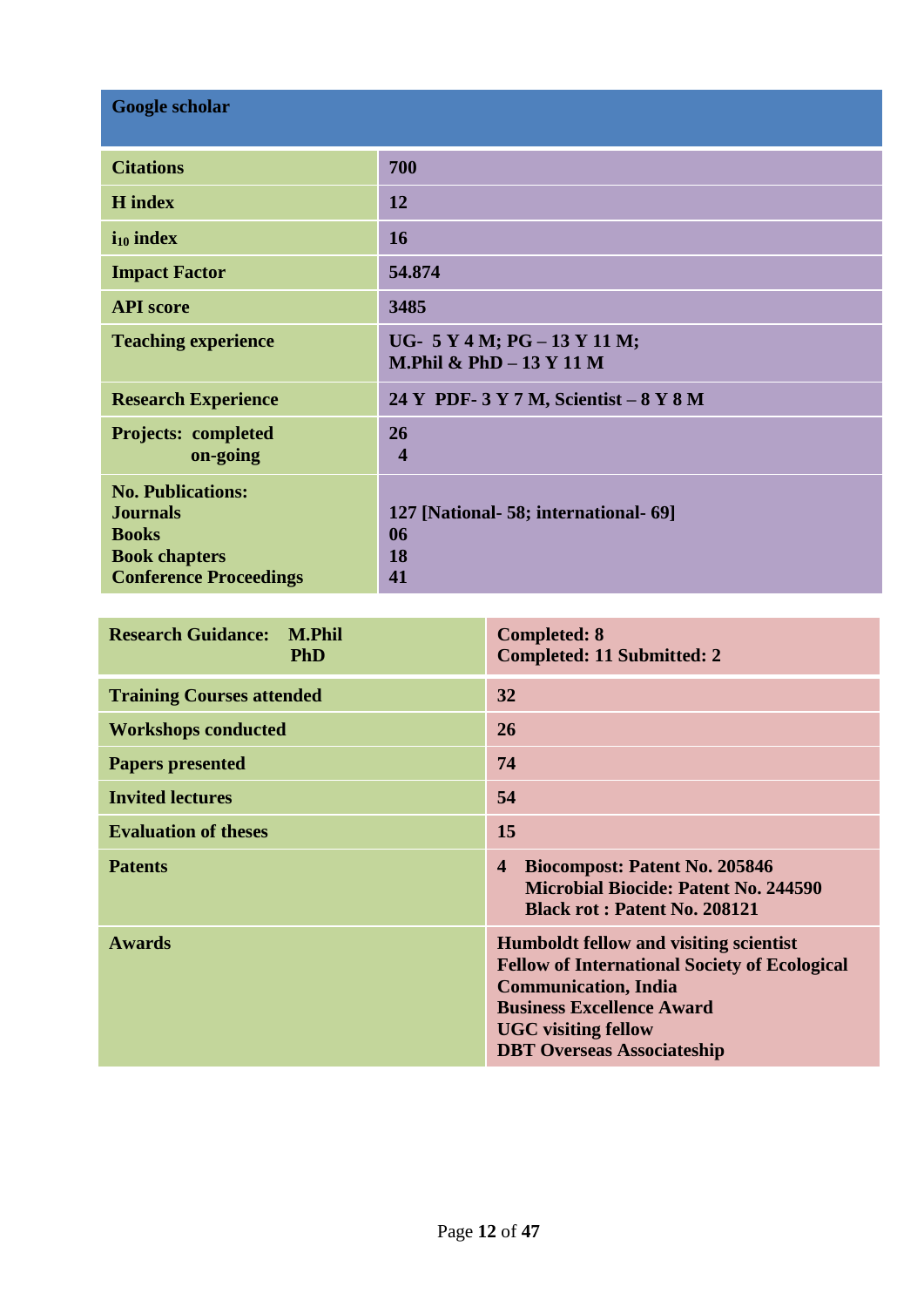#### **(Part-B) Academic Performance Indicators(APIs)**

# **A) CATEGORY- III: RESEARCH AND ACADEMIC CONTRIBUTION**

## **B) Published papers in journals**

| Sl. No         | Title with page nos.                                                                                                                    | Name of the Journal<br><b>ISSN/ISBN No</b><br>Whether peer reviewed?<br><b>Impact Factor</b> , if any |
|----------------|-----------------------------------------------------------------------------------------------------------------------------------------|-------------------------------------------------------------------------------------------------------|
|                | Gurusubramanian, G. (1989) Bioecology and Pollination Potential of                                                                      | Proceedings of the Indian                                                                             |
|                | <i>Haplothrips nigricornis</i> (Bagnall) (Thysanoptera: Phlaeothripidae) Infesting                                                      | National Science Academy                                                                              |
|                | the Flowers of Borreria hispida (K.Sch.) (Rubiaceae). Proceedings of Indian<br><b>National Science Academy, B55 (3): 139-148.</b>       | ISSN: 2250-1762                                                                                       |
| $\overline{c}$ | Gurusubramanian, G., Babu, A., Venkatesan, S., and Karnan, P. (1991)                                                                    | Phytophaga                                                                                            |
|                | Improvement of Growth Rate, Adult Emergence and Reproductive Potential                                                                  | ISSN: 0393-8131                                                                                       |
|                | of Heliothis armigera (Hubner) (Insecta: Lepidoptera: Noctuidae) : An                                                                   | Peer reviewed, Indexed                                                                                |
|                | Evaluation of Natural and Semisynthetic Diets. <i>Phytophaga</i> , 3(2):121-138.                                                        |                                                                                                       |
| $\overline{3}$ | Gurusubramanian, G., Ananthakrishnan, T.N., and Gopichandran, R. (1992)                                                                 | Journal of Biosciences                                                                                |
|                | Influence of Chemical Profiles of Host Plant on Infestation Diversity of                                                                | ISSN: 0250-5991                                                                                       |
|                | Retithrips syriacus . Journal of Biosciences 17 (4): 483-489. Peer reviewed                                                             | Indexed                                                                                               |
| 4              | Gopichandran, R., Gurusubramanian, G., and Ananthakrishnan, T.N. (1992)                                                                 | Phytophaga                                                                                            |
|                | Influence of Chemical and Physical Factors on the Varietal Preference of                                                                | ISSN: 0393-8131                                                                                       |
|                | <i>Retithrips syriacus</i> (Mayet) (Panchaetothripinae : Thysanoptera) on Different                                                     | Peer reviewed, Indexed                                                                                |
|                | Cultivars of Cotton . <i>Phytophaga</i> , 4: 1-2.                                                                                       |                                                                                                       |
| 5              | Gurusubramanian, G., Gopichandran, R., and Ananthakrishnan, T.N. (1993)                                                                 | Proceedings of the Indian                                                                             |
|                | Biochemical Correlates of Host Specificity of Caliothrips indicus (Bagnall)                                                             | National Science Academy                                                                              |
|                | Relating to Colonization Patterns in a Crop-Weed Ecosystem. Proceedings of                                                              | ISSN: 2250-1762                                                                                       |
|                | <b>Indian National Science Academy, B59</b> (5): 471-476.                                                                               | Peer reviewed, Indexed                                                                                |
| 6              | Gurusubramanian, G., and Ananthakrishnan, T.N. (1993) Biochemical                                                                       | Phytophaga                                                                                            |
|                | Implications of Host Preference in Frankliniella schultzei, a Polyphagous                                                               | ISSN: 0393-8131                                                                                       |
|                | Anthophilous Thrips. <i>Phytophaga</i> , 5(2): 77-95.                                                                                   | Peer reviewed, Indexed                                                                                |
| 7              | Gurusubramanian, G., and Ananthakrishnan, T.N. (1994) The Pollen Vector                                                                 | Journal of Advanced Zoology                                                                           |
|                | Potential of Anthophilous Thrips, <i>Journal of Advanced Zoology</i> , 15(1): 6-                                                        | ISSN: 0253-7214                                                                                       |
|                | 17.                                                                                                                                     | Peer reviewed, Indexed                                                                                |
| 8              | Murugesan, S., Gurusubramanian, G., and Babu, A. (1994) Effect of                                                                       | <b>Annals of Arid Zone</b>                                                                            |
|                | cytozyme on various growth rates of sunflower in relation to resistance to                                                              | ISSN: 0570-1791                                                                                       |
|                | insect pests.1994, Annals of Arid Zone, 33 (1): 69-72.                                                                                  | Peer reviewed, Indexed                                                                                |
| 9              | Pathak, P.H., Gurusubramanian, G., and Krishna, S.S. (1994) Changes In                                                                  | Zeitschrift Fur Angewandte                                                                            |
|                | Postembryonic Development and Reproduction in Corcyra cephalonica                                                                       | Zoologie                                                                                              |
|                | (Stainton) (Lepidoptera: Pyralidae) as a Function of Eucalyptus and Neem Oil                                                            | ISSN 0044-2291                                                                                        |
|                | Vapour Action During Rearing or on Adults. Zeitschrift Fur Angewandte                                                                   | Peer reviewed, Indexed                                                                                |
|                | Zoologie., 12: 345-352.                                                                                                                 |                                                                                                       |
| 10             | Srivastava, R.K., Gurusubramanian, G., and Krishna, S.S. (1995)                                                                         | <b>Biological Agriculture and</b>                                                                     |
|                | Postembryonic Development and Reproduction in Dysdercus Koenigii (F)                                                                    | Horticulture                                                                                          |
|                | (Heteroptera: Pyrrhocoridae) on Exposure to Eucalyptus Oil Volatiles.                                                                   | ISSN: 0144-8765                                                                                       |
|                | <b>Biological Agriculture and Horticulture</b> , 12: 81-88.<br>Gurusubramanian, G., Kannan, S., and Sabu, K. Thomas. (1995) Biochemical | IF-0.4                                                                                                |
| 11             | Implications in the Nutritional Physiology of Probergrothius Sanguinolens                                                               | Phytophaga<br>ISSN: 0393-8131                                                                         |
|                | AMY. & SERV. (Heteroptera: Pyrrhocoridae: Insecta) on the Seeds of                                                                      | Peer reviewed, Indexed                                                                                |
|                | Sterculia foetida Linn. (Sterculiaceae). Phytophaga, 7 (1): 6-13.                                                                       |                                                                                                       |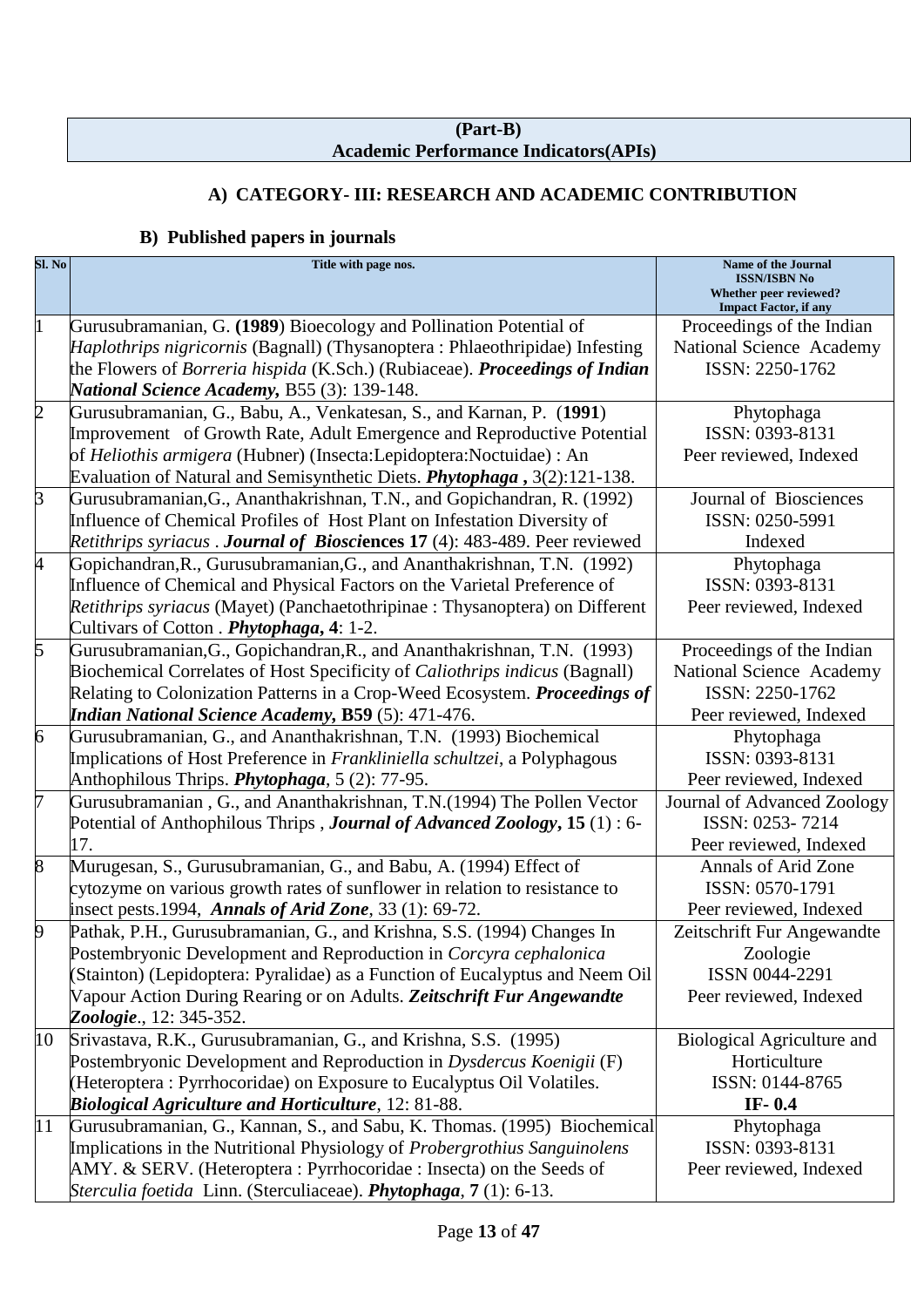| 12 |                                                                                                                         |                                  |
|----|-------------------------------------------------------------------------------------------------------------------------|----------------------------------|
|    | Gurusubramanian, G., and Krishna, S. S. (1996) The Effects of Exposing Eggs                                             | <b>Bulletin of Entomological</b> |
|    | of Four Cotton Insects to Volatiles of Allium sativum (Liliaceae). <b>Bulletin of</b>                                   | Research                         |
|    | <b>Entomological Research</b> , 86: 29-31.                                                                              | ISSN: 0007-4853. IF-0.8          |
| 13 | Gurusubramanian, G., Prakash, D.S., and Jeyakumar, A. (1997) Chemical                                                   | Proceedings of the Indian        |
|    | Ecology of Probergrothius sanguinolens (Hemiptera: Pyrrhocoridae) in                                                    | National Science Academy         |
|    | relation to Herbivory and Carnivory. Proceedings of the Indian National                                                 | ISSN: 2250-1762                  |
|    | <b>Science Academy, 62: 81-90.</b>                                                                                      |                                  |
|    | Peer reviewed, Indexed                                                                                                  |                                  |
| 14 | Gurusubramanian, G., Dhang P., and Krishna, S. S. (1997) Effect of Garlic                                               | Malaysian Journal of Applied     |
|    | Bulb Volatiles on Development and Reproduction of Corcyra cephalonica                                                   | <b>Biology</b>                   |
|    | (Stainton) (Lepidoptera: Pyralidae). Malaysian Journal of Applied                                                       | ISSN: 0126-8643                  |
|    | <i>Biology</i> , $26:25-29$ . Peer reviewed, Indexed                                                                    |                                  |
| 15 | Marimuthu, S., Gurusubramanian, G., and Krishna, S.S. (1997) Effect of                                                  | Biological Agriculture and.      |
|    | Exposure of Eggs to Vapour from Essential Oils on Egg Mortality,                                                        | Horticlture                      |
|    | Development and Adult Emergence in <i>Earias vittella</i> (F.) (Lepidoptera :                                           | ISSN: 0144-8765                  |
|    | Noctuidae). <i>Biological Agriculture and. Horticlture</i> , 14: 303 - 307.                                             | IF- $0.4$                        |
| 16 | Gurusubramanian, G., Rajeeb Kr. Ghosh, and Tamuli, A.K. (1999)                                                          | <b>International Journal of</b>  |
|    | Susceptibility of <i>Odontotermes obesus</i> Rambur to Entomogenous White                                               | <b>Tropical Insect Science</b>   |
|    | Muscardine fungus Beauveria bassiana (Bals.) Vuill (Deuteromycotina :                                                   | ISSN: 1742-7584                  |
|    | Hyphomycetes). International Journal of Tropical Insect Science, 19 (2/3):                                              | Peer reviewed, Indexed           |
|    | 57-65.                                                                                                                  |                                  |
| 17 | Mridul Sarmah, Rahman, A., Phukan, A.K.and Gurusubramanian, G. (2006)                                                   | Crop Research                    |
|    | prospects in use of neem formulations and biocides in tea pest management in                                            | ISSN: 0970 -4884                 |
|    | Northeast India. Crop Research, 31 (3): 20-33.                                                                          | Peer reviewed, Indexed           |
| 18 | Rahman, A., Sarmah, M., Phukan, A.K., Somnath Roy, Sannigrahi, S.,                                                      | Two and a Bud                    |
|    | Monorama Borthakur and Gurusubramanian, G. (2006) Approaches for the                                                    | ISSN: 0496-6201                  |
|    | management of tea mosquito bug, Helopeltis theivora Waterhouse (Miridae :                                               |                                  |
|    |                                                                                                                         | Peer reviewed, Indexed           |
| 19 | Heteroptera), Two and a Bud, $32(3):146-161$ .<br>Mridul sarmah, Rahman, A., Phukan, A.K.and Gurusubramanian, G. (2006) | Uttarpradesh Journal of          |
|    |                                                                                                                         |                                  |
|    | Ovicidal, Acaricidal and antifeedant activity of crude extracts of <i>Polygonum</i>                                     | Zoology                          |
|    | hydropiper L. (Polygonaceae) against red spider mite and bunch caterpillar and                                          | ISSN: 0256-971X                  |
|    | its effect on Stethorus gilvifrons Mulsant. Uttarpradesh Journal of Zoology, 3                                          | Peer reviewed, Indexed           |
|    | $(2): 127 - 135.$                                                                                                       |                                  |
| 20 | Sarmah, M., Rahman, A., Phukan, A.K. and Gurusubramanian, G. (2006)                                                     | <b>Pesticide Research</b>        |
|    | Bioefficacy of insecticides in combination with acaricides and nutrients                                                | Journal                          |
|    | against <i>Helopeltis theivora</i> in tea. <i>Pesticide Research Journal</i> , 18 (2): 141-                             | ISSN 0970-6763                   |
|    | 145. Peer reviewed, Indexed                                                                                             |                                  |
| 21 | Rahman, A., Mridul sarmah, Phukan, A.K.and Gurusubramanian, G. (2007)                                                   | Uttar Pradesh Journal of         |
|    | Varietal preference and chemical control strategies for management of                                                   | Zoology                          |
|    | Helopeltis theivora. Uttar Pradesh Journal of Zoology, 27(1): 1-11.                                                     | ISSN: 0256-971X                  |
| 22 | Bora, S., Rahman, A., Sarmah, M. and Gurusubramanian, G. (2007) Relative                                                | Journal of Entomological         |
|    | toxicity of pyrethroid and non-pyrethroid insecticides against male and female                                          | Research                         |
|    | tea mosquito bug (Darjeeling strain), Journal of Entomological Research,                                                | ISSN: 0974-4576                  |
|    | $37(1): 37-41.$                                                                                                         | Peer reviewed, Indexed           |
| 23 | Rahman, A., Sarmah, M. and Gurusubramanian, G. (2007) Agroforestry                                                      | Research on crops                |
|    | systems effect on the ecology and management of insect-pests and natural                                                | ISSN 0972-3226                   |
|    | enemy populations in tea plantations. <b>Research on crops</b> , 8 (2): 446-454.                                        | Peer reviewed, Indexed           |
| 24 | Bora, S., Rahman, A., Sarmah, M. and Gurusubramanian, G. (2007) Relative                                                | International Journal of         |
|    | toxicity of some commonly used insecticides against tea looper caterpillar,                                             | <b>Tropical Agriculture</b>      |
|    | Buzura suppressaria guen (Geometridae : Lepidoptera) and its effect on food                                             | ISSN: 1742-7584                  |
|    | consumption and utilization. International Journal of Tropical Agriculture,                                             |                                  |
|    | 25 (1/2): 213-220. Peer reviewed, Indexed                                                                               |                                  |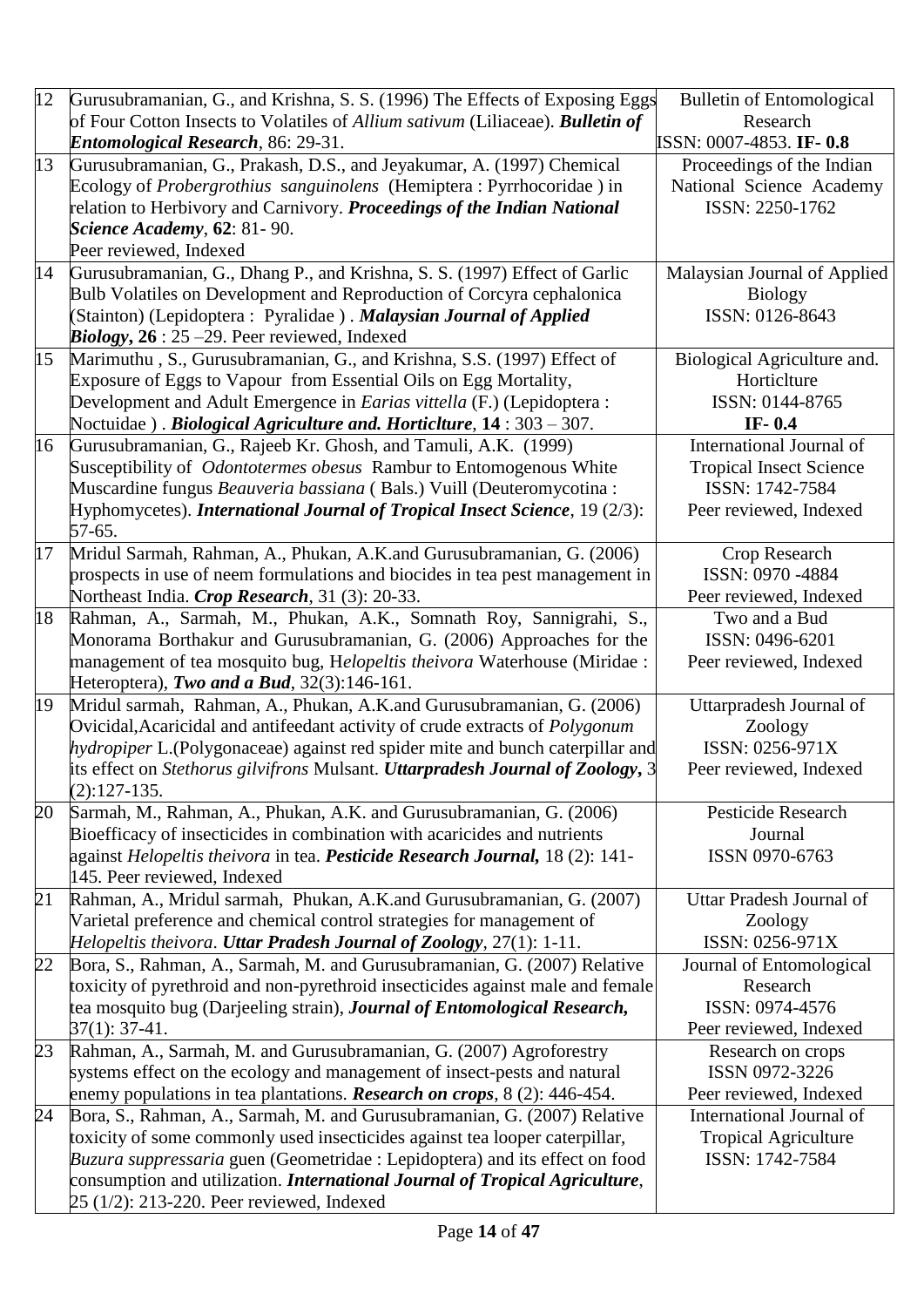| 25 | Maripandi, A., Raja, S.S., Ponmurugan, P. and G. Gurusubramanian (2007)<br>Random amplification of polymorphic DNA of Salmonella enteritidis isolated | Biotechnology<br>ISSN: 2191-0855                     |
|----|-------------------------------------------------------------------------------------------------------------------------------------------------------|------------------------------------------------------|
|    | from chicken samples. <b>Biotechnology</b> , 6(2):278-282.                                                                                            | Peer reviewed, Indexed                               |
| 26 | Rahman, A., Sarmah, M., Phukan, A.K. and Gurusubramanian, G. (2007)                                                                                   | Research on                                          |
|    | Bioactivity of different formulations of Propargite 57% EC against red spider                                                                         | Crops                                                |
|    | mite, <i>Oligonychus coffeae</i> in tea. <b>Research on crops</b> , 8 (2): 474-480.                                                                   | ISSN 0972-3226                                       |
|    |                                                                                                                                                       |                                                      |
| 27 | Rahman, A., Sarmah, M. and Gurusubramanian, G. (2007) Bioefficacy of                                                                                  | Journal of Plantation                                |
|    | Neem formulations combined with reduced dosages of acaricides and                                                                                     | Crops                                                |
|    | insecticides against Oligonychus coffeae Nietner and Scirtothrips dorsalis                                                                            | ISSN: 0304-5242                                      |
|    | Hood in tea. J. Plant. Crops, 35:59-63.                                                                                                               |                                                      |
| 28 | Gurusubramanian, G. and Sunil Bora (2007) Relative toxicity of some                                                                                   | <b>Resistant Pest</b>                                |
|    | commonly used insecticides against adults of <i>Helopeltis theivora</i> Waterhouse                                                                    | <b>Management Newsletter</b>                         |
|    | (Miridae : Hemiptera) collected from Jorhat area tea plantations, South                                                                               | ISSN 1727-8473                                       |
|    | Assam, India. Resistant Pest Management Newsletter, 17(1): 8-12.                                                                                      | Peer reviewed, Indexed                               |
| 29 | Sarmah, M., Basit, A., Bhattacharyya, A., Rahman, A. and Gurusubramanian,                                                                             | International Journal of                             |
|    | G. (2007) Ovicidal, acaricidal and growth inhibitory activity of Xanthium                                                                             | Tea Science                                          |
|    | strumarium L., Acorus calamus L., and Pongamia pinnata L. (Pierre) against                                                                            | ISSN: 0972-544X                                      |
|    | a major pest of tea, Oligonychus coffeae Nietner (Tetranychidae : Acarina).                                                                           | Peer reviewed, Indexed                               |
|    | <b>Internl. J. Tea Science</b> , $6(3)$ : 1-14.                                                                                                       |                                                      |
| 30 | Gurusubramanian, G., Rahman, A., Sarmah, M. and Bora, S. (2008) Pesticide                                                                             | Journal of Environmental                             |
|    | usage pattern in tea ecosystem, their retrospects and alternative measures.                                                                           | <b>Biology</b>                                       |
| 31 | Journal of Environmental Biology, 29(6): 813-826.                                                                                                     | ISSN: 0254-8704. IF- 0.5                             |
|    | Somnath Roy, Ananda Mukhopadhyay and Gurusubramanian, G. 2008. Use                                                                                    | North Bengal University<br>Journal of Animal Science |
|    | pattern of insecticides in tea estates of the Dooars in North Bengal, India.                                                                          | ISSN 1680-5593                                       |
|    | North Bengal University Journal of Animal Science, 2(1): 35-40.                                                                                       | Peer reviewed, Indexed                               |
| 32 | Somnath Roy, Gurusubramanian, G. and Ananda Mukhopadhyay 2008.                                                                                        | <b>Resistant Pest Management</b>                     |
|    | Insecticide persistence and residual toxicity monitoring in tea mosquito bug,                                                                         | Newsletter                                           |
|    | Helopeltis theivora Waterhouse (Hemiptera : Heteroptera : Miridae).                                                                                   | ISSN 1727-8473                                       |
|    | <b>Resistant Pest Management Newsletter</b> , 17(2): 9-14.,                                                                                           | Peer reviewed, Indexed                               |
| 33 | Gurusubramanian, G. and Bora, S. 2008. Insecticidal resistance to tea                                                                                 | Journal of Environmental                             |
|    | mosquito bug, <i>Helopeltis theivora</i> Waterhouse (Miridae : Heteroptera) in                                                                        | Research Development,                                |
|    | NorthEast India. Journal of Environmental Research Development,                                                                                       | ISSN 0973-6921                                       |
|    | 2(4):560-567.                                                                                                                                         | Peer reviewed, Indexed                               |
| 34 | Maripandi, A., Gurusubramanian, G. and Ponmurugan, P. (2008) Pathological                                                                             | <b>Advanced Biotech</b>                              |
|    | studies of Salmonella enteritidis on vero, MDCK and BHK-21 cell lines with                                                                            | ISSN: 0973-0109                                      |
|    | special reference to environmental contamination. Advanced <i>Biotech</i> , $6(10)$ :                                                                 | Peer reviewed, Indexed                               |
|    | 14-17.                                                                                                                                                |                                                      |
| 35 | Gurusubramanian, G. and Senthilkumar, N. (2008) Microbial insecticides in                                                                             | <b>Science Vision</b>                                |
|    | management of crop pests and their prospects in Mizoram. Science Vision,                                                                              | ISSN: 0975-6175                                      |
|    | $8(1/2)$ : 32-43.                                                                                                                                     | Peer reviewed, Indexed                               |
| 36 | Sekar.P., Gurusubramanian.G., and Ponmurugan. K. (2008) Optimization and                                                                              | <b>Advanced Biotech</b>                              |
|    | Characterization of Bluetongue Virus in Embryonated Chicken Egg.                                                                                      | ISSN: 0973-0109                                      |
|    | <i>Advanced Biotech</i> , $8(12): 62-68$ .                                                                                                            | Peer reviewed, Indexed                               |
| 37 | Somnath Roy, Gurusubramanian, G. and Ananda Mukhopadhyay (2008) A                                                                                     | <b>Resistant Pest</b>                                |
|    | preliminary toxicological study of commonly used acaricides of tea red spider                                                                         | Management                                           |
|    | mite (Oligonychus coffee Nietner) of North Bengal, India. Resistant Pest                                                                              | Newsletter                                           |
|    | <b>Management Newsletter, 18(1):7-9.</b>                                                                                                              | ISSN 1727-8473                                       |
|    |                                                                                                                                                       | Peer reviewed, Indexed                               |
| 38 | Somnath Roy, Ananda Mukhopadhyay, and Gurusubramanian, G. (2008)                                                                                      | <b>Resistant Pest Management</b>                     |
|    | Susceptibility status of <i>Helopeltis theivora</i> Waterhouse (Heteroptera: Miridae)                                                                 | Newsletter                                           |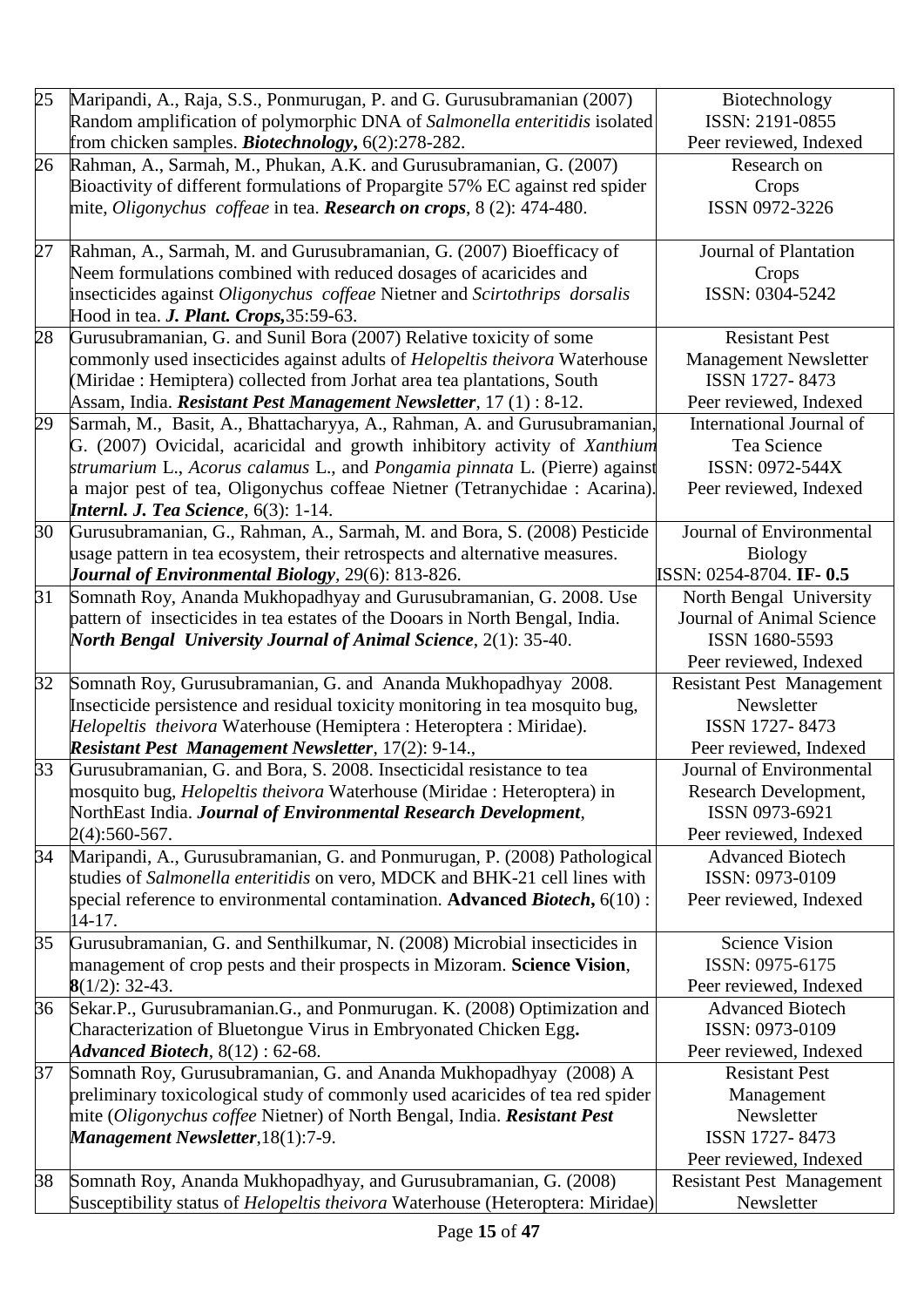|    | to the commonly applied insecticides in the tea plantation of the Sub-             | ISSN 1727-8473                       |
|----|------------------------------------------------------------------------------------|--------------------------------------|
|    | Himalayan Dooars area of North Bengal, India. Resistant Pest Management            | Peer reviewed, Indexed               |
|    | Newsletter, 18(1): 10-17.                                                          |                                      |
| 39 | Gurusubramanian, G., Senthilkumar, N. Bora, S., Somnath Roy, and Ananda            | <b>Resistant Pest Management</b>     |
|    | Mukhopadhyay (2008) Change in Susceptibility in Male Helopeltis theivora           | Newsletter                           |
|    | Waterhouse (Jorhat Population, Assam, India) to Different Classes of               | ISSN 1727-8473                       |
|    | Insecticides. Resistant Pest Management Newsletter, 18(1): 36-39.                  | Peer reviewed, Indexed               |
| 40 | Lalrotluanga, Isaac Laldikbera, Catherine Vanlalruati, Zothansanga, Brindha,       | <b>Science Vision</b>                |
|    | S., Senthil Kumar, N. and Gurusubramanian, G. (2008) Butterfly faunal              | ISSN: 0975-6175                      |
|    | diversity in Aizawl, Mizoram, Northeast India. Science Vision, 8(2/2): 32-43.      | Peer reviewed, Indexed               |
| 41 | Somnath Roy, Ananda Mukhopadhyay, and Gurusubramanian, G. (2008)                   | Journal of Plantation                |
|    | Variation in endosulfan susceptibility and body lipid content of Helopeltis        | Crops                                |
|    | theivora Waterhouse (Heteroptera: Miridae) in relation to use pattern of           | ISSN: 0304-5242                      |
|    | insecticide in sub-Himalayan Dooars tea plantation. Journal of Plantation          | Peer reviewed, Indexed               |
|    | Crops, $36(3)$ : 388-392.                                                          |                                      |
| 42 | Roy S, Mukhopadhyay A and Gurusubramanian G (2008). Evaluation of                  | North Bengal University              |
|    | persistence of toxicity of commonly used insecticides to tea mosquito bug          | Journal of Animal Science            |
|    | (Helopeltis theivora Waterhouse) during rainy season in the Dooars condition.      | ISSN 1680-5593                       |
|    | <b>North Bengal University Journal of Animal Science</b> , 2 (2): 72-74.           | Peer reviewed, Indexed               |
| 43 | Roy S., Mukhopadhyay A and Gurusubramanian G (2008). Impact of P <sup>H</sup>      | International Journal of             |
|    | (Hydrogen ion Concentration) of Carrier Water on the Efficacy of Commonly          | <b>Applied Agricultural Research</b> |
|    | Used Insecticides Against Tea Mosquito Bug (Helopeltis theivora                    | ISSN 0973-2683                       |
|    | waterhouse) In The Dooars Tea Plantation of North Bengal. International            | Peer reviewed, Indexed               |
|    | <b>Journal of Applied Agricultural Research, 4 (1): 25-28.</b>                     |                                      |
| 44 | Roy S., Mukhopadhyay A and Gurusubramanian G (2008). Susceptibility of             | <b>SAARC</b> Journal of              |
|    | the red spider mite, Oligonychus coffeae Nietner (Acarina : Tetranychidae)         | Agriculture science                  |
|    | to commonly used acaricides in the tea plantation of the North Bengal of           | ISSN: 1682-8348                      |
|    | India. SAARC J. Agric. Sci., 6(2): 107-116.                                        |                                      |
| 45 | Senthilkumar, N., Pushpakala Varma and Gurusubramanian, G. (2009)                  | Parasitology Research                |
|    | Larvicidal and adulticidal activities of some medicinal plants against the         | ISSN: 0932-0113                      |
|    | Malarial Vector, Anopheles stephensi (Liston). Parasitology Research,              | IF-2.149                             |
|    | 104:237-244.                                                                       |                                      |
| 46 | Sarmah, M., Rahman, A., Phukan, A. K., and Gurusubramanian, G. (2009)              | African Journal of                   |
|    | Effect of aqueous plant extracts on tea red spider mite, Oligonychus coffeae,      | Biotechnology                        |
|    | Nietner (Tetranychidae: Acarina) and Stethorus gilvifrons Mulsant. African         | ISSN 1684-5315                       |
|    | Journal of Biotechnology, 8(3): 417-423.                                           | IF-0.86                              |
| 47 | Roy S, Mukhopadhyay, A.and G. Gurusubramanian (2009)Monitoring the                 | <b>Resistant Pest Management</b>     |
|    | Resistance of Red Spider Mite (Oligonychus coffeae Nietner) of Tea to              | Newsletter                           |
|    | Commonly Used Acaricides from the Darjeeling Foothills and Plains of North         | ISSN 1727-8473                       |
|    | Bengal, India. Resistant Pest Management Newsletter, 18(2): 10-14.                 | Peer reviewed, Indexed               |
| 48 | Roy S, Mukhopadhyay A. and G.Gurusubramanian (2009) Population                     | <b>Current Biotica</b>               |
|    | dynamics of tea mosquito bug (Helopeltis theivora Waterhouse, Heteroptera          | ISSN 0973-4031                       |
|    | Miridae) in the subHimalayan Dooars tea plantation and possible                    | Peer reviewed, Indexed               |
|    | suggestion of their management strategies. Current Biotica, 2(4):414-428.          |                                      |
| 49 | Roy S. and Gurusubramanian G (2009). Seasonal fluctuation of spider                | <b>Green Farming</b>                 |
|    | population density in rice ecosystem in Malda, West Bengal. Green                  | ISSN 0974-0775                       |
|    | <i>Farming</i> , $2(8):566-567$ .                                                  | Peer reviewed, Indexed               |
| 50 | Roy S, A. Mukhopadhyay and G. Gurusubramanian (2009) The synergists                | Journal of Plant Protection          |
|    | action of piperonyl butoxide on toxicity of certain insecticides applied           | Research                             |
|    | against <i>Helopeltis theivora</i> Waterhouse (Heteroptera: Miridae) in the Dooars | ISSN: 1427-4345                      |
|    | tea plantations of North Bengal, India. J. Plant Prot. Research, 49(2):226-        | IF: 0.13                             |
|    |                                                                                    |                                      |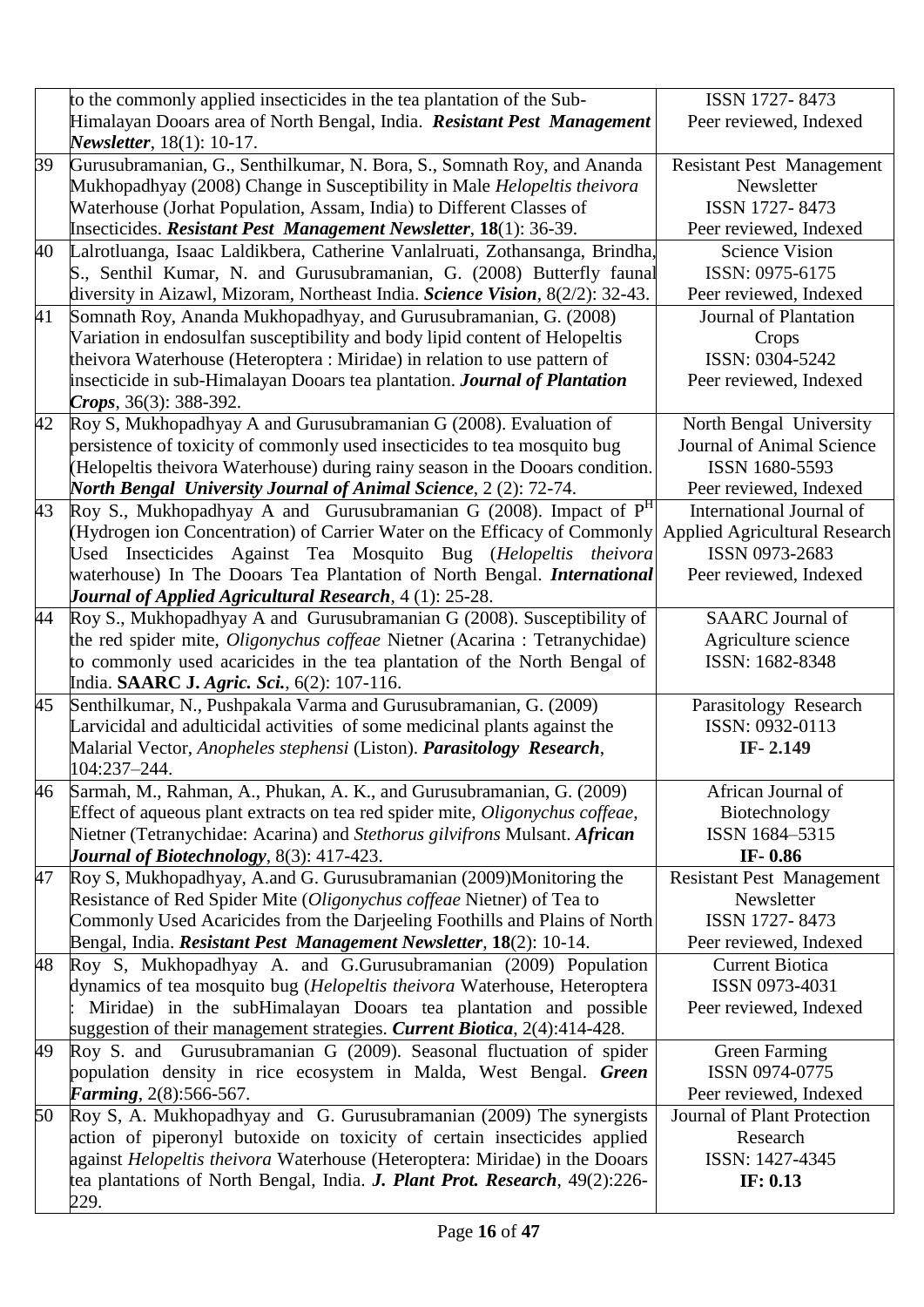| 51 | Gurusubramanian, G., Senthil Kumar, N., Tamuli, A.K., Sarmah, M.,<br>Rahman, A., Bora, S. and Roy, S. (2009) Biointensive integrated<br>management of tea pests for sustainable tea production in North East India.<br><b>International Journal of Tea Science</b> , 7(3&4):45-59.                                                                  | International Journal of Tea<br>Science<br>ISSN 0972-544X                                  |
|----|-----------------------------------------------------------------------------------------------------------------------------------------------------------------------------------------------------------------------------------------------------------------------------------------------------------------------------------------------------|--------------------------------------------------------------------------------------------|
| 52 | Roy S., Mukhopadhyay A and Gurusubramanian G (2009). Varietal<br>preference and feeding behaviour of tea mosquito bug (Helopeltis theivora<br>Waterhouse) on tea plants ( <i>Camellia sinensis</i> ). Acad. J. Entomology 2 (1):<br>$01-09.$                                                                                                        | Academic Journal of<br>Entomology<br>ISSN 1995-8994                                        |
| 53 | Roy S., Mukhopadhyay A and Gurusubramanian G (2009). Antifeedant and<br>insecticidal activity of Clerodendron infortunatum Gaertn. (Verbinaceae)<br>extract tested on tea mosquito bug, Helopeltis theivora Waterhouse.<br>(Hetoraptera: miridae). Research on Crop, 10(1): 28-33.                                                                  | Research on Crop<br>ISSN 0972-3226<br>Peer reviewed, Indexed                               |
| 54 | Roy S., Mukhopadhyay A and Gurusubramanian G (2009). Ovicidal<br>Toxicity of Chemical and Botanical Insecticides on the Eggs of Tea<br>Mosquito Bug (Helopeltis theivora Waterhouse) in laboratory. Insect<br><i>Environment</i> , 14 (4):165-167.                                                                                                  | <b>Insect Environment</b><br>ISSN 0975-1963<br>Peer reviewed, Indexed                      |
| 55 | Roy S., Mukhopadhyay A and Gurusubramanian G (2009). Neem based<br>Integrated Approaches for the Management of Tea Mosquito Bug, <i>Helopeltis</i><br><i>theivora</i> Waterhouse (Miridae: Heteroptera) in Tea – a useful quality-control<br>criterion. International Journal for Agro, Veterinarary and Medical<br>Sciences, 3: 4-12.              | Internl J.Agro, Veterinarary<br>and Medical Sciences<br>ISSN 1999-9666<br>IF-0.384         |
| 56 | Roy S., Mukhopadhyay A and Gurusubramanian G (2009). Status of new<br>acaricides vis-a-vis conventional acaricides against the Red spider mite,<br>Oligonychus coffeae (Acarina: Tetranychidae) in tea plantations of<br>Darjeeling plains, India. Romanian J. Plant Protection, 2(1):1-8.                                                          | Romanian Journal of Plant<br>Protection<br>ISSN 1582-3318                                  |
| 57 | Roy S., Mukhopadhyay A and Gurusubramanian G (2009). Pronotal Colour<br>Variation in <i>Helopeltis theivora</i> Waterhouse (Miridae: Heteroptera) in the<br>Sub-Himalayan Dooars Tea Plantation of North Bengal, India. World<br>Journal of Zoology $4(2)$ : 76-78.                                                                                 | World Journal of Zoology<br>ISSN 1817-3098<br>Peer reviewed, Indexed                       |
| 58 | Roy S., Mukhopadhyay A and Gurusubramanian G (2009). Biology of<br>Helopeltis theivora (Heteroptera: Miridae) on tea (Camellia sinensis) in the<br>sub Himalayan region <i>Journal of plantation crops</i> 37 (3): 226-228. Peer<br>reviewed, Indexed                                                                                               | Journal of plantation crops<br>ISSN 0304-5242                                              |
| 59 | Roy S., Mukhopadhyay A and Gurusubramanian G (2009). Detection of<br>acaricide susceptibility in field populations of tea red spider mite,<br>Olichonychus coffeae (Acarina:Tetranychida) in Northbengal in situ<br>bioassay method. Cur. Biotica, $3(2):251-254$ .                                                                                 | <b>Current Biotica</b><br>ISSN 0973-4031<br>Peer reviewed, Indexed                         |
| 60 | Sarker, A.C., Roy S. and Gurusubramanian G (2009). Survey on Biodiversity<br>of Indigenous paddy varieties available in Malda District, West Bengal for<br>Promoting Sustainable Practices in Agriculture. Internl J.Trop. Agric. 27 (1-<br>$2): 105 - 114.$                                                                                        | International Journal of<br><b>Tropical Agriculture</b><br>ISSN 0254-8755                  |
| 61 | Roy S., Mukhopadhyay A and Gurusubramanian G (2009). Sensitivity of<br>the Tea Mosquito Bug (Helopeltis Theivora Waterhouse), to Commonly<br>Used Insecticides in 2007 in Dooars Tea Plantations, India and Implication<br>for Control. American-Eurasian Journal of Agricultural & Environmental<br>Sciences, 6(2):244-251. Peer reviewed, Indexed | American-Eurasian Journal of<br>Agricultural & Environmental<br>Sciences<br>ISSN 1818-6769 |
| 62 | Roy S., Mukhopadhyay A and Gurusubramanian G (2009). Variation of<br>resistance to endosulfan in tea mosquito bug, Helopeltis theivora waterhouse<br>(heteroptera: miridae) in the tea plantation of the Sub-HimalayanDooars,<br>northern west Bengal, India. Journal of Entomology and Nematology 1(3):<br>29-35.                                  | Journal of Entomology and<br>Nematology<br>ISSN:2006-9855<br>Peer reviewed, Indexed        |
| 63 | Sekar.P., Gurusubramanian.G., and Ponmurugan. K. (2009) Comparative                                                                                                                                                                                                                                                                                 | The Internet Journal of                                                                    |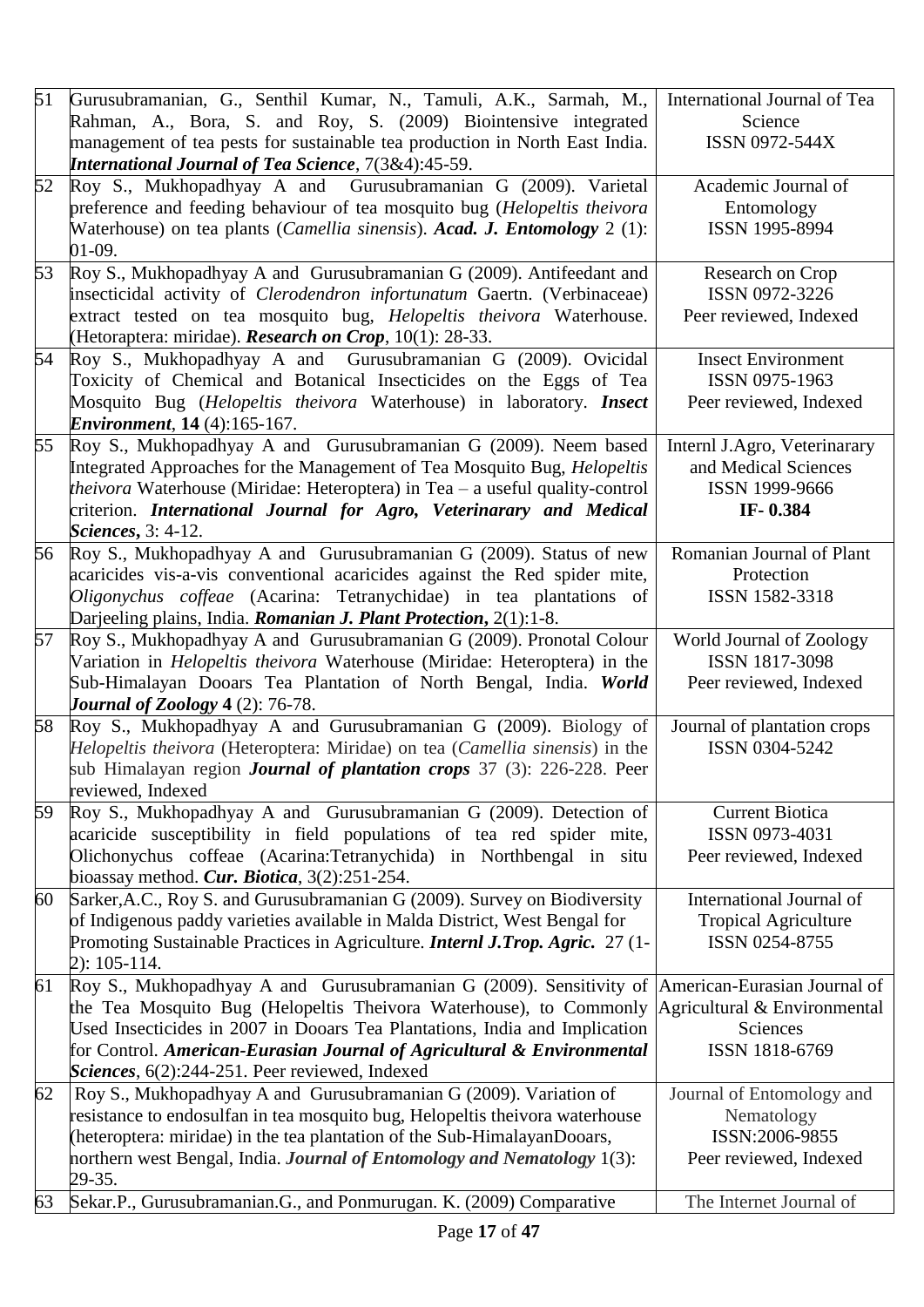|    | Susceptibility of BHK 21 and Vero Cell Lines to Bluetongue Virus (BTV)<br>Isolate Pathogenic for Sheep. (2009) Internet J Microbiol, 7:1-9. | Microbiology<br>ISSN: 1937-8289   |
|----|---------------------------------------------------------------------------------------------------------------------------------------------|-----------------------------------|
| 64 | Rita Zomuanpuii, N Senthil Kumar, G Gurusubramanian (2009) Insecticides-                                                                    | <b>Science Vision</b>             |
|    | Their mode of action in mosquito and possibility of resistance. Science                                                                     | ISSN: 0975-6175                   |
|    | Vision, 9(2): 85-93. Peer reviewed, Indexed                                                                                                 |                                   |
| 65 | Somnath Roy, Ananda Mukhopadhyay, Soma Das and G. Gurusubramanian                                                                           | Journal of Biopesticides          |
|    | (2010) Bioefficacy of coccinellid predators on major tea pests. <b>Journal of</b>                                                           | ISSN-0974-391X                    |
|    | <i>Biopesticides</i> , $3(1)$ : $33 - 36$ . Peer reviewed, Indexed                                                                          |                                   |
| 66 | Roy S., Gurusubramanian G. and Mukhopadhyay A. (2010). Neem-based                                                                           | Journal of Pest Science           |
|    | integrated approaches for the management of tea mosquito bug, Helopeltis                                                                    | $ISSN - 1612 - 4758$              |
|    | theivora Waterhouse (Miridae: Heteroptera) in tea. Journal of Pest Science                                                                  | IF-0.818                          |
|    | 83:143-148.                                                                                                                                 |                                   |
| 67 | Roy S., Mukhopadhyay A and Gurusubramanian G (2010). Field efficacy                                                                         | Journal of Pest Science           |
|    | of a biopesticide prepared from Clerodendrum viscosum Vent. Verbenaceae)                                                                    | $ISSN - 1612 - 4758$              |
|    | against two major tea pests in the sub Himalayan tea plantation of North                                                                    | IF-0.818                          |
|    | Bengal, India. J. Pest Sci., 83:371-377.                                                                                                    |                                   |
| 68 | Roy S., Mukhopadhyay A. and Gurusubramanian G. (2010). Development of                                                                       | International Journal of          |
|    | resistance to endosulphan in populations of the tea mosquito bug <i>Helopeltis</i>                                                          | <b>Tropical Insect Science</b>    |
|    | theivora (Heteroptera: Miridae) from organic and conventional tea                                                                           | ISSN-1742-7584                    |
|    | plantations in India. $(2010)$ . <i>Interl. J. Trop. Insect Sci.</i> , 30, $(2)$ : 61–66.                                                   |                                   |
| 69 | Roy S., Mukhopadhyay A and Gurusubramanian G (2010). Baseline                                                                               | International Journal of          |
|    | susceptibility of Oligonychus coffeae to acaricides in North Bengal tea                                                                     | Acarology,                        |
|    | plantations, India. <i>International Journal of Acarology</i> 36(5):357-362.                                                                | ISSN 0164-7954                    |
|    |                                                                                                                                             | IF-0.568                          |
| 70 | Roy S., Mukhopadhyay A and Gurusubramanian G (2010). Relative                                                                               | Journal of Plant Protection       |
|    | susceptibility of tea mosquito bug, <i>Helopeltis theivora</i> Waterhouse and red                                                           | Research                          |
|    | spider mite, <i>Oligonychus coffeae</i> Nietner eggs to commonly used pesticides.                                                           | ISSN -1427-4345.                  |
|    | <b>Journal of Plant protection Research 50(3): 244-249.</b>                                                                                 | Peer reviewed, Indexed            |
| 71 | Roy S., Mukhopadhyay A and Gurusubramanian G (2010). Fitness traits of                                                                      | <b>Entomological Research</b>     |
|    | insecticide resistant and susceptible strains of tea mosquito bug Helopeltis                                                                | ISSN: 1748-5967                   |
|    | <i>theivora</i> Waterhouse (Heteroptera: Miridae). <i>Entomological Research</i> 40(4):                                                     | Peer reviewed, Indexed            |
|    | 229-232.                                                                                                                                    |                                   |
|    | Anitha, D., Senthil Kumar, N., Vijayan, D., Ajithkumar, K. and                                                                              | <b>Journal Basic Microbiology</b> |
|    | Gurusubramanian, G. (2010) Characterization of Bacillus thuringiensis                                                                       | ISSN-1521-4028                    |
|    | isolates and their differential toxicity against Helicoverpa armigera                                                                       | IF-1.395                          |
|    | populations. Journal Basic Microbiology, 50: 1-8.                                                                                           |                                   |
| 73 | Roy S., Mukhopadhyay A and Gurusubramanian G (2011). Resistance to                                                                          | Journal of the Entomological      |
|    | Insecticides in Field-Collected Populations of Tea Mosquito Bug (Helopeltis                                                                 | <b>Research Society</b>           |
|    | theivora Waterhouse) From the Dooars (North Bengal, India) Tea                                                                              | ISSN: 1302-0250                   |
|    | Cultivations. (2011) Journal of the Entomological Research Society 13 (2):                                                                  | Peer reviewed, Indexed            |
|    | 37-44.                                                                                                                                      |                                   |
| 74 | Vanlalhruaia, Senthil Kumar, N. and Gurusubramanian, G. (2011) Bacillus                                                                     | <b>Science Vision</b>             |
|    | sphaericus in the biological control of mosquito vector Complex. Science                                                                    | ISSN: 0975-6175                   |
|    | Vision $11(2)$ : 61-71.                                                                                                                     | Peer reviewed, Indexed            |
| 75 | Roy S., Gurusubramanian G and Senthilkumar N. (2011). Anti-mite activity                                                                    | International Journal of          |
|    | of Polygonum hydropiper L. (polygonaceae) extracts against tea red spider                                                                   | Acarology                         |
|    | mite, Oigonychus coffeae nietner (Tetranychidae: Acarina). <b>Internl.J.Acarol</b> ,                                                        | ISSN 0164-7954                    |
|    | 37(6), 561-566.                                                                                                                             | IF-0.568                          |
| 76 | Senthilkumar N and Gurusubramanian G. (2011). Random amplified                                                                              | <b>Science Vision</b>             |
|    | polymorphic DNA (RAPD) markers and its applications. (2011) Science                                                                         | ISSN: 0975-6175                   |
|    | Vision 11 (3), 116-124. Peer reviewed, Indexed                                                                                              |                                   |
| 77 | Brindha S., Sangzuala Sailo, Liansangmawii Chhakchhuak, Pranjal Kalita,                                                                     | <b>Science Vision</b>             |
|    |                                                                                                                                             |                                   |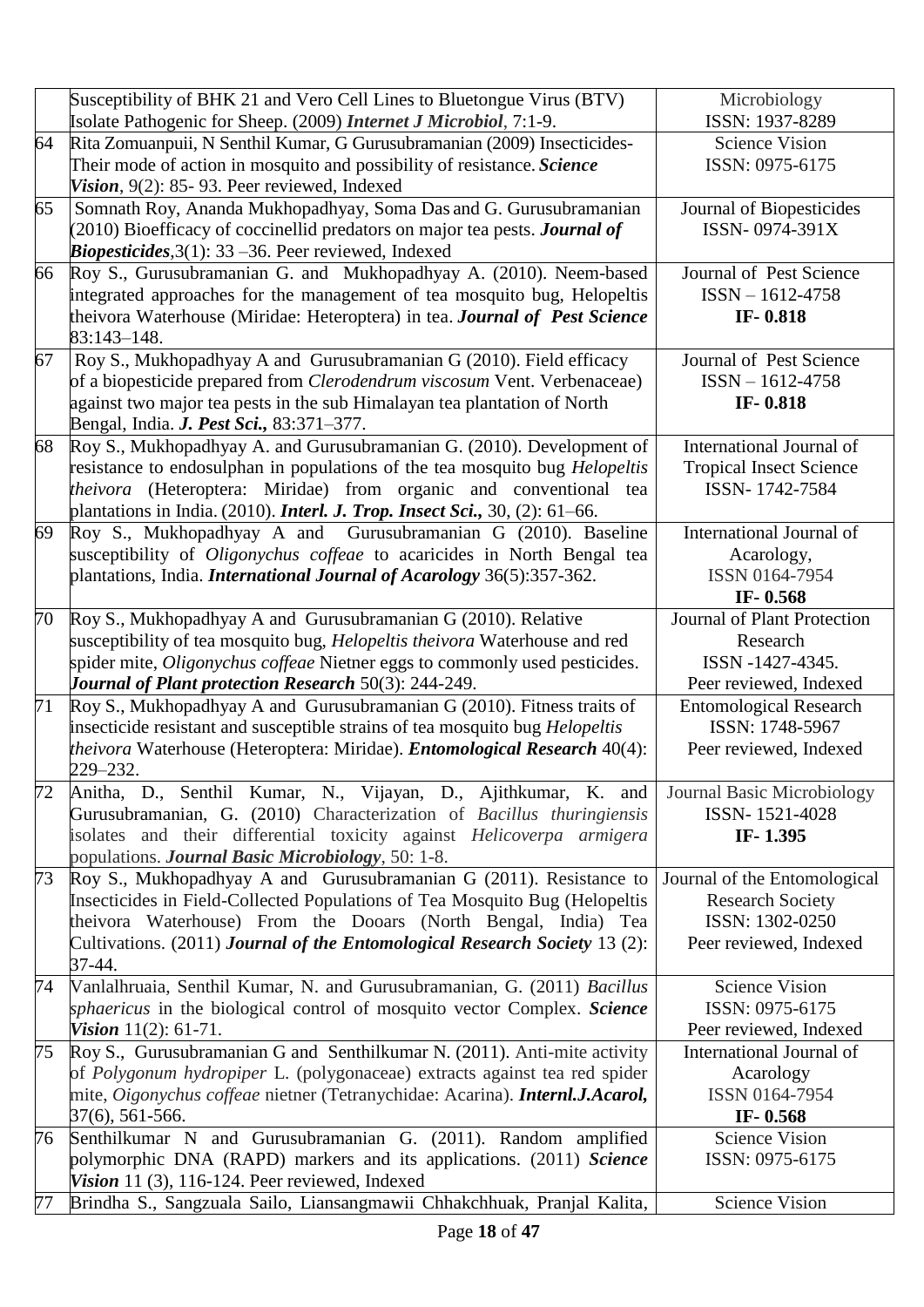|    | Gurusubramanian G. and SenthilKumar N. (2011) Protein 3D structure                              | ISSN: 0975-6175               |
|----|-------------------------------------------------------------------------------------------------|-------------------------------|
|    | determination using homology modeling and structure analysis. Science                           | Peer reviewed, Indexed        |
|    | Vision 11 $(3)$ , 125-133.                                                                      |                               |
| 78 | Catherine Vanlalruati, Zothansangi, G. Gurusubramanian and Senthil Kumar                        | <b>Science Vision</b>         |
|    | N. (2011) Morphological and molecular studies of six Junonia species of                         | ISSN: 0975-6175               |
|    | butterflies using RAPD-PCR technique. Science Vision 11 (3), 141-146.                           | Peer reviewed, Indexed        |
| 79 | Rebecca L. H., Zothansanga,. Singh B. P, Gurusubramanian G. and Senthil                         | <b>Science Vision</b>         |
|    | Kumar N. (2011) DNA finger printing of Bacillus thuringiensis based on                          | ISSN: 0975-6175               |
|    | repetitive DNA sequences using ERIC-PCR. Science Vision 11 (3), 147-154. Peer reviewed, Indexed |                               |
| 80 | Lalrotluanga, Senthil Kumar N. and Gurusubramanian G. (2011) Evaluation                         | <b>Science Vision</b>         |
|    | of the random amplified polymorphic DNA (RAPD) assay for the detection                          | ISSN: 0975-6175               |
|    | of DNA damage in mosquito larvae treated with plant extracts. Science                           | Peer reviewed, Indexed        |
|    | <i>Vision</i> 11 $(3)$ , 155-158.                                                               |                               |
| 81 | Laltanpuii, R., Rita Zomuanpuii, Tejmala Hijam, Gurusubramanian G. and                          | <b>Science Vision</b>         |
|    | Senthil Kumar N. (2011) RAPD-PCR characterization of insecticide resistant                      | ISSN: 0975-6175               |
|    | and susceptible <i>Anopheles</i> species. Science Vision 11 (3), 159-164.                       | Peer reviewed, Indexed        |
| 82 | Zothansangi, Catherine Vanlalruati, Senthil Kumar N. and Gurusubramanian                        | <b>Science Vision</b>         |
|    | G. (2011) Genetic variation within two cryptic species of Cirrochroa                            | ISSN: 0975-6175               |
|    | (Heliconiinae: Lepidoptera) by RAPD-PCR technique. Science Vision 11                            | Peer reviewed, Indexed        |
|    | $(3), 165-170.$                                                                                 |                               |
| 83 | Zothansanga, Lalhmachhuani, Senthil Kumar N.and Gurusubramanian G.                              | <b>Science Vision</b>         |
|    | (2011) PCR pathotyping of native Bacillus thuringiensis from Mizoram,                           | ISSN: 0975-6175               |
|    | India. Science Vision 11 (3), 171-176.                                                          | Peer reviewed, Indexed        |
| 84 | Tejmala, H., Brindha, S., Gurusubramanian G. and Senthil Kumar N. (2011)                        | <b>Science Vision</b>         |
|    | In-silico comparison of distal-less protein variation in insects. Science                       | ISSN: 0975-6175               |
|    | Vision 11 (4), 189-197.                                                                         | Peer reviewed, Indexed        |
| 85 | Roy S., Gurusubramanian G and Senthilkumar N. (2011). Neem based                                | Proceedings of the Zoological |
|    | Integrated Approaches for the Management of Tea Thrips Scirtothrips                             | Society, Kolkata              |
|    |                                                                                                 |                               |
|    | dorsalis Hood (Thripidae: Thysanoptera) in Tea. Proc. Zool Soc, Kolkata,                        | ISSN:0373-5893                |
|    | 64 (2): 72-77.                                                                                  |                               |
| 86 | Roy S., and Gurusubramanian G. (2011) Bioefficacy of azadirachtin content of                    | Agricultura Tropica et        |
|    | neem formulation against three major sucking pests of tea in SubHimalayan                       | Subtropica                    |
|    | tea plantation of North Bengal, India, Agricultura Tropica et Subtropica 44                     | ISSN:0231-5742.               |
|    | $(3):134-143.$                                                                                  | Peer reviewed, Indexed        |
| 87 | Roy S., Mukhopadhyay A and Gurusubramanian G (2011) Anti-mite                                   | Archives of Phytopathology    |
|    | activities of <i>Clerodendrum viscosum</i> Ventenat (Verbenaceae) extracts on tea               | and Plant Protection          |
|    | red spider mite, Oligonychus coffeae Nietner (Acarina: Tetranychidae),                          | ISSN:0323-5408                |
|    | Archives of Phytopathology and Plant Protection, 44 (16), 1550-1559.                            | Peer reviewed, Indexed        |
|    |                                                                                                 | International Journal of      |
| 88 | Roy S., Mukhopadhyay A and Gurusubramanian G (2012) Chemical-based                              |                               |
|    | integrated approaches for the management of tea red spider mite,                                | Acarology<br>ISSN 0164-7954   |
|    | Oligonychus coffeae Nietner (Acari: Tetranychidae) in tea plantations of sub-                   | IF-0.568                      |
|    | Himalayan North Bengal, India. <i>International Journal of Acarology</i> 38(1),<br>74-78.       |                               |
| 89 | Lalrotluanga, Lalchawimawii Ngente,<br>Senthil Kumar, N.<br>and                                 | Parasitology Research         |
|    | Gurusubramanian G. (2012) Insecticidal and repellent activity of <i>Hiptage</i>                 | ISSN: 0932-0113               |
|    | benghalensis<br>L. Kruz (Malpighiaceae)<br>against<br>mosquito<br>vectors.                      | Impact factor $-$ IF- 2.149   |
|    | Parasitology Research, 111:1007-1017.                                                           |                               |
| 90 | Zothansanga Ralte, Gurusubramanian G. and Senthil Kumar N. (2012)                               | International Journal of      |
|    | RAPD-PCR characterization of Bacillus thuringiensis soil isolates from                          | Fundamental & Applied         |
|    | Mizoram with insecticidal activity against Culex tritaeniorhynchus.                             | Sciences                      |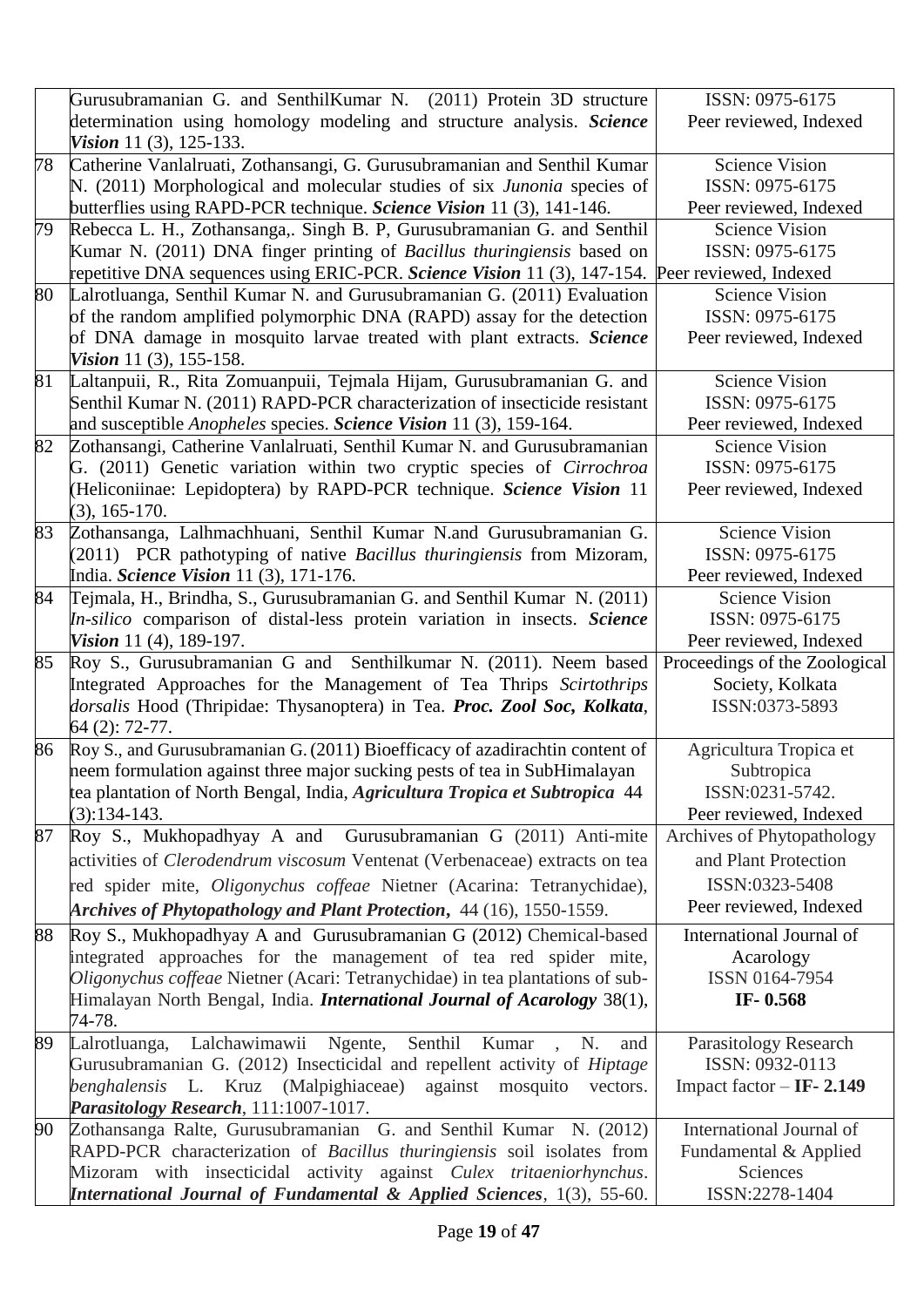|    | Peer reviewed, Indexed                                                                                                                      |                                                     |
|----|---------------------------------------------------------------------------------------------------------------------------------------------|-----------------------------------------------------|
|    |                                                                                                                                             |                                                     |
|    |                                                                                                                                             |                                                     |
|    |                                                                                                                                             |                                                     |
| 91 | Bornali Gohain, Sangeeta Borchetia, Priyadarshini Bhorali, Niraj Agarwal,                                                                   | Plant Molecular biology<br>ISSN: 0167-4412          |
|    | Bhuyan, L. P., Rahman, A., Sakata, K., Mizutani, M., Shimizu, B.,<br>Gurusubramanian, G., Ravindranath, R., Kalita, M. C., Hazarika, M. and | Impact factor $-$ IF-4.15                           |
|    | Sudripta Das (2012) Understanding Darjeeling tea flavour on a molecular                                                                     |                                                     |
|    | basis. Plant Molecular Biology 78:577-597.                                                                                                  |                                                     |
| 92 | Brindha, S.K., Senthil Kumar, N. and Gurusubramanian, G. (2012) Prot-                                                                       | <b>Interdisciplinary Sciences:</b>                  |
|    | Prop: J-Tool to Predict the Subcellular Location of Proteins Based on                                                                       | <b>Computational Life Sciences</b>                  |
|    | physiochemical<br>Characterization.<br><i>Interdisciplinary</i><br>Sciences:                                                                | SSN: 1913-2751IF-0.512                              |
|    | <b>Computational Life Sciences 4:1-6.</b>                                                                                                   |                                                     |
| 93 | Vikas Kumar Roy, N. Senthil Kumar and G. Gurusubramanian (2012)                                                                             | <b>Science Vision</b>                               |
|    | Proteins – structure, properties and their separation by SDS-polyacrylamide                                                                 | ISSN: 0975-6175                                     |
|    | gel electrophoresis. Science Vision 12(4):170-181.                                                                                          | Peer reviewed, Indexed                              |
| 94 | Rita Zomuanpuiia, Lal Ringnghetia, Brindha, S., Gurusubramanian, G.,                                                                        | Acta Tropica                                        |
|    | Senthil Kumar N. (2013) ITS2 characterization and Anopheles species                                                                         | ISSN:0001-706X                                      |
|    | identification of the sub-genus Cellia. Acta Tropica 125, 309-319.                                                                          | Impact factor $-$ IF- 2.87                          |
| 95 | Roy, S. and Gurusubramanian, G. (2013) Comparison of life cycle traits of a                                                                 | Archieves of Biol Sciences,                         |
|    | Helopeltis theivora Waterhouse (Heteroptera:Miridae) population infesting                                                                   | Belgrade                                            |
|    | organic and conventional tea plantations with emphasis on deltamethrin                                                                      | ISSN: 1301-057R                                     |
|    | resistance. Arch Biol Sci, Belgrade 65: 57-64.                                                                                              | IF- $0.36$                                          |
| 96 | Brindha, S., Zothansanga, Ajit Kumar, P., Vineet Kumar, M., Biku, M.C.,                                                                     | <b>Interdisciplinary Sciences:</b>                  |
|    | Bhim, P.S., Gurusubramanian, G.and Senthil Kumar, N. (2013)                                                                                 | <b>Computational Life Sciences</b>                  |
|    | Characterization of Bacillus thuringiensis Cry1 class proteins in relation to                                                               | ISSN: 1913-2751                                     |
|    | their insecticidal action. Interdisciplinary Sciences: Compl Life Sciences 5:<br>127-135.                                                   | IF- $0.512$                                         |
| 97 | Ruth, L., Lalhmangaihzuali, R., Esther, L., Senthilkumar, N. and                                                                            | Science and Technology                              |
|    | Gurusubramanian, G. (2013) Geometric variations in wild morphs of                                                                           | Journal                                             |
|    | Antheraea assamensis (Lepidoptera: Saturniidae: saturniini) from Mizoram.                                                                   | ISSN: 2321-3388                                     |
|    | Science and Technology Journal 1(1):57-64. Peer reviewed, Indexed                                                                           |                                                     |
| 98 | Senthilkumar, N., Gurusubramanian, G. and Murugan, K. (2014) Joint Proceedings of the Zoological                                            |                                                     |
|    |                                                                                                                                             |                                                     |
|    | Insecticidal Action of Bacillus thuringiensis kurstaki with Annona squamosa                                                                 | Society, Kolkata                                    |
|    | L. and Prosopis juliflora Swartz DC on Helicoverpa armigera (Hübner)                                                                        | ISSN:0373-5893                                      |
|    | (Lepidoptera:Noctuidae). Proceedings of the Zoological Society, Kolkata,                                                                    |                                                     |
|    | $67(1)$ : 8-17. Peer reviewed, Indexed                                                                                                      |                                                     |
| 99 | Surajit, D. M., Liansangmawii Chhakchhuak, Gurusubramanian, G., and                                                                         | <b>DNA Barcodes</b>                                 |
|    | Senthil Kumar, G. (2014) Mitochondrial markers for identification and                                                                       | ISSN: 0975-6175                                     |
|    | phylogenetic studies in insects - A Review. DNA Barcodes, 2: 1-9. Peer                                                                      |                                                     |
|    | reviewed, Indexed                                                                                                                           |                                                     |
|    | 100 Vanlalruiaa, K., Senthilkumar, N. and Gurusubramanian, G. (2014)                                                                        | Acta Tropica                                        |
|    | Diversity and abundance of mosquito species in relation to their larval                                                                     | ISSN:0001-706X                                      |
|    | habitats in Mizoram, North Eastern Himalayan region. Acta Tropica, 137:1-                                                                   | Impact factor $-$ IF- 2.87                          |
|    | 18.                                                                                                                                         |                                                     |
|    | 101 Samuel, L., Lalrotluanga, Muthukumaran, R.B., Gurusubramanian, G., and                                                                  | <b>Experimental Parasitology</b><br>ISSN: 0975-6175 |
|    | Senthilkumar, N. (2014) Larvicidal activity of Ipomoea cairica (L.) Sweet                                                                   |                                                     |
|    | and Ageratina adenophora (Spreng.) King & H. Rob. plant extracts against                                                                    | Impact factor $-$ IF- 2.14                          |
|    | arboviral and filarial vector, <i>Culex quinquefasciatus</i> Say (Diptera:<br>Culicidae). <i>Experl Parasitol</i> , 141: 112-121.           |                                                     |
|    | 102 Rita, Z., Gurusubramanian, G. and Senthilkumar, N. (2014) A three year                                                                  | Journal of Environmental                            |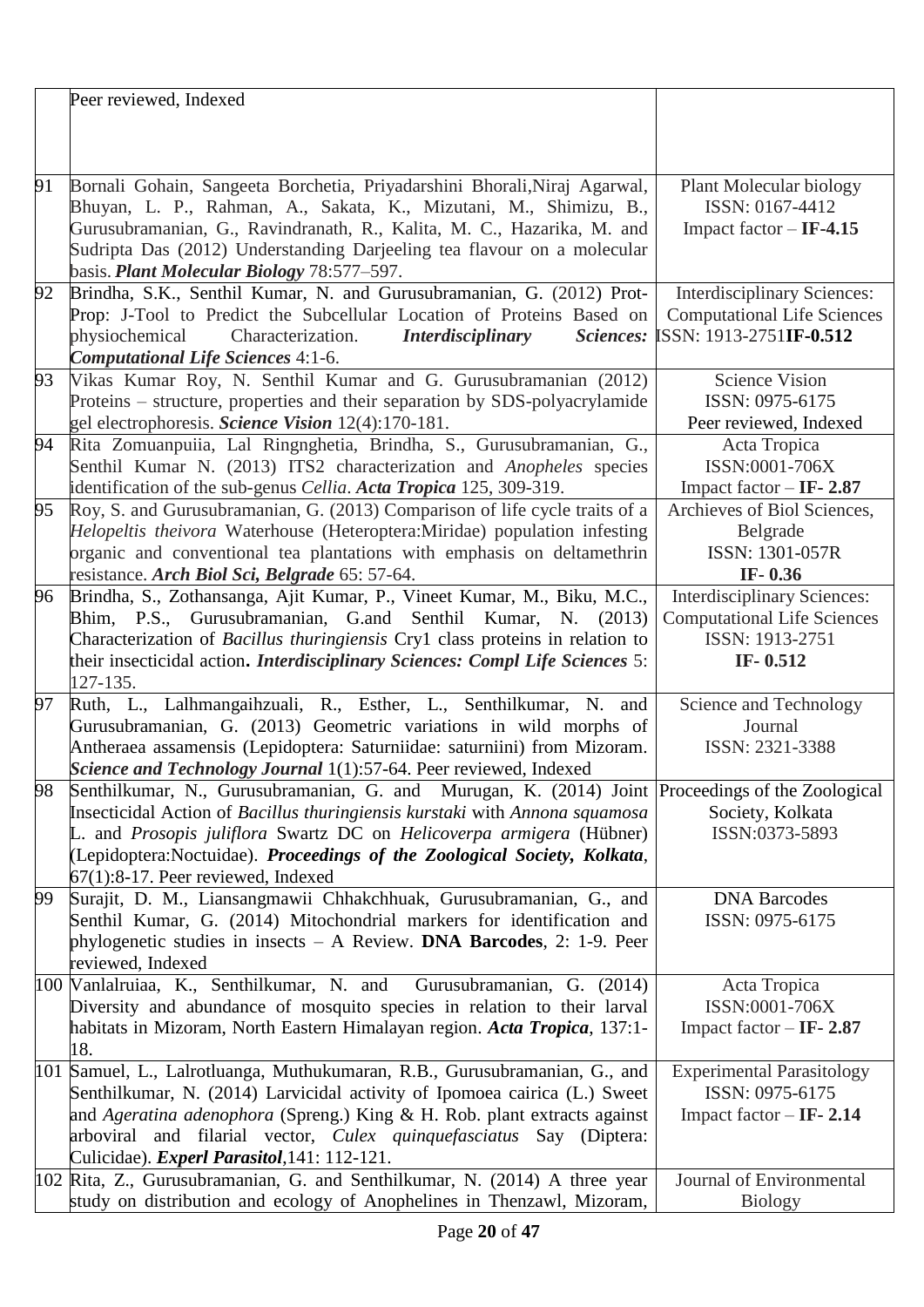|     | India. Journal of Environmental Biology, 35(2): 369-376.                                                                                                                                                                                                                                                         | ISSN: 0254-8704<br>IF-0.563                                                                            |
|-----|------------------------------------------------------------------------------------------------------------------------------------------------------------------------------------------------------------------------------------------------------------------------------------------------------------------|--------------------------------------------------------------------------------------------------------|
|     | 103 Wanlalruiaa, K., Gurusubramanian, G. and Senthilkumar, N. (2014)<br>Insecticides susceptibility, enzyme activity and expression of resistant gene<br>(GST) in two potential malaria vectors, Anopheles jamesii & Anopheles<br>barbirostris from Mizoram, India. <i>Internl J Entomol Res</i> , 2 (1): 33-40. | International Journal of<br><b>Entomological Research</b><br>ISSN: 0975-6175                           |
|     | 104 Samuel, L., Muthukumaran, R.B., Ralte, V. and Gurusubramanian, G. and<br>Senthilkumar, N. (2013) Determination of total phenolic content, total<br>flavonoid content and total antioxidant capacity of Ageratina adenophora<br>(Spreng.) King & H. Rob. Science Vision, 13(4): 149-156.                      | <b>Science Vision</b><br>ISSN: 0975-6175<br>Peer reviewed, Indexed                                     |
|     | 105   Vanlalruiaa, K., Senthilkumar, N. and Gurusubramanian, G. (2014) Effect of<br>environmental parameters on the relative abundance of immature stages of<br>mosquitoes in Mizoram, India. <i>Environ Sci Indian J</i> , 9(7):255-261.                                                                        | <b>Environmental Science Indian</b><br>Journal<br>ISSN: 0975-6175                                      |
|     | 106 Ruth L., Bidyuth Nath, C., Gurusubramanian, G. and Senthil Kumar, N.<br>(2014) Effect of different mulberry plant varieties on growth and economic<br>parameters of the silkworm <i>Bombyx mori</i> in Mizoram. <i>Science Vision</i> , 14(1):<br>34-38. Peer reviewed, Indexed                              | <b>Science Vision</b><br>ISSN: 0975-6175                                                               |
|     | 107 Panda, A.K., Bisht, S.S., DeMondal, S., Senthil Kumar, N.,<br>Gurusubramanian, G., and Panigrahi, A.K. (2014) Brevibacillus as a<br>biological tool: a short review. Antonie van Leeuwenhoek, 105:623–639.                                                                                                   | Antonie van Leeuwenhoek<br>ISSN: 0003-6072<br>IF-2.137                                                 |
|     | 108 Rita, Z., Gurusubramanian, G. and Senthilkumar, N. (2014) Random<br>amplified polymorphic DNA (RAPD) reveals genetic diversity among<br>Anopheles (Diptera:Culicidae) species. Science Tech Journal 2(1):36-44.                                                                                              | Science and Technology<br>Journal<br>ISSN: 2321-3388<br>Peer reviewed, Indexed                         |
|     | 109 Roy, VK., Zote Zonunsangi, Gurusubramanian, G. (2014) Comparison of<br>Gut-based Antioxidant Enzymes in two Species of<br>Silkworms, Antheraea assamensis and Bombyx mori L. Science and<br>Technology Journal 2(2): 55-61.                                                                                  | Science and Technology<br>Journal                                                                      |
| 110 | Vanlalhmangaihsangi, Vanlalruati, C., Zothansangi Khiangte, Roy VK.,<br>Senthil Kumar, N., Gurusubramanian, G. (2014) Molecular Characterization<br>and Phylogenetic Analysis of Butterflies (Lepidoptera). Science and<br>Technology Journal 2(2): 62-75.                                                       | ISSN: 2321-3388<br>Peer reviewed, Indexed                                                              |
|     | 111 Gurusubramanian, G., and Roy, V.K. (2014) Expression of visfatin in<br>alloxan-induced diabetic rat testis. Acta Histochemica 116: 1462-1468.                                                                                                                                                                | Acta Histochemica<br>ISSN: 0065-1281<br>Impact factor $-$ IF- 1.714                                    |
|     | 112 Ralte Lalhmangaihi, Souvik Ghatak, Ramachandra Laha, Guruswami<br>Gurusubramanian, and Nachimuthu Senthil Kumar (2014) Protocol for<br>Optimal Quality and Quantity Pollen DNA Isolation from Honey Samples.<br>Journal of Biomolecular Techniques 25(4):92-95.                                              | Journal of Biomolecular<br>Techniques<br>ISSN: 1524-0215<br>Peer reviewed, Indexed                     |
|     | 113 Ruth L., Bidyuth Nath, C., Gurusubramanian, G. and Senthil Kumar, N.<br>(2015) Influence of Medicinal plant extracts on the growth and economic<br>parameters of mulberry silk worm, Bombyx mori L. Sericologia 54(4):275-<br>282.                                                                           | Sericologia<br>ISSN 0250-3980<br>Peer reviewed, Indexed                                                |
|     | 114 Lalhmingliani E, Gurusubramanian G, Kumar NS, Lalfelpuii R, Lalremsanga<br>HT, Lalronunga S. (2015) Ethnomedicinal Uses of Host Plants of Wild Silk<br>Moths in Mizoram. <i>J Environ Soc Sci.</i> , $2(1)$ : 114-119.                                                                                       | Journal of<br><b>Environmental and Social</b><br>Sciences<br>ISSN: 2454-5953<br>Peer reviewed, Indexed |
|     | 115 Yadav RP., Ibrahim KS, Gurusubramanian G., and Senthil Kumar N. (2015)<br>In silico docking studies of non-azadirachtin limonoids against ecdysone<br>receptor of Helicoverpa armigera (Hubner) (Lepidoptera: Noctuidae).                                                                                    | <b>Medicinal Chemistry</b><br>Research<br>ISSN: 1054-2523                                              |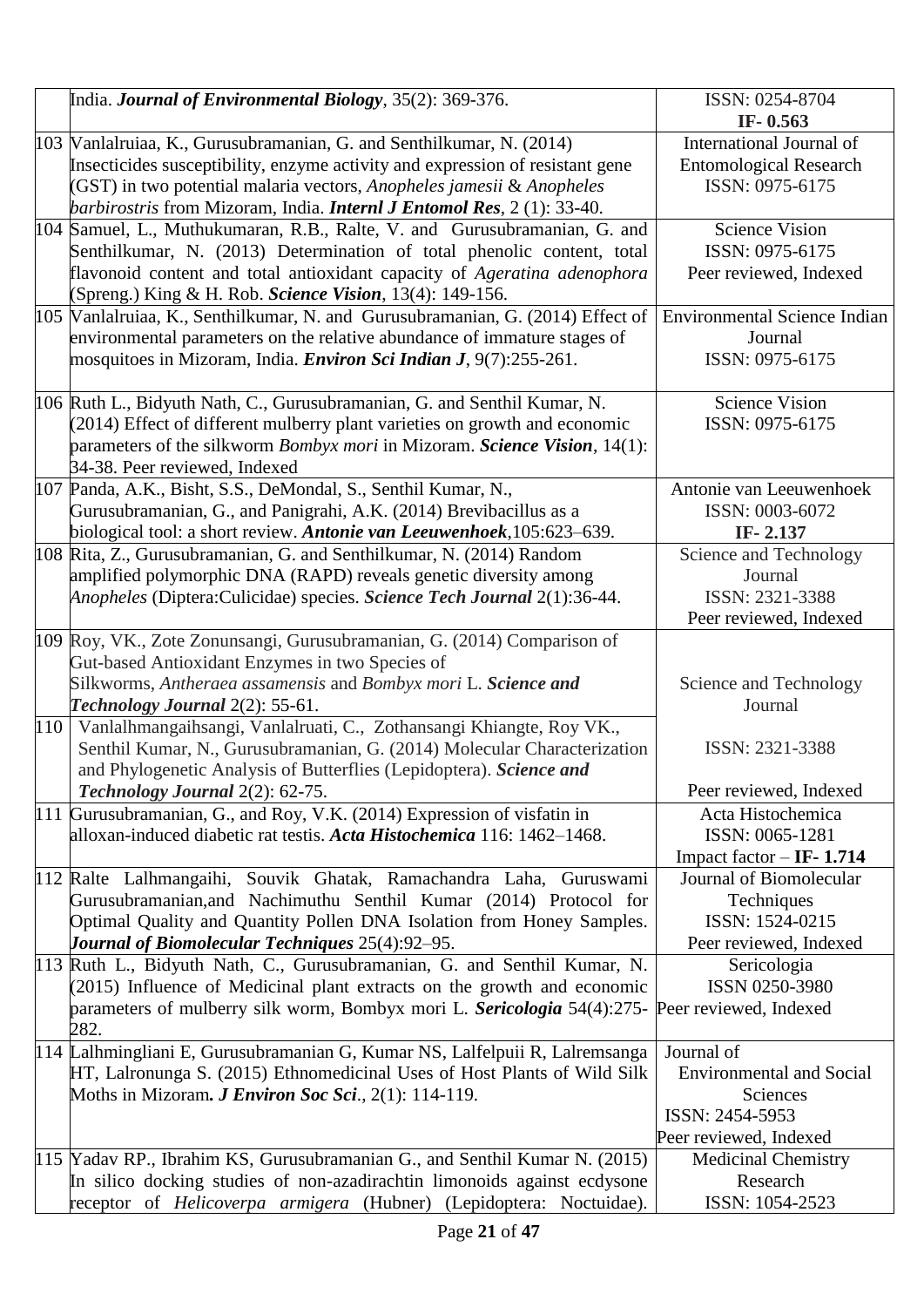|     | Medicinal Chemistry Research, 24 (6): 2621-2631.                                                                                                   | Impact factor $-$ IF- 1.40    |
|-----|----------------------------------------------------------------------------------------------------------------------------------------------------|-------------------------------|
|     | 116 Vanlalruati C, De Mandal S, Gurusubramanian G, Karanth P and Senthil                                                                           | Mitochondrial DNA             |
|     | Kumar N (2015) The Complete mitochondrial genome of Chocolate Pansy,                                                                               | ISSN: 1940-1736               |
|     | <i>Junonia iphita</i> (Lepidoptera: Nymphalidae: Nymphalinae). Mitochondrial                                                                       | Impact factor $-$ IF- 1.21    |
|     | DNA, 15:1-2. DOI:10.3109/19401736.2015.1033701                                                                                                     |                               |
| 117 | Chhakchhuak, L., De Mandal S, Gurusubramanian G, Senthil Kumar N                                                                                   | Mitochondrial DNA             |
|     | (2015) The near complete mitochondrial genome of the Giant honey bee,                                                                              | ISSN: 1940-1736               |
|     | Apis dorsata (Hymenoptera: Apidae: Apinae) and its phylogenetic status.                                                                            | Impact factor $-$ IF- 1.21    |
|     | Mitochondrial DNA, 17:1-2.                                                                                                                         |                               |
|     | DOI: 10.3109/19401736.2015.1066359                                                                                                                 |                               |
| 118 | Chhakchhuak L, De Mandal S, Gurusubramanian G, Sudalaimuthu N,                                                                                     | Mitochondrial DNA             |
|     | Gopalakrishnan C, Mugasimangalam RC, Senthil Kumar N. (2015)                                                                                       | ISSN: 1940-1736               |
|     | Complete mitochondrial genome of the Himalayan honey bee, Apis                                                                                     | Impact factor $-$ IF- 1.21    |
|     | laboriosa. Mitochondrial DNA, 10:1-2.                                                                                                              |                               |
| 119 | Lallawmawma H, Sathishkumar G, Sarathbabu S, Ghatak S,                                                                                             | Environmental Science and     |
|     | Sivaramakrishnan S, Gurusubramanian G, Kumar NS. (2015) Synthesis of                                                                               | Pollution Research ISSN:      |
|     | silver and gold nanoparticles using Jasminum nervosum leaf extract and its                                                                         | 0944-1344                     |
|     | larvicidal activity against filarial and arboviral vector Culex                                                                                    | Impact factor-                |
|     | quinquefasciatus Say (Diptera: Culicidae). Environmental Science and                                                                               | IF-2.828                      |
|     | Pollution Research, 22: 17753-17768. DOI 10.1007/s11356-015-5001-x                                                                                 |                               |
| 120 | Roy, VK., Marak, TR., Gurusubramanian, G. (2015) Alleviating effect of                                                                             | <b>Pharmaceutical Biology</b> |
|     | Mallotus roxburghianus in heat-induced testicular dysfunction in Wistar rats,                                                                      | ISSN: 1388-0209               |
|     | Pharmal Biol, 54(5): 905-918.DOI: 10.3109/13880209.2015.1091480                                                                                    | IF-1.241                      |
| 121 | Vanlalruati, C., De Mandal, S., Gurusubramanian, G., Senthil Kumar, N.                                                                             | Genomics Data                 |
|     | (2015) Illumina based whole mitochondrial genome of Junonia iphita                                                                                 | ISSN: 2213-5960               |
|     | reveals minor intraspecific variation. Genomics Data, 6: 280-282.                                                                                  | Peer reviewed, Indexed        |
|     | http://dx.doi.org/10.1016/j.gdata2015.10.016                                                                                                       |                               |
| 122 | Roy, VK., Chenkual, L., Gurusubramanian, G. (2016) Protection of testis<br>through antioxidant action of Mallotus roxburghianus in alloxan-induced | Journal of Ethnophar-         |
|     | diabetic rat model. J. Ethnopharmacology, 176: 268-280.                                                                                            | macology<br>ISSN: 0378-8741   |
|     |                                                                                                                                                    | IF-2.998                      |
| 123 | Chhakchhuak L, De Mandal S, Zothan Sanga, Esther Lalnunmawii, H.                                                                                   | Mitochondrial DNA             |
|     | Lalhruaitluanga, Gurusubramanian G, Sudalaimuthu N, Gopalakrishnan C,                                                                              | ISSN: 1940-1736               |
|     | Mugasimangalam RC, & Senthil Kumar N. (2015) The complete                                                                                          | Impact factor $-$ IF- 1.21    |
|     | mitochondrial genome of the Indian honey bee, Apis cerena cerana                                                                                   |                               |
|     | (Hymenoptera: Apidae: Apinae). Mitochondrial DNA, 10:1-2.                                                                                          |                               |
|     | DOI:10.3109/19401736.2015.1106492                                                                                                                  |                               |
| 124 | Roy, VK., Chenkual, L., Gurusubramanian, G. (2016) Mallotus                                                                                        | Acta Histochemica             |
|     | <i>roxburghianus</i> modulates antioxidant responses in pancreas of diabetic rats.                                                                 | ISSN: 0065-1281               |
|     | Acta Histochemica 118(2): 152-163.                                                                                                                 | IF-1.714                      |
| 125 | Syed Ibrahim, K., Momin, MD., Lalrotluanga, R., Rosangliana, D., Ghatak,                                                                           | Environmental Science and     |
|     | R., Senthilkumar, N., Gurusubramanian, G. (2016)<br>S., Zothansanga,                                                                               | Pollution Research ISSN:      |
|     | Influence of shifting cultivation practices on beetle-plant-soil parameter                                                                         | 0944-1344                     |
|     | interactions. <i>Environ Sci Pollut. Res.</i> (in press) DOI 10.1007/s11356-015-                                                                   | Impact factor -               |
|     | $5001 - x$                                                                                                                                         | IF-2.828                      |
| 126 | Mandal, S., Gurusubramanian, G., Senthil Kumar, N. (2015)<br>De                                                                                    | Bioinformation                |
|     | Evolutionary pattern in the mitochondrial cytochrome oxidize I gene in                                                                             | ISSN 0973-8894                |
|     | butterflies. <i>Bioinformation</i> , 11(10): 1-7.                                                                                                  | IF- $0.5$                     |
| 127 | Zothansanga, R., Senthilkumar, N., Gurusubramanian, G. (2016) Diversity                                                                            | <b>Biocontrol Science</b>     |
|     | and Toxicity of Bacillus thuringiensis from Shifting Cultivation (Jhum)                                                                            | ISSN: 1342-4815               |
|     | Habitat. Biocontrol Science, 21(1) March (in press)                                                                                                | IF-0.75                       |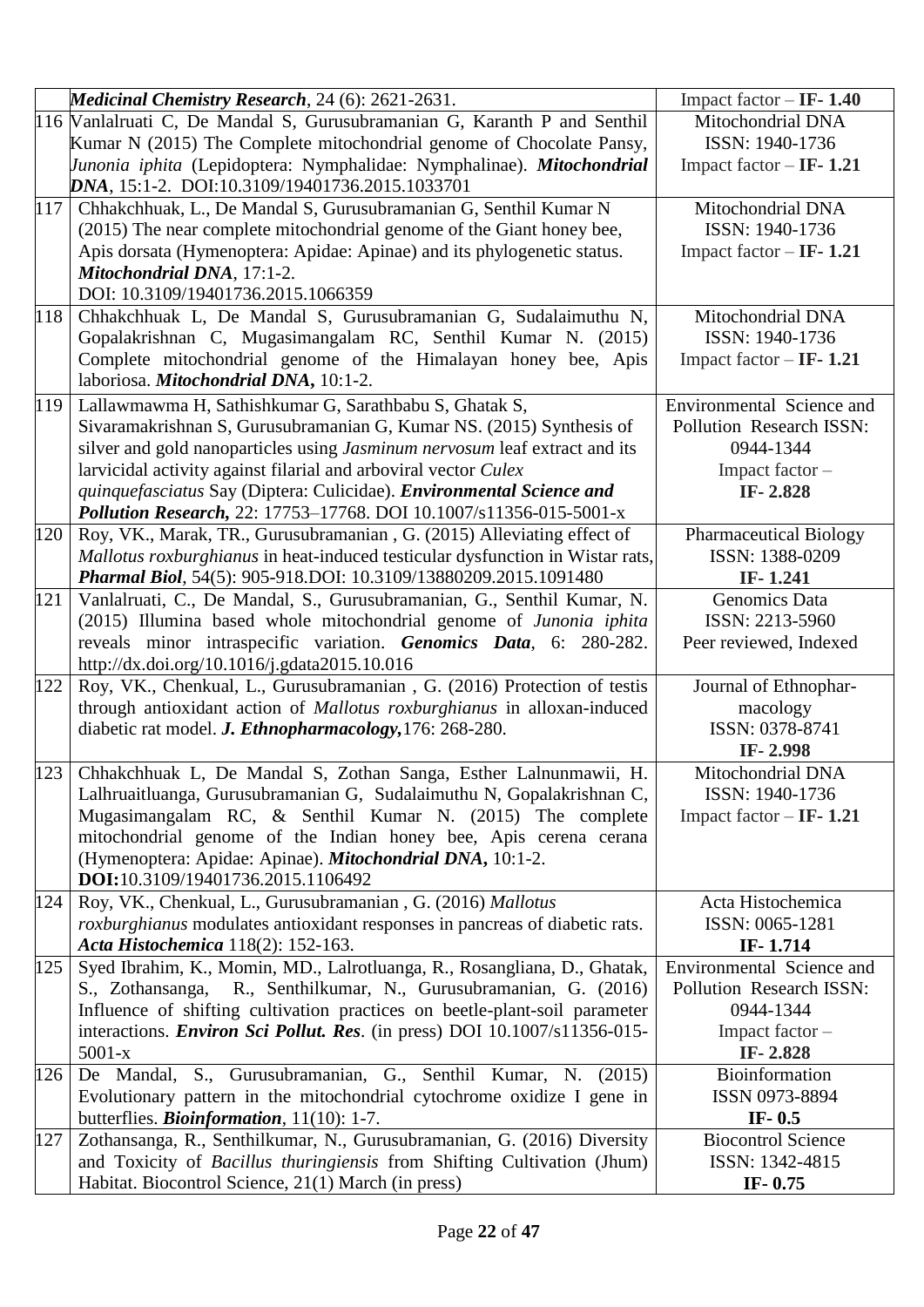# **A) (i) Articles/Chapters published in books:**

| SI.            | Title with page nos.                                                                                                                                                                                                                                                                                                                                              | <b>Book Title, Editor &amp;</b>                                                                                                                                                                                                               |
|----------------|-------------------------------------------------------------------------------------------------------------------------------------------------------------------------------------------------------------------------------------------------------------------------------------------------------------------------------------------------------------------|-----------------------------------------------------------------------------------------------------------------------------------------------------------------------------------------------------------------------------------------------|
| No             |                                                                                                                                                                                                                                                                                                                                                                   | Publisher & ISSN/ISBN No                                                                                                                                                                                                                      |
| $\mathbf{1}$   | S.,<br>R.,<br>R.S.,<br>Murugesan,<br>Senrayan,<br>Annadurai,<br>Gurusubramanian, G. and Ananthakrishnan, T.N. (1992)<br>Tritrophic Interactions in <i>Heliothis armigera</i> (Hubner)<br>Noctuidae: Lepidoptera) and Its Natural Enemy Systems : A                                                                                                                | Emerging Trends in the Biological<br>Control of Phytophagous Insects, (Ed.<br>T.N. Ananthakrishnan).                                                                                                                                          |
|                | Chemical Ecological Approach. pp. 83-101.                                                                                                                                                                                                                                                                                                                         | Oxford & IBH Publishing Co., New<br>Delhi.<br>ISBN 81204-0792-X International                                                                                                                                                                 |
| $\overline{2}$ | Gurusubramanian, G., Gopichandran, R. and Ananthakrishnan,<br>T.N. (1993) Chemical Ecology of Anthophilous Thrips. pp. 57-<br>70.<br><b>International</b>                                                                                                                                                                                                         | Chemical Ecology of Anthophilous<br>Thrips, (Eds. T.N. Ananthakrishnan &<br>R.Gopichandran), Oxford & IBH<br>Publishing Co., New Delhi. ISBN<br>812041-6147-X                                                                                 |
| 3              | Gurusubramanian, G. Tamuli, A.K. and Khanna, A.I.N. (1995)<br>Evaluation of Potentiality of Biopesticides as Indigenous Pest<br>Control Agents - An Approach to Pest Management Strategy in<br>Tea. (1995), pp. 15-19.                                                                                                                                            | Biotechnological Inputs in Insect Plant<br>Interactions, (Ed.<br>T.N.Ananthakrishnan),<br>S. Viswanathan printers & Publishers<br>Pvt. Ltd., Chennai. ISSN: 0393-8131<br><b>National</b>                                                      |
| $\overline{4}$ | Gurusubramanian, G. and Tamuli, A.K. (1996) Pest<br>Suppression, Biodegradation and soil reclamation through<br>biological means- A management strategy in tea.(1996), Vol<br>$1(1), pp-1-96.$ [10 chapters]                                                                                                                                                      | Annual Research Report 1, GGL<br>(R&D).<br>Gurusubramanian, G.,<br>(Eds.<br>and<br>Tamuli, A. K.)<br>Goodrick Group Limited (R&D),<br>Kolkata. Smiriti publishers, Kolkata.<br>ISBN: 978-81-910340-0-4 National                               |
| $\overline{5}$ | Gurusubramanian, G. and Tamuli, A.K. (1999) Development<br>and Augmentation of an Improved Technology /Protocols in<br>terms of Cost Benefit Ratio for the Mass Production of<br>Biofertilizers, Biopesticides, Biocides and Vermiculture as an<br>INM and IPM Tools for Sustainable Productivity, Pest<br>Suppression and Residue Elimination in Tea. pp. 1-200. | Annual Research Report 2, GGL<br>(R&D).<br>(Eds. Gurusubramanian, G., and<br>Tamuli, A. K.)<br>[7 chapters]<br>Goodrick<br>Limited<br>(R&D),<br>Group<br>Kolkata. Smiriti publishers, Kolkata.<br>ISBN: 978-81-910340-0-12<br><b>National</b> |
| 6              | Suresh SS Raja and Gurusubramanian, G. (2003) Genetic<br>transformation of plants by Agrobacterium tumefascians, pp.29-improvement practical manual. (Eds.)<br>44. pp.1-90.                                                                                                                                                                                       | Biotechnological tools in plant<br>Ramaswamy, N.M., Viviana Echenique                                                                                                                                                                         |
| 7              | Gurusubramanian, G. (2003) Transformation-Microprojectile and German Spangenberg.<br>Bombardment, 2003, pp.45-53.                                                                                                                                                                                                                                                 | K.S.Rangasamy Educational Publications,<br>Tiruchengode.<br>Jain Prakashan Mandir publications, Jaipur<br><b>ISBN: 81-87449-09-6 National</b>                                                                                                 |
| $\vert 8$      | Gurusubramanian, G. (2005) Safe and economic pest<br>management in tea, shade trees and green crops,                                                                                                                                                                                                                                                              | Manual on tea culture for condensed<br>course, Tocklai Experimental station,                                                                                                                                                                  |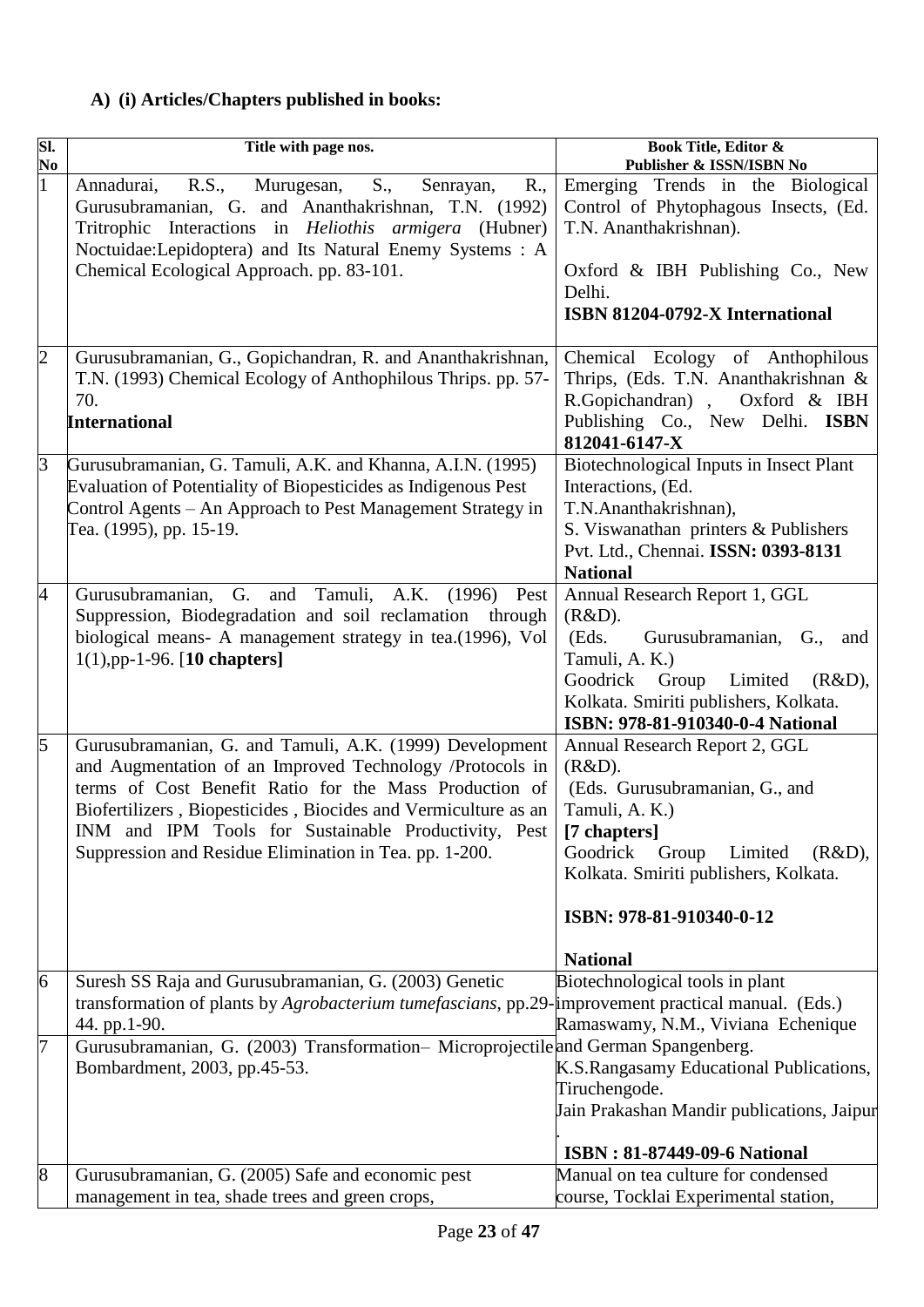|                | pp. 113-127.                                                    | TRA, Jorhat (Edited by A.K.Dutta,                           |
|----------------|-----------------------------------------------------------------|-------------------------------------------------------------|
| $\overline{9}$ | Borthakur, M. and Gurusubramanian, G. (2005) Management         | N.Ahmed, B.Kotoky and D.Burugohain)                         |
|                | of termite and other soil borne pests, pp. 173-178.             |                                                             |
|                |                                                                 | Assam Printing Works Private Limited,                       |
|                |                                                                 | Jorhat, Assam, India.                                       |
|                |                                                                 | <b>ISSN: 0496-6201 National</b>                             |
| 10             | Gurusubramanian, G., Borthakur, M. Rahman, A. and Sarmah,       | Special bulletin on plant protection,                       |
|                | M. (2005) Guidelines of usage of pesticides in tea. 2005. pp-1- | TRA, Tocklai Experimental Station,                          |
|                | 6.                                                              | Jorhat, 2005.                                               |
|                |                                                                 | Assam Printing Works Private Limited,                       |
|                |                                                                 | Jorhat, Assam, India. National                              |
|                |                                                                 | ISSN: 0496-6201                                             |
| 11             | Gurusubramanian, G. and Borthakur, M. (2006) Integrated         | Field management in tea, Tocklai                            |
|                | management of tea pests, pp. 158-172.                           | Experimental station, TRA, Jorhat                           |
| 12             | Borthakur, M. and Gurusubramanian, G. (2006) Management         | (Edited by B. K. Goswami)                                   |
|                | of termite and other soil borne pests, pp. 173-178.             |                                                             |
|                |                                                                 | Assam Printing Works Private Limited,                       |
|                |                                                                 | Jorhat, Assam, India. National                              |
|                |                                                                 | ISSN: 0496-6201                                             |
|                |                                                                 |                                                             |
| 13             | Gurusubramanian, G. and Borthakur, M. (2007) Integrated         | Field management in tea, Tocklai                            |
|                | management of tea pests, pp. 184-198.                           | Experimental station, TRA, Jorhat                           |
| 14             | Borthakur, M. and Gurusubramanian, G. (2007) Management         | (Edited by A.K.Dutta)                                       |
|                | of termite and other soil borne pests, pp. 199-204.             |                                                             |
|                |                                                                 | Assam Printing Works Private Limited,                       |
|                |                                                                 | Jorhat, Assam, India. National                              |
|                |                                                                 | ISSN: 0496-6201                                             |
| 15             | Roy S., Das, S., Mukhopadhyay, A. and Gurusubramanian G.        | Improving productivity and quality of                       |
|                | (2009) Antiinsect properties of wild growing plants from tea    | tea through traditional agricultural                        |
|                | garden areas of North Bengal against the sucking pest,          | practices. (Ed. by Beniwal, S.P.S,                          |
|                | Helopeltis theivora . pp. 98-106.                               | Choudhary, S. L. & Nene, Y. L.),                            |
|                |                                                                 | Rajasthan Chapter of AAHF, Udaipur,                         |
|                |                                                                 | Rajasthan. Asian Agro-History                               |
|                |                                                                 | Foundation (AAHF), Secundrabad,<br>Andhra Pradesh. National |
|                |                                                                 |                                                             |
| 16             | Ghatak, S., Yadav, RP., Zothansanga,<br>Mukherjee, S.,          | ISBN 81-903963-0-7<br>Biodiversity in Tropical Ecosystems   |
|                | Gurusubramanian, G., Senthil Kumar, N. (2015) Advances in       | (2015).                                                     |
|                | PCR based molecular markers                                     | Editor: Prof. S. K. Tripathi                                |
|                | and its application in biodiversity conservation. pp. 395-422.  | Today and Tomorrow's Printers and                           |
|                |                                                                 | Publishers, New Delhi - 110 002                             |
|                |                                                                 | ISBN 81-7019-513-2(India) National                          |
| 17             | Catherine, V., Zothansangi, G.Gurusubramanian, Senthil          | A Glimpse of Biodiversity in India                          |
|                | Kumar, N. (2016) Diversity and distributional pattern of        | (2016)                                                      |
|                | Butterfly (Order: Lepidoptera) in Aizawl District, Mizoram,     | Editors: Dipak Konwar and Pathak                            |
|                | Northeast India. pp. 56-59.                                     | Kalita.                                                     |
|                |                                                                 | S.K. Book Agency, New Delhi.                                |
|                |                                                                 | ISBN: 978-93-8315-864-5 (India)                             |
|                |                                                                 | <b>National</b>                                             |
|                |                                                                 | ISBN: 978-93-8315-864-5                                     |

# **B) (ii) Full Papers in conference Proceedings:**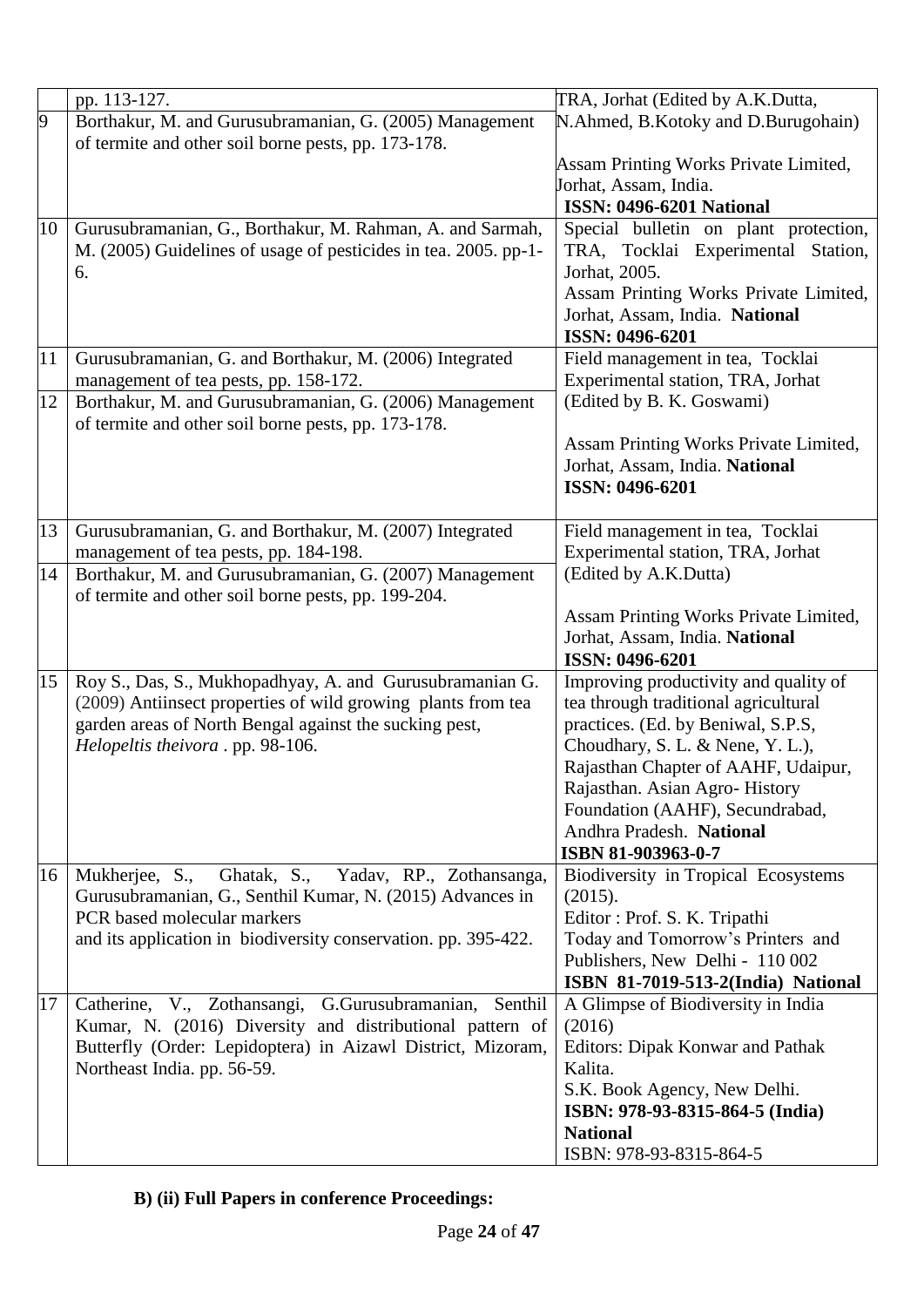| $\overline{\mathbf{S}}$ l. | Title with page nos.                                                                                                                                                                                                                                                                 | <b>Details of Conference Publication</b>                                                                                                                                                                                                                                                                                                                                                                                                   |
|----------------------------|--------------------------------------------------------------------------------------------------------------------------------------------------------------------------------------------------------------------------------------------------------------------------------------|--------------------------------------------------------------------------------------------------------------------------------------------------------------------------------------------------------------------------------------------------------------------------------------------------------------------------------------------------------------------------------------------------------------------------------------------|
| N <sub>0</sub>             |                                                                                                                                                                                                                                                                                      | with ISSN/ISBN No                                                                                                                                                                                                                                                                                                                                                                                                                          |
| $\mathbf{1}$               | Babu, A., Gurusubramanian, G., Murugesan, S., Prasanth Jacob, J.<br>and Ananthakrishnan, T.N. (1992) Cost effective semi-synthetic diet<br>for mass multiplication of Chrysoperla carnea<br>(Neuroptera:Chrysopidae) in biological control augmentation<br>programme, 1992, pp.1-17. | National workshop on<br>Biotechnological approaches to the<br>biological control of insects, 20-27<br>January, 1992, Entomology Research<br>Institute, Loyola College, Chennai,<br>S. Viswanathan printers & Publishers<br>Pvt. Ltd., Chennai. ISBN: 0393-8131.                                                                                                                                                                            |
| $\overline{2}$             | Gurusubramanian, G. Tamuli, A.K. and Bezbaruah, B. (1997).<br>Assessment of Plant Growth Promotion and Biocontrol Efficacy of<br>Two PGPR Formulations: Pest Management and Productivity in<br>Tea (Camellia sinensis (L) O. Kuntz ), 1997, pp 13-15.                                | In A. Ogoshi, K. Kobayashi, Y.<br>Homma, F.<br>Kodama, N. Kondo, and S. Akino (ed.)<br>Plant growth-promoting rhizobacteria<br>present status and future prospects;<br>proceedings of the Fourth International<br>Workshop on Plant Growth-Promoting<br>Rhizobacteria ; Japan-OECD Joint<br>Workshop; Sapporo, Japan, October 5<br>- 10, 1997. Organisation for economic<br>co-operation and development, Paris.<br>ISBN 978-92-64-03259-0 |
| 3                          | Gurusubramanian, G. and Tamuli, A.K. (1997) Utility of Certain<br>Phytopesticides in the Management of Red Slug Caterpillar,<br>Eterusia magnifica Butl. infesting Camellia sinensis (L), pp. 78-82.                                                                                 | National Symposium on "Integrated<br>pest management for sustainable crop<br>production, December 2-4, 1997.<br>Venus printers and publishers, New<br>Delhi. ISBN 978-81-88708-82-6                                                                                                                                                                                                                                                        |
| 4                          | Vasanthi, M., Jiby Uthup, Jothi and Gurusubramanian, G. (2001)<br>Assessment<br>of polyhexamethylene bioguanide (PHMB) antimicrobial finishes on<br>deodorant fabrics, 2001, 44-48.                                                                                                  | National Seminar on "Microbial<br>Technology", June 1-2, 2001,<br>Dr.G.R.Damodaran College of<br>Science, Coimbatore and UGC, New<br>Delhi. Navrang publishers, Mumbai,<br>ISSN: 0832-2295                                                                                                                                                                                                                                                 |
| 5                          | Vidhumala, A., Gurusubramanian, G. and Rajendran, N.R. (2001)<br>Standardization of single cell protein production of Spirulina<br>platensis. 2001.                                                                                                                                  | IX Seminar cum Exhibition on<br>Students Project Scheme, 2001,<br>Tamilnadu State Council for Science<br>& Technology, Chennai. Tamil Nadu<br>Govt press, Chennai.<br>ISBN 0-313-31610-4.                                                                                                                                                                                                                                                  |
| 6                          | Winston Umakanth, Gurusubramanian, G. and Rajendran, N.R.<br>(2002) A survey on distribution of different plastic materials in the<br>trash sites of Tamilnadu and determining the microbial degradation<br>of specific polymer types, 2002, pp. 338-343.                            | X Seminar cum Exhibition on Students<br>Project Scheme, 2002, Tamilnadu<br>State Council for Science &<br>Technology, Chennai. Tamil Nadu                                                                                                                                                                                                                                                                                                  |
| 7                          | Saravanan, E., Gurusubramanian, G. and Rajendran, N.R. (2002)<br>Immunological assessment of infertility by estimation of antisperm<br>antibodies in infertile couples, 2002, pp. 375-382.                                                                                           | Government press, Chennai,<br>ISBN 0-313-31610-4.                                                                                                                                                                                                                                                                                                                                                                                          |
| 8                          | Winston Umakanth, Vijayalakshmi, B., Gurusubramanian, G. and<br>Rajendran, N.R. (2002) Primary Monolayer Cell Culture of human<br>Chorion Cells and Its Cytopathic Response to Vaginal Carriage of<br>Group B Streptococcus in Pregnant Women, 2002, pp.10-18.                       | National level Third Intercollegiate<br>Students Seminar on Current Trends &<br>Future Direction in Life Science, 4th $\&$<br>5th January 2002. PG & Research                                                                                                                                                                                                                                                                              |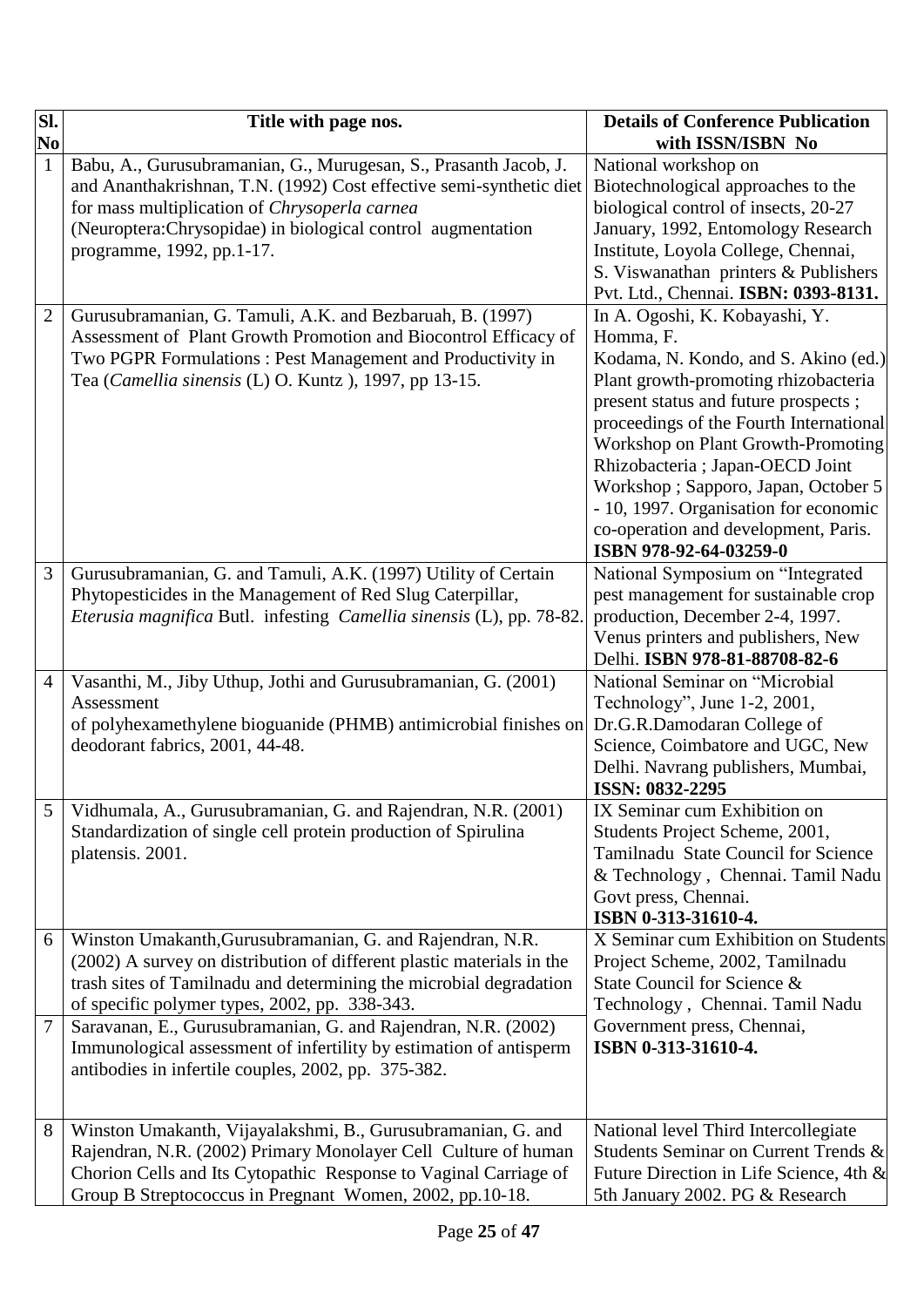|    |                                                                                                                                                                                                                                                                                                                       | department of<br><b>Biological</b><br>sciences, Muthayammal College of<br>Arts & Science, Rasipuram &                                                                                                                                                                                                                                                                       |
|----|-----------------------------------------------------------------------------------------------------------------------------------------------------------------------------------------------------------------------------------------------------------------------------------------------------------------------|-----------------------------------------------------------------------------------------------------------------------------------------------------------------------------------------------------------------------------------------------------------------------------------------------------------------------------------------------------------------------------|
|    |                                                                                                                                                                                                                                                                                                                       | FLORA,<br>Natraj Publishers, Dehradun,<br>ISBN, 818501955X.                                                                                                                                                                                                                                                                                                                 |
| 9  | Rahman, A., Sarmah, M., Phukan, A., Borthakur, M.<br>Gurusubramanian, and G.Hazarika, M. (2005) A Plant having<br>insecticidal property for the management of tea pests, 2005, 731-<br>748.                                                                                                                           | Proceeding of 2005 international<br>symposium on innovation in tea<br>science and sustainable development<br>in tea industry. Chinease Academy of<br>Agricultural Science, Hangzhou,                                                                                                                                                                                        |
| 10 | Borthakur, M. Rahman, A., Sarmah, M., and Gurusubramanian, G.<br>(2005) Predators of phytophagous mites of tea (Camellia chinensis)<br>in Northeast India, 2005, 749-755.                                                                                                                                             | China, China Tea Science Society and<br>Unilever (China) Ltd., Hangzhou,<br>China.November 11-15. China Press,<br>ISBN: 7108032929                                                                                                                                                                                                                                          |
| 11 | Rahman, A., Sarmah, M., Phukan, A., Roy, S., Sannigrahi, S.,<br>Borthakur, M. and Gurusubramanian, G. (2005) Approaches for the<br>mosquito bug, Helopeltis theivora<br>management of tea<br>waterhouse (Miridae: Heteroptera), 2005, pp- 146-161.                                                                    | 34th Tocklai Conference - Strategies<br>for Quality, 28-30 November, 2005,<br>organized by Tocklai Experimental<br>Station, Tea Research association,                                                                                                                                                                                                                       |
| 12 | Borthakur, M., Sarmah, M., Rahman, A., Phukan, A., and<br>Gurusubramanian, G. (2005) Seasonal population fluctuation of<br>Stethorus gilvifrons, the common predator of red spider mite in tea<br>in Northeast India and effects of some herbal extracts on its survival<br>and feeding potential, 2005, pp- 332-339. | Jorhat, Assam, India. Assam Printing<br>Works Private Limited, Jorhat, Assam,<br>India.<br>ISSN: 0496-6201                                                                                                                                                                                                                                                                  |
| 13 | Roy, S., Talukdar, T., Saha, A.B., Banerjee, D.K., Sannigrahi, S. and<br>Gurusubramanian, G. (2005) Species richness and seasonal<br>abundance of spider and ladybird fauna in tea ecosystem of North<br>Bengal, pp-347-351.                                                                                          |                                                                                                                                                                                                                                                                                                                                                                             |
| 14 | Sarmah, M., Rahman, A. and Gurusubramanian, G. (2006)<br>Distribution pattern and population density of Meloidogyne species<br>in nursery tea soils of Assam, Arunachal Pradesh and Nagaland and<br>their management. pp.1-19                                                                                         | Proceedings of the National level<br>Seminar on Current trends in crop<br>disease management for improving<br>productivity, 19-20 January 2006.<br>RRL, Jorhat and Indian<br>Phytopathological Society, New Delhi.                                                                                                                                                          |
| 15 | Gurusubramanian, G. and Tamuli, A.K. (2008)<br>Entomopathogenicity of white muscardine fungus, Beauveria<br>bassiana (Bals.) Vuill. (Deuteromycotina : Hyphomycetes) against<br>Odontotermes obesus (Rambur) (Isoptera : Termitidae)", 2008, pp.<br>67-84.                                                            | National symposium on Advances in<br>Zoology: Faunal Diversity and<br>Ecophysiology, 13-14 March, 2008,<br>Department of Zoology, NEHU,<br>Shillong.<br>Cognet-Bhabani Offset and Imaging<br>Systems Pvt. Ltd., Guwahati<br>ISBN No. 978-81-904940-69.                                                                                                                      |
| 16 | Roy S, A. Mukhopadhyay and G. Gurusubramanian (2009)<br>Incidence and management of Scirtothrips dorsalis Hood and<br>Empoasca flavescens Fabr. Sucking pest of tea in North Bengal,<br>2009, Entomological Society of India, Article 31, pp-43-44.                                                                   | Proceedings of the National<br>symposium on IPM Strategies to<br>Combat Emerging Pests in the Current<br>Scenario of Climate Change (Eds.<br>Ramamurthy, V.V., G.P. Gupta and<br>S.N. Puri). College of Horticulture and<br>Forestry, Central Agricultural<br>University, Pasighat, Arunachal<br>Pradesh between 28-30 January, 2009.<br>Narosa Publishing House, New Delhi |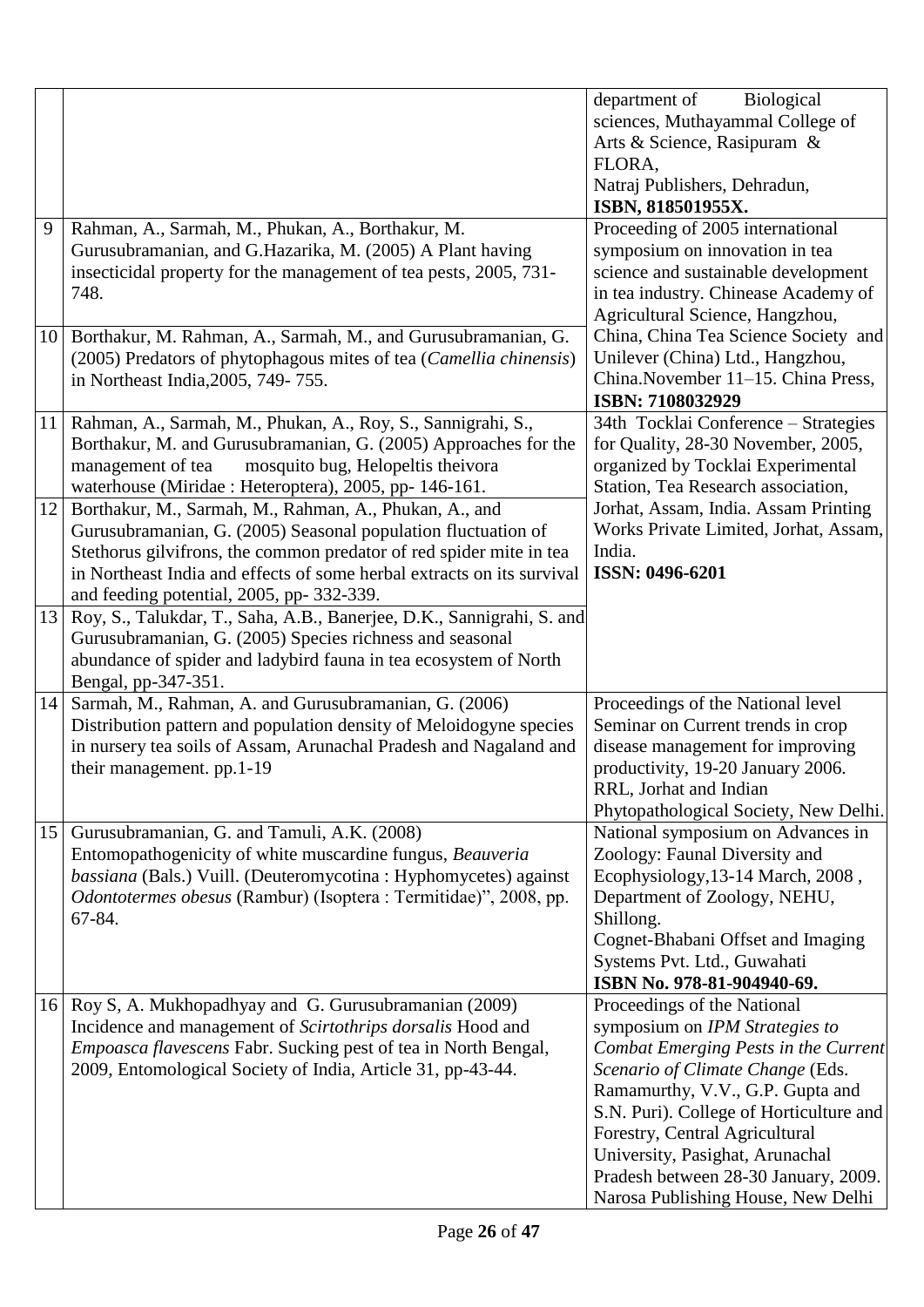|    |                                                                    | ISBN: 978-81-7319-577-8                    |
|----|--------------------------------------------------------------------|--------------------------------------------|
| 17 | Senthilkumar, N. and Gurusubramanian, G. (2009) Bioinformatics     | Compendium on National Seminar on          |
|    | tools in biodiversity research, pp.23-28.                          | Applications of Bioinformatics in          |
|    |                                                                    | biodiversity organized by                  |
|    |                                                                    | Bioinformatics Centre, Department of       |
|    |                                                                    | Biotechnology, S.Kula Women's              |
|    |                                                                    | college, Nambol, Manipur, 25-26            |
|    |                                                                    | October, 2009 in collaboration with        |
|    |                                                                    | DOEACC centre, Imphal and                  |
|    |                                                                    | sponsored by UGC, New Delhi.               |
|    |                                                                    | National publishing house, New Delhi,      |
|    |                                                                    | ISBN: 81-71981-36-4                        |
| 18 | Senthilkumar, N., Bhattacharya, J. and Gurusubramanian, G. (2009)  | Bioinformatics - General Concepts          |
|    | From sequencing to database and from                               | and                                        |
|    | database to sequence analysis, ,                                   | Applications.                              |
|    | pp. 63-110.                                                        | Workshop Manual of                         |
| 19 | Gurusubramanian, G., Senthilkumar, N. and Bhattacharya, J. (2009)  | Bioinformatics Training Course, 26-27      |
|    | Basic concepts of phylogenetic systematics and their applications, | March 2009. Published by Department        |
|    | 2009, pp. 43-58                                                    | of                                         |
|    |                                                                    | Biotechnology,                             |
|    |                                                                    | Ministry of Science                        |
|    |                                                                    | and Technology and Bioinformatics          |
|    |                                                                    | Infrastructure Facility (BIF),             |
|    |                                                                    | Department of                              |
|    |                                                                    | Biotechnology, Mizoram University,         |
|    |                                                                    | Mizoram. Linkman Publications,             |
|    |                                                                    | Mizoram.                                   |
|    |                                                                    | ISBN 81-85129-25-1                         |
|    | 20 Gurusubramanian, G. and Senthilkumar, N. (2009)                 | Training manual on Bioinformatics -        |
|    | Senthilkumar, N. and Gurusubramanian, G. (2009) Bioinformatics     | General Concepts and Applications.         |
|    | and its application in genome research. pp.9-18.                   | Workshop Manual of                         |
|    |                                                                    | Bioinformatics Training Course. 26-27      |
|    | 21 Biological databases - searching and data retrieval, pp. 31-44  | February 2009. Santanu Banik (Ed.),        |
|    |                                                                    | Published by Department of                 |
|    |                                                                    | Biotechnology, Ministry of Science         |
|    |                                                                    | and Technology and                         |
|    |                                                                    | Bioinformatics infrastructural facility    |
|    |                                                                    | centre, College of Veterinary Sciences     |
|    |                                                                    | and Animal Husbandry, Central              |
|    |                                                                    | Agricultural University, Aizawl,           |
|    |                                                                    | Mizoram. Linkman Publications,             |
|    |                                                                    | Mizoram.,                                  |
|    |                                                                    | ISBN 81-85129-25-1                         |
| 22 | Gurusubramanian, G. and Tamuli, A.K. (2009) Performance of         | Recent Trends in Life Science              |
|    | biorational package approaches for the management of tea pests: A  | Researches vis-à-vis Natural Resource      |
|    | rewarding exercise, pp.107-136.                                    | Management, Sustainable                    |
|    |                                                                    | Development and Human Welfare,             |
|    |                                                                    | <b>International Society of Ecological</b> |
|    |                                                                    | Communication, Hazaribag, Jharkand,        |
|    |                                                                    | India on June $27 - 29$ , 2009. NOVA       |
|    |                                                                    | publishers,                                |
|    |                                                                    | ISBN: 1-5903-3645-3                        |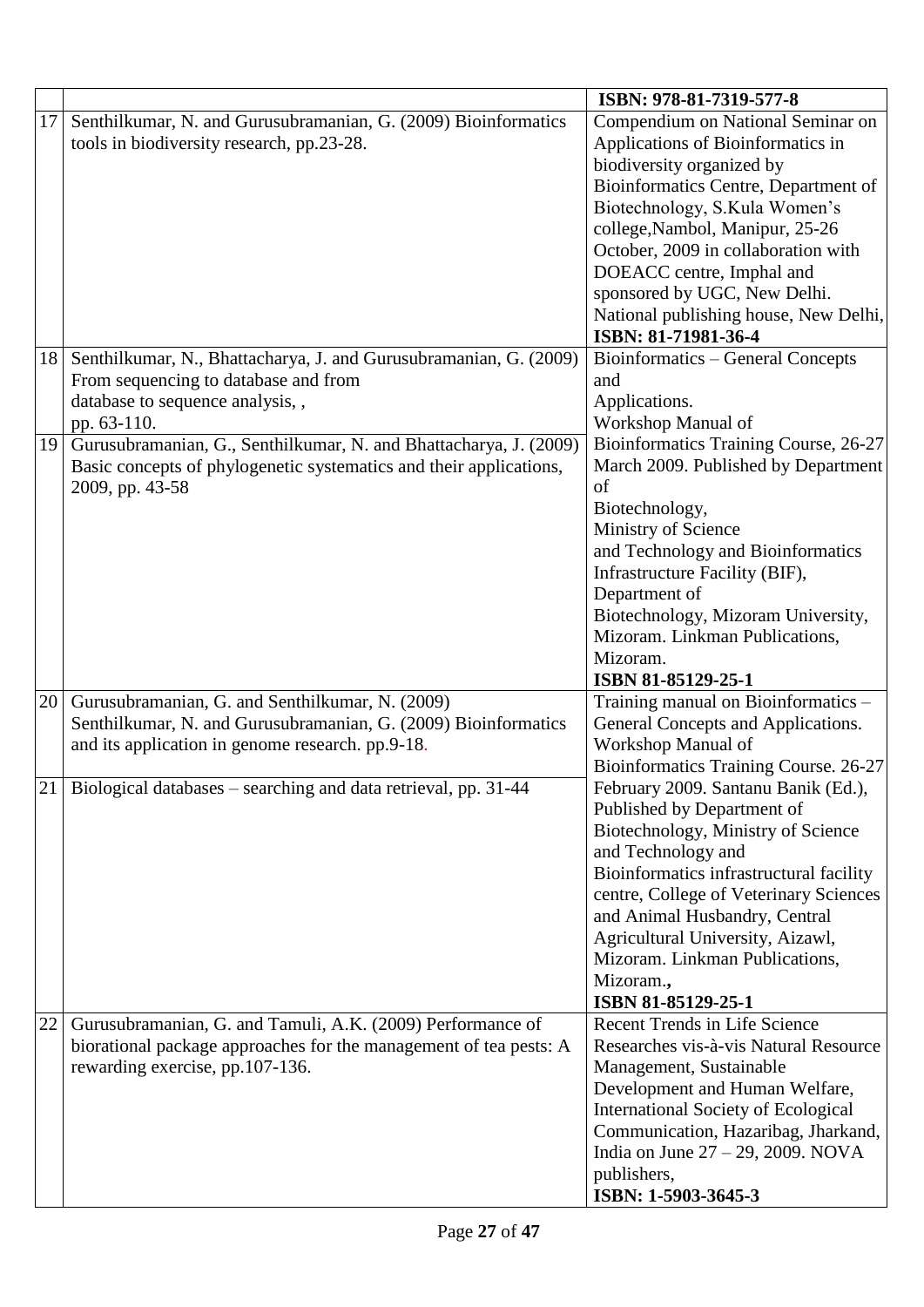| 23 | Rita Zomuanpuii, Senthilkumar, N. and Gurusubramanian, G. (2009)<br>Anopheles species diversity in Mizoram and their susceptibility<br>status against synthetic pyrethroid, deltamethrin, pp.1-3.                                                                         | State Level Science Symposium on<br>Recent Advances in Science and<br>Technology, Mizoram Science                                                                                                                                                                                                                                                                                      |
|----|---------------------------------------------------------------------------------------------------------------------------------------------------------------------------------------------------------------------------------------------------------------------------|----------------------------------------------------------------------------------------------------------------------------------------------------------------------------------------------------------------------------------------------------------------------------------------------------------------------------------------------------------------------------------------|
|    |                                                                                                                                                                                                                                                                           | Symposium, 2009. MIPOGRASS,<br>ISBN 978-81-924321-3-7                                                                                                                                                                                                                                                                                                                                  |
| 24 | Sekar, P., Gurusubramanian, G. and Senthilkumar, N. (2010)<br>Characterization of natural isolates of Bacillus thuringiensis Berliner<br>from different crops rhizospheric soil from Tamil Nadu, India, pp-<br>223-230.                                                   | National Conference on Current<br>Scenario in Microbial Biotechnology,<br>Department of Biotechnology,<br>K.S.Rangasamy College of<br>Technology, Tiruchengode – 637 215,<br>Namakkal District, Tamil Nadu.<br>March 10 & 11th, 2010.                                                                                                                                                  |
| 25 | Basics in bioinformatics and understanding and use of databases,<br>2010, pp. 43-58.                                                                                                                                                                                      | Training Course on Bioinformatics -<br>An Introduction. Basics of                                                                                                                                                                                                                                                                                                                      |
| 26 | Gurusubramanian, G. (2010) Basic Biology and Bioinformatics, pp.<br>43-58.                                                                                                                                                                                                | Bioinformatics - An overview.<br>Workshop Manual of<br><b>Bioinformatics</b><br>Training Course, 29-30 March 2010.<br>Published by<br>Department of Biotechnology,<br>Ministry of Science and Technology<br>and Bioinformatics Infrastructure<br>Facility(BIF), Department of<br>Biotechnology, Mizoram University,<br>Mizoram. Linkman Publications,<br>Mizoram. ISBN 81-85129-25-1   |
| 27 | Brindha, S., Sangzuala Sailo, Senthilkumar, N. Gurusubramanian,<br>G. (2010) Hands on training on basic bioinformatics tools. pp. 1-14.                                                                                                                                   | Basics of Bioinformatics - An<br>overview. Workshop Manual of<br>Bioinformatics Training Course, 29-30<br>March 2010. Published by Department<br>of Biotechnology, Ministry of Science<br>and Technology and Bioinformatics<br>Infrastructure Facility (BIF),<br>Department of Biotechnology,<br>Mizoram University, Mizoram.<br>Linkman Publications, Mizoram.<br>ISBN 81-85129-25-1. |
| 28 | Rita Zomuanpuii, Senthilkumar, N. and Gurusubramanian, G. (2010)<br>Anopheles species diversity in Mizoram and their molecular<br>characterization through RAPD-PCR. pp. A-228-233.                                                                                       | Proceedings of National Conference<br>on Conservation of Biodiversity,<br>Bangalore, INDIA, 20-21 November<br>2010<br><b>ISBN 0-</b><br>89213-325-2.                                                                                                                                                                                                                                   |
| 29 | Zothansangi, Catherine, V., Ruati, L., Issac Laldikbera,<br>Gurusubramanian, G. and Senthilkumar, N. (2011) Butterfly<br>Diversity in Mizoram University Campus, Aizawl, India and Their<br>Global Distributions. Advances inEnvironmental Chemistry, 11 (3),<br>249-252. | Proceedings of the International<br>conference on Advances in<br><b>Environmental Chemistry, November</b><br>16-18, 2011, organised by Department<br>of Chemistry, Mizoram University,                                                                                                                                                                                                 |
| 30 | Laltanpuii, Manu, T.M., Gurusubramanian, G. and Senthilkumar, N.<br>(2011) Diversity and Molecular Phylogeny of Odonata: A Case<br>Study in Mizoram University Campus, Mizoram, India. (2011)<br>Advances in Environmental Chemistry, 11 (3), 253-255.                    | Aizawl, Mizoram.<br>ISBN: 93-81361-53-3                                                                                                                                                                                                                                                                                                                                                |
| 31 | Lalrotulanga, Senthilkumar, N. and Gurusubramanian, G. (2011)                                                                                                                                                                                                             |                                                                                                                                                                                                                                                                                                                                                                                        |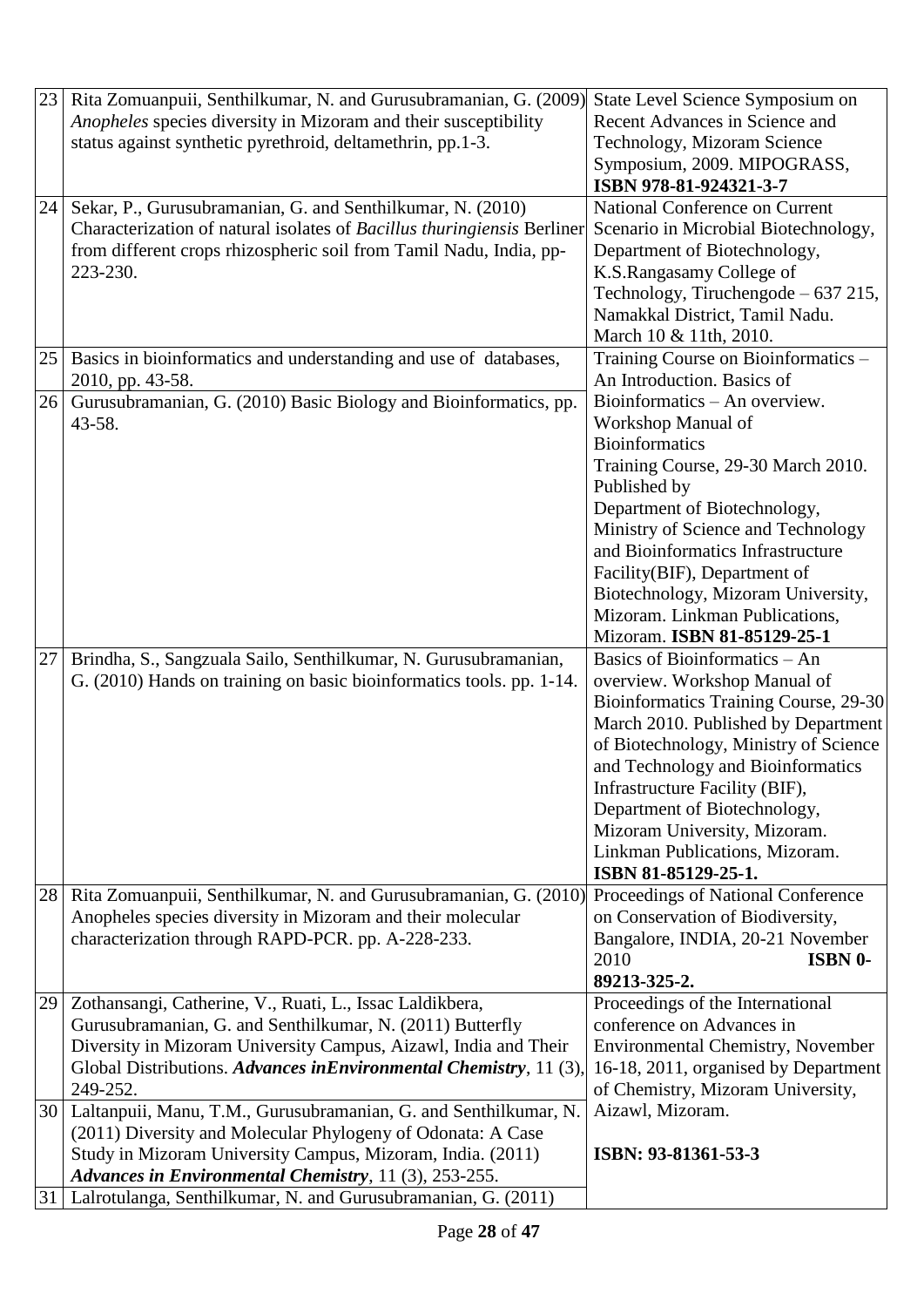|          | Mosquito Larvicidal Activities of Syzygium aromaticum Leaf extract<br>against Culex quinquefasciatus Say. (2011) Advances in                                                                                                                                                |                                                                                                                                                                                                                                                                                                                |
|----------|-----------------------------------------------------------------------------------------------------------------------------------------------------------------------------------------------------------------------------------------------------------------------------|----------------------------------------------------------------------------------------------------------------------------------------------------------------------------------------------------------------------------------------------------------------------------------------------------------------|
|          | Environmental Chemistry, 11 (3), 269-271.                                                                                                                                                                                                                                   |                                                                                                                                                                                                                                                                                                                |
| 32       | Esther, L., Gurusubramanian, G. and Senthilkumar, N. (2011)<br>Diversity of Wild Silk Moths in Mizoram, Northeast India. (2011)<br>Advances in Environmental Chemistry, 11 (3), 301-302.                                                                                    |                                                                                                                                                                                                                                                                                                                |
| 33       | Gurusubramanian, G. and Senthilkumar, N. (2011) Genomic<br>medicine-genomic and personalized medicine, pp-1-4.                                                                                                                                                              | National training manual on<br>bioinformatics-An introduction, March<br>12, 2011. Published by DBT, Ministry<br>of Science and Technology and<br><b>Bioinformatics InfrastructureFacility</b><br>(BIF), Department of Biotechnology,<br>MZU, Mizoram. Linkman<br>Publications, Mizoram.<br>ISBN 81-85129-25-1. |
| 34       | Ruth Lalfelpuii, Lalhmangaihzuali Ralte, Esther Lalhmingliani,<br>Senthil Kumar, N. and Gurusubramanian G.(2012)<br>Geomorphometric variations in a wild morph of Antheraea<br>assamensis (Lepidoptera: Saturniidae: Saturnii) from Mizoram. pp-<br>104-109. May 3-4, 2012. | Proceedings of the National seminar<br>on Recent Trends in Research and<br>Development in MUGA culture- Ideas<br>and action. Central MUGA and ERI<br>research training institute, Guwahati,<br>S.S. Graphics, Guwahati                                                                                         |
| 35       | Esther, L., Gurusubramanian, G., Lalfelpuii, R., Senthilkumar, N.<br>and Pachuau, L. (2011) Wild silk producing insects (Lepidoptera:<br>Saturniidae) of Mizoram: their potential and prospects, pp-69-73.                                                                  | Proceedings of the National seminar<br>on Recent advances in Natural<br>products research, ISBN:987-81-<br>924321-2-0                                                                                                                                                                                          |
|          | 36 Esther Lalhmingliani, Gurusubramanian, G., Ruth Lalfelpuii, Senthil<br>Kumar, N.,<br>Samuel Lalronunga and H. T. Lalremsanga. (2013) Wild silk moth<br>(Lepidoptera: Saturniidae) of Mizoram University campus, Aizawl,<br>Mizoram, Northeast India, 2013, pp-223-228.   | Proceedings of the National<br>conference on Bioresource inventory<br>and emerging conservation strategies<br>with special reference to Northeast                                                                                                                                                              |
| 37<br>38 | Diversity and vertical distributions of Heliconiinae butterflies in<br>Mizoram, 2013, pp.229-235.<br>Diversity of Libellulidae (Insecta: Odonata) in Mizoram, North East                                                                                                    | India (BIOCON 2013), 7-8 March,<br>2013. ISBN:987-81-924321-3-7.                                                                                                                                                                                                                                               |
| 39       | India. 2013, pp.236-240.<br>Gurusubramanian, G. and Senthilkumar, N. (2013) Proteins and<br>proteomics – principles and challenges. pp. 4-25.                                                                                                                               | Proceedings of the National level<br>seminar on Applications of Biology to<br>Human Welfare, Sri Ganesh College<br>of Arts and Science, Salem, 10<br>January, 2013.                                                                                                                                            |
|          | 40   Lalrotluanga, Zothansanga, Rita Zomuanpuii, Lalrinfela,<br>Zothansangi, Lalhmachhuani, Liansangmawii Chhakchhuak, Senthil<br>Kumar, N. and Gurusubramanian, G. (2013) Isolation of genomic<br>DNA and PCR amplification for plant identification.                      | Proceedings of the National level<br>workshop cum training programme on<br>recent advances in medicinal &<br>aromatic plants, April 11-25, 2011.                                                                                                                                                               |
| 41       | Esther Lalhmingliani, Gurusubramanian, G., Lalremsanga, H. T.,<br>Lalrinchhana, C., Lalronunga, S. (2014) Wild silk moths<br>(Lepidoptera: Saturniidae) of Hmuifang community forest, Aizawl<br>Mizoram: Conservation concerns. pp.261-267.                                 | Proceedings of the National level<br>workshop on Issues and Trends of<br>Wildlife Conservation in Northeast<br>India.<br>ISBN 978-81-924321-7-5                                                                                                                                                                |

# **B) (iii) Books published as single author or as editor:**

| SI.   Title with page nos. | <b>Type of Book/ Authorship (with ISSN/ISBN)</b> |
|----------------------------|--------------------------------------------------|
|                            |                                                  |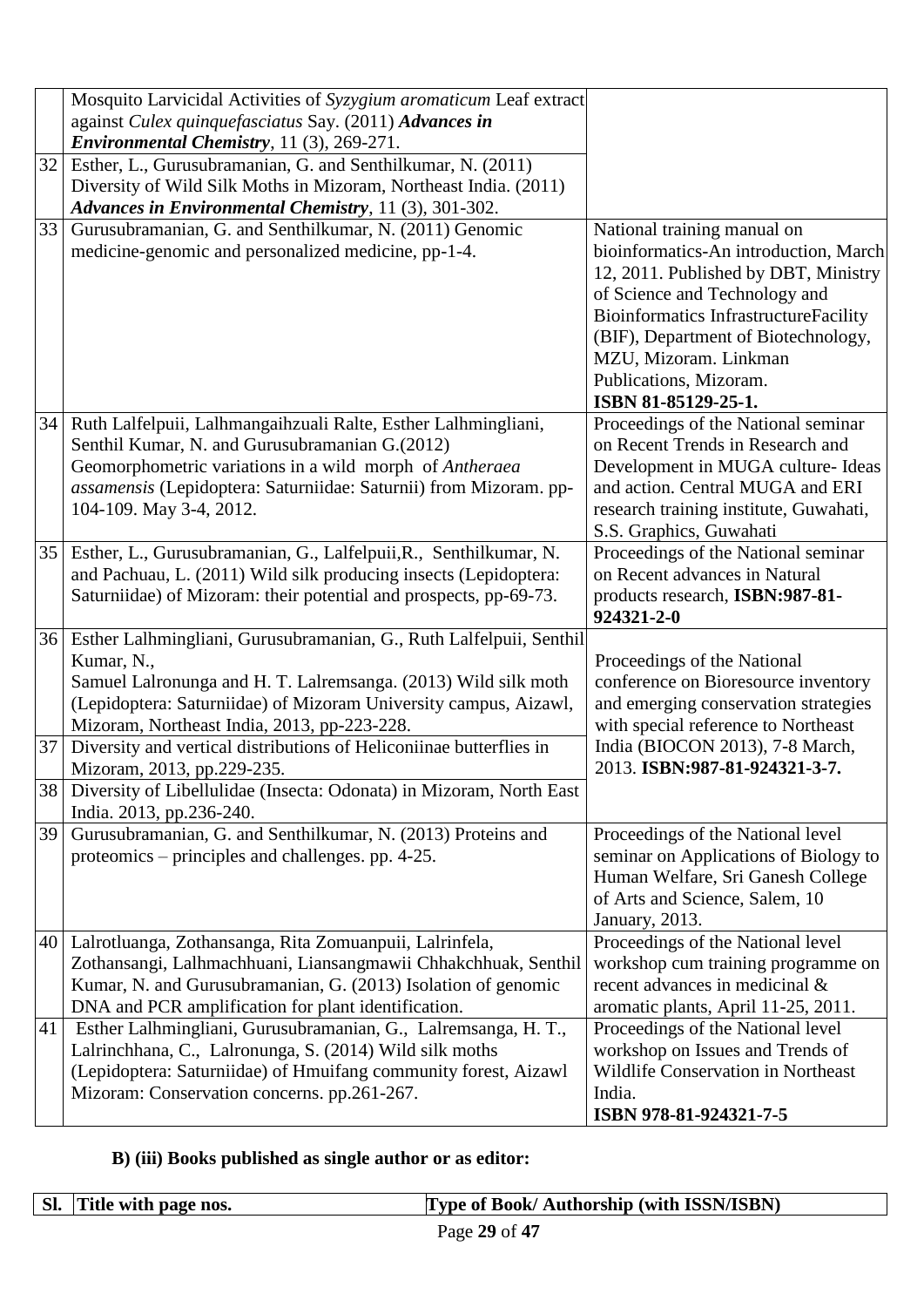| N <sub>0</sub> |                                                    |                                                                                                   |
|----------------|----------------------------------------------------|---------------------------------------------------------------------------------------------------|
|                | Plant Protection in Tea, (2005)                    | (Eds.) Dutta, A., Gurusubramanian, G. and Barthakur, B.K.                                         |
|                |                                                    | Tocklai Experimental Station, TRA Publications, Assam                                             |
|                | 5 chapters                                         | Printing Works Private Limited, Jorhat, Assam,                                                    |
|                |                                                    | India. ISSN-0375-3077                                                                             |
|                |                                                    |                                                                                                   |
| 2              |                                                    | Diversity and abundance of mosquito in Wanlalhruaia, K., Gurusubramanian, G. and Senthilkumar, N. |
|                | Mizoram, North East India. (2014) pp.1-            |                                                                                                   |
|                | 153.                                               | Lambert Academic Publishing, Germany                                                              |
|                | <b>9 chapters</b>                                  | ISBN:978-3- 659-54011-0                                                                           |
| $\mathfrak{Z}$ | Homology modeling of dipteran specific Cry         | Gurusubramanian, G., Vikas Kumar Roy and Lalrempuii.                                              |
|                | proteins of <i>Bacillus thuringiensis</i> . (2014) |                                                                                                   |
|                | $pp.1-67.10$ chapters                              | Lambert Academic Publishing, Germany                                                              |
|                |                                                    | ISBN:978-3- 659-57051-3                                                                           |
| 4              | <b>Practical Microbiology: A Laboratory</b>        | (Eds.) Senthilkumar, B., Zothansanga, Senbagam, D.,                                               |
|                | Manual, (2015) pp. 1-190.                          | Senthilkumar, N. and Gurusubramanian, G.                                                          |
|                |                                                    | Panima publishing corporation, New Delhi. <b>ISBN-81-</b>                                         |
|                | 18 chapters                                        | 86535-72-1                                                                                        |
| 5              |                                                    | Bioinformatics - A Student's Companion Ibrahim, KS., Gurusubramanian, G., Ravi Prakash Yadav,     |
|                | $(2016)$ pp.1-300.                                 | Zothansanga, SenthilKumar, N., Borah, P., Karutha Pandian,                                        |
|                | <b>20 Chapters</b>                                 | S. Springer India                                                                                 |
|                |                                                    |                                                                                                   |

# **B) Ongoing and Completed Research Projects and Consultancies:**

## **C) (i&ii) Ongoing Projects/Consultancies:**

|                | <b>Sl.</b> Title                                                            | <b>Funding</b> | <b>Period</b> | <b>Amount</b> |
|----------------|-----------------------------------------------------------------------------|----------------|---------------|---------------|
| N <sub>0</sub> |                                                                             | Agency         |               | (Rs.in Lakhs) |
| $\mathbf 1$    | <b>PI:</b> Influence of Tuibur on testicular toxicity,                      | DBT, New Delhi | 2014-2017     | Rs.78 lakhs   |
|                | steroidogenesis, apoptosis and antioxidant status in mice                   |                |               |               |
|                | and testicular cell lines. BT/509/NE/TBP/2013 dt.                           |                |               |               |
|                | 11/08/2014                                                                  |                |               |               |
| $\overline{2}$ | Co-PI: Functional characterization of clinically significant DBT, New Delhi |                | 2014-2017     | Rs.65 lakhs   |
|                | mutations in h-BRCA1 gene among the Mizoram                                 |                |               |               |
|                | population.                                                                 |                |               |               |
|                | No. BT/513/NE/TBP/2013 dated 16/04/2014                                     |                |               |               |
| $\beta$        | Co-PI: DNA barcoding to study the honey biodiversity in DBT, New Delhi      |                | 2014-2017     | Rs.83 lakhs   |
|                | BT/423/NE/TBP/2013 dt. 14/08/2014<br>Mizoram                                |                |               |               |

# **C) (iii&iv) Completed Projects/ Consultancies:**

|                | <b>Sl.</b> Title                                             | <b>Agency</b>               | <b>Period (with Grant</b> |
|----------------|--------------------------------------------------------------|-----------------------------|---------------------------|
| N <sub>0</sub> |                                                              |                             | amount (Rs. In            |
|                |                                                              |                             | lakhs)                    |
|                | <b>1 PI:</b> Assessment of Phytotoxic and Organoleptic       | Goodricke Group Limited,    | June 1992 -November       |
|                | Effects Of Neem Oil on Tea.                                  | Kolkata and Forest Research | 1994                      |
|                |                                                              | Institute, Germany, TU/IV-  | Rs. 50 lakhs              |
|                | <b>2</b> PI: Biodelignification of Spent Leaf of Instant Tea | RD/1690/92-94               | June 1992 -November       |
|                | and Pruning Litter by Fungal Associations,                   |                             | 1994                      |
|                |                                                              |                             | Rs. 63 Lakhs              |
|                | <b>3 PI:</b> Mass Culture of Mutant Trichoderma viride-      | Goodricke Group Limited,    | January 1996 -            |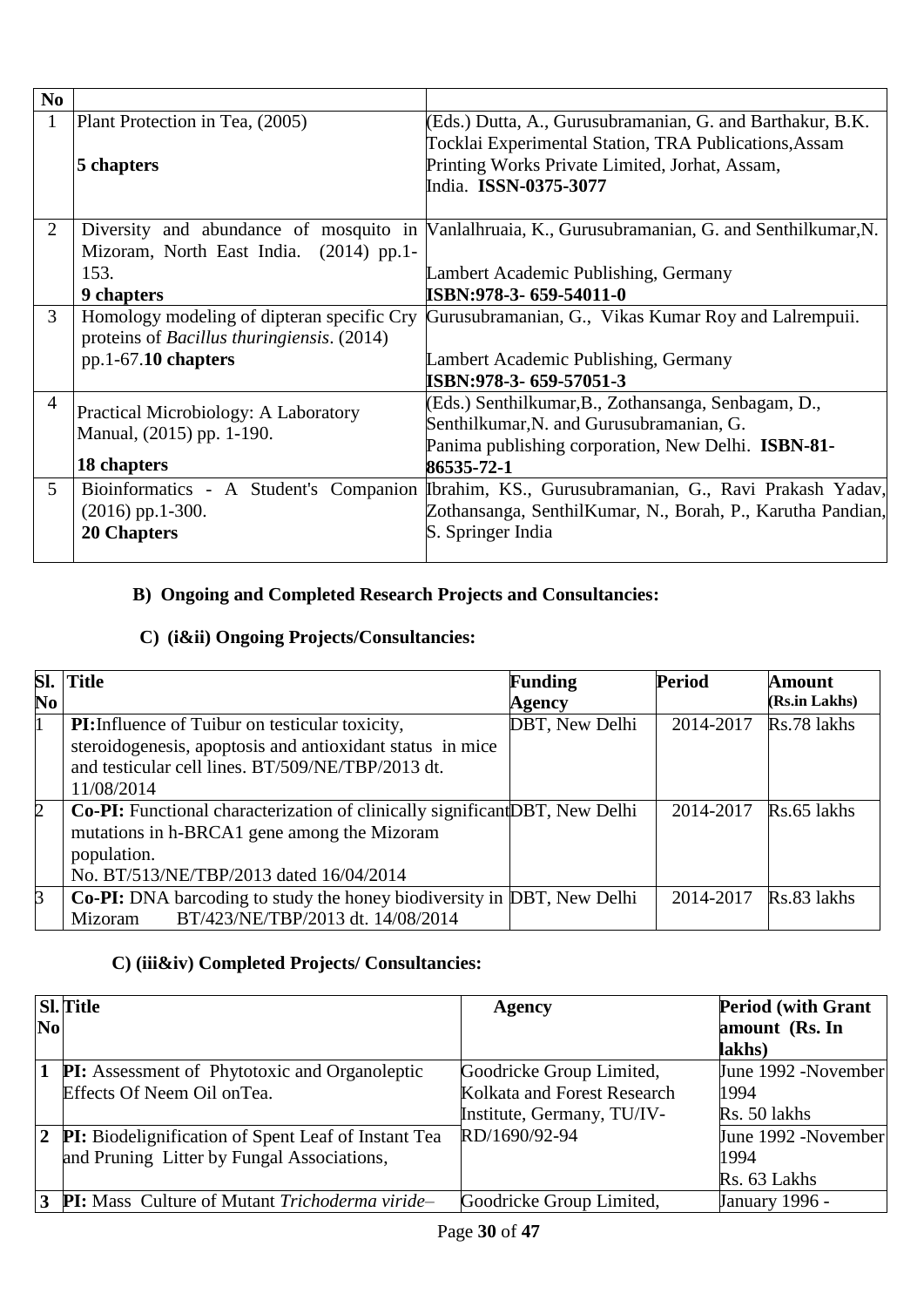|                         | Protocol for Enhancement of Production of                                                  | Kolkata and Forest Research                 | December 1998           |
|-------------------------|--------------------------------------------------------------------------------------------|---------------------------------------------|-------------------------|
|                         | Antagonist Biocontrol Agent using spent tea waste.                                         | Institute, Germany, TU/IV-                  | Rs. 8 Lakhs             |
| $\overline{\mathbf{4}}$ | PI: Effect of Certain Phytopesticides and                                                  | RD/1874/95-98                               | January 1995 - Dec      |
|                         | Microbial Insecticides on the Growth and                                                   |                                             | 1997                    |
|                         | Development of Sucking and Chewing Pests of                                                |                                             | Rs. 75 Lakhs            |
|                         | Tea, FRI, Germany                                                                          |                                             |                         |
| 5                       | PI: Evaluation of Certain Microbial Insecticides as                                        | <b>ICFRE</b> – World Bank FREE              | July 1997-              |
|                         | an Indigenous - An Approach to Termite                                                     | project No.37-2/96-ICFRE $(R)$ dt June 2000 |                         |
|                         | <b>Management Strategy</b>                                                                 | 10/12/96                                    | Rs. 12 Lakhs            |
| 6                       | PI: Assessment of poly hexamethylene bioguanide                                            | S.S.M. Institute of Textile                 | January 2000 - April    |
|                         | (PHMB) antimicrobial finishes on deodorant                                                 | Technology, Salem.                          | 2001                    |
|                         | fabrics.                                                                                   | Project/DJ/2000 dt 08/11/2000               | Rs.10000                |
| $\overline{7}$          | PI: Standardisation of Single Cell Protein                                                 | Tamil Nadu State Council for                | April 2000 - March      |
|                         | Production of Selected Spirulina Strains.                                                  | Science and Technology,                     | 2001                    |
|                         |                                                                                            | Chennai. TNSCST/SPS/RP/                     | Rs.5000                 |
|                         |                                                                                            | 2000-2001 dt. 30 October, 2000-             |                         |
|                         |                                                                                            | 021-AS021                                   |                         |
| 8                       | <b>PI:</b> Immunological Assessment of Infertility by                                      | Tamil nadu State Council for                | April 2001 - March      |
|                         | Estimation of Antisperm Antibodies in Infertile                                            | Science and Technology,                     | 2002                    |
|                         | Couples. 177-MS-06                                                                         | Chennai. TNSCST/SPS/RP/                     | Rs.5000                 |
| $\boldsymbol{9}$        | PI: Solid Waste Management- Plastics.                                                      | 2001-2002 dt. 11 February, 2002             | April 2001 - March      |
|                         | 163-ES-17                                                                                  |                                             | 2002                    |
|                         |                                                                                            |                                             | Rs.5000                 |
|                         | 10 PI: Integrated management of <i>Helopeltis theivora</i> .                               | Tea Board, Tea Research                     | June $2004 - May$       |
|                         |                                                                                            | Association, Kolkata and Forest             | 2007                    |
|                         |                                                                                            | Research Institute, Germany.                | RS. 3.5Lakhs            |
|                         | 11 PI: Insecticide resistance in tea mosquito bug, $H$ .<br><i>theivora</i> in N.E. India. | NTRF/TB/81(32)/<br>2004-2007                | June 2004 - May<br>2006 |
|                         |                                                                                            |                                             | Rs. 131 Lakhs           |
|                         | 12 PI: Joint toxicity of insecticides and acaricides                                       |                                             | June $2004 - May$       |
|                         | against tea mosquito and red spider.                                                       |                                             | 2007                    |
|                         |                                                                                            |                                             | <b>Rs. 1.49 Lakhs</b>   |
|                         | 13 Integrated management of Red spider mite in tea.                                        | Tea Board, Tea Research                     | June $2004 - May$       |
|                         |                                                                                            | Association, Kolkata and Forest             | 2007                    |
|                         |                                                                                            | Research Institute, Germany.                | <b>Rs. 2.01 Lakhs</b>   |
|                         | 14 PI: Integrated Management of Termite pests of tea.                                      | NTRF/TB/111(12)/                            | June $2004 - May$       |
|                         |                                                                                            | 2005-2009                                   | 2007                    |
|                         |                                                                                            |                                             | Rs. 65 Lakhs            |
|                         | <b>15 PI:</b> Evaluation of different classes of pesticides                                |                                             | March 2004 -            |
|                         | against different pests and sample preparation for                                         |                                             | October 2009            |
|                         | residue analysis.                                                                          |                                             | <b>Rs. 3.81 Lakhs</b>   |
|                         | 16 PI: Biorational management of tea mosquito bug                                          |                                             | March $2005 -$ Feb      |
|                         | and red spider mite: Phytopesticides approach.                                             |                                             | 2009                    |
|                         |                                                                                            |                                             | <b>Rs. 12.08 Lakhs</b>  |
|                         |                                                                                            |                                             |                         |
|                         | <b>17 PI:</b> Utilization and implementation of native                                     | National Tea Research                       | Oct $2004 -$            |
|                         | microbial bioagents for control of termite pests in                                        | Foundation, Kolkata                         | Sept - 2007             |
|                         | tea plantations of North East India.                                                       | (DIR/010158/1333 of 28 October              | Rs. 5.46                |
|                         |                                                                                            | 2004)                                       | Lakhs                   |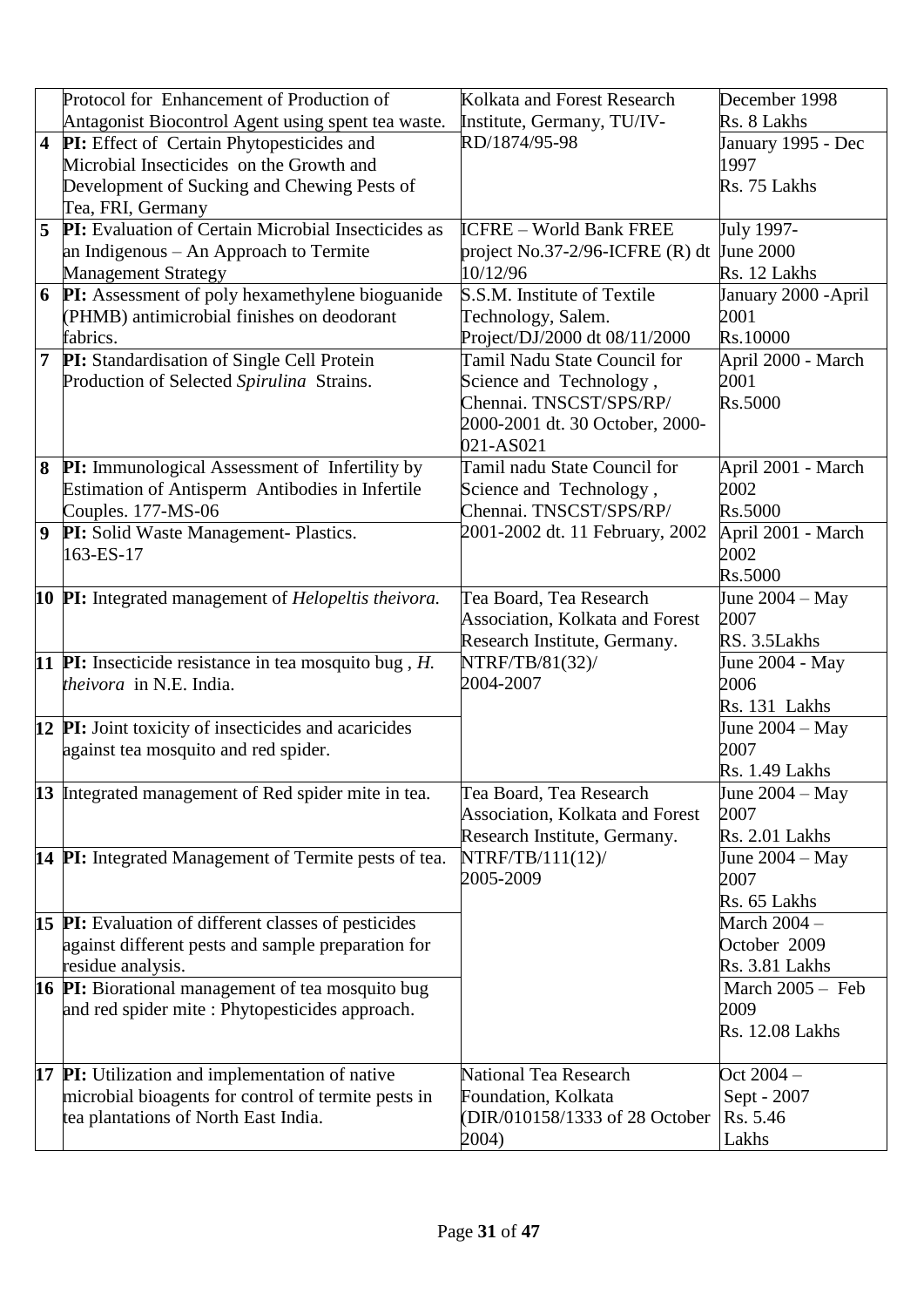|    | <b>18 PI:</b> Susceptibility change in tea mosquito bug in           | National Tea                       | Feb 2006-              |
|----|----------------------------------------------------------------------|------------------------------------|------------------------|
|    | Northeast India.                                                     | Research Foundation, Kolkata       | Jan - 2007             |
|    |                                                                      | (NTRF:17(93)/2005/                 | <b>Rs. 2.29 Lakhs</b>  |
|    |                                                                      | 2387 dated 23                      |                        |
|    |                                                                      | February 2006)                     |                        |
|    |                                                                      |                                    |                        |
|    | <b>19 PI:</b> Characterization and enhancement of volatile           | Tea Board, Kolkata - Kyoto         | June $2006 - May$      |
|    | flavour components and gene expression profiling                     | University, Japan, Indo-Japan      | 2008                   |
|    | in darjeeling black tea infested by green fly and                    | collaborative project              |                        |
|    | thrips and to develop a new brand of black tea.                      |                                    | Rs. 25 Lakhs           |
| 20 | PI: Development and Production of Neem Products                      | Department of chemicals and        | Apr $2004 -$           |
|    | as Environment Friendly Pesticides.                                  | petrochemicals,                    | March 2007             |
|    |                                                                      | Ministry of chemicals &            | Rs. 73.61 Lakhs        |
|    | Production and promotion of neem based pesticides                    | fertilizers, GOI, New Delhi,       |                        |
|    | as environment friendly, biodegradable alternatives                  | <b>United Nations Development</b>  |                        |
|    | to POPs pesticides- Development of Phase II                          | Programme (UNDP) and United        |                        |
|    |                                                                      | Nations Industrial development     |                        |
|    | UNIDO Project IND/97/958/2004-                                       | Organization (UNIDO).              |                        |
|    | 2007/phaseII/DCP/MCF/New Delhi dt 17 April                           |                                    |                        |
|    | 2004                                                                 |                                    |                        |
| 21 | <b>PI:</b> Natural isolates of <i>Bacillus thuringiensis</i> in      | <b>UGC Major Research Project,</b> | February 2009 -        |
|    | Mizoram: Distribution, Molecular Characterization,                   | New Delhi.                         | January 2012           |
|    | and Activity against Insect Pests. F.No.34-                          |                                    | <b>Rs. 7.728 Lakhs</b> |
|    | 452/2008 (SR) dt 30 December, 2008                                   |                                    |                        |
| 22 | Co-PI: Screening for Insecticidal susceptibility and                 | CSIR, New Delhi                    | March 2009 -           |
|    | molecular characterization of Anopheles species                      |                                    | February 2012          |
|    | using RAPD-PCR                                                       |                                    | Rs. 15 lakhs           |
|    | No.37(1362)/09/EMR-II dt 3/3/09                                      |                                    |                        |
|    | 23 Co-PI: Evaluation of Anopheles mosquito breeding                  | Directorate of Health Services,    | April 2009 - March     |
|    | habitats and the prevalence of Malaria in Mizoram.                   | Govt. of Mizoram                   | 2012                   |
|    | No.D.12030/1/2003-DHS(M)/21 dt.6 March, 2009                         |                                    | Rs. 4 lakhs            |
|    | 24 $PI:$ Biodiversity and molecular phylogeny of                     | Central Silk Board, Bangalore      | Oct 2011-Sept 2013     |
|    | wildsilk moths in Mizoram on mitochondrial gene                      |                                    | Rs. 22.772 lakhs       |
|    | markers (16S rRNA and COI) No.CSB-31/2                               |                                    |                        |
|    | (Project)/2010-11-RCS dt. 16/09/2011                                 |                                    |                        |
|    | 25 PI: Determining the border line between Indian and DBT, New Delhi |                                    | April 2011 – March     |
|    | Indochinese subregions through comparative                           |                                    | 2014                   |
|    | phytogeography of butterflies of North Eastern                       |                                    | Rs. 44 lakhs           |
|    | India. No.BT/24/NE/TBP/2010 dt 14/03/2011                            |                                    |                        |
|    | 26 Co-PI: Analysis of mitochondrial and nuclear                      | DBT, New Delhi                     | 2012-2015 Rs. 40       |
|    | genes from cancer patients of Mizoram and West                       |                                    | lakhs                  |
|    | Bengal                                                               |                                    |                        |
|    | No.BT/360/NE/TBP/2012 dt 25/03/2013                                  |                                    |                        |
|    |                                                                      |                                    |                        |
|    |                                                                      |                                    |                        |

### **C) (iii&iv) Completed Consultancies:**

**Consultancies**: Tea Research Association Approval of pesticides and certification from Plant Protection Division, Tocklai Experimental Station: 2003 – 2007:

| SI.        | Title            | Funding<br>Agency                  | Period (with Grant amount (Rs. |
|------------|------------------|------------------------------------|--------------------------------|
| $\bf No$ . |                  |                                    | In lakhs)                      |
|            | Ethion 50 EC     | Ankar Industries (P) Ltd., Kolkata | 2003-2004                      |
|            | Sulphur – Sultaf | Rallis India Ltd., New Delhi       | Rs. 35 lakhs                   |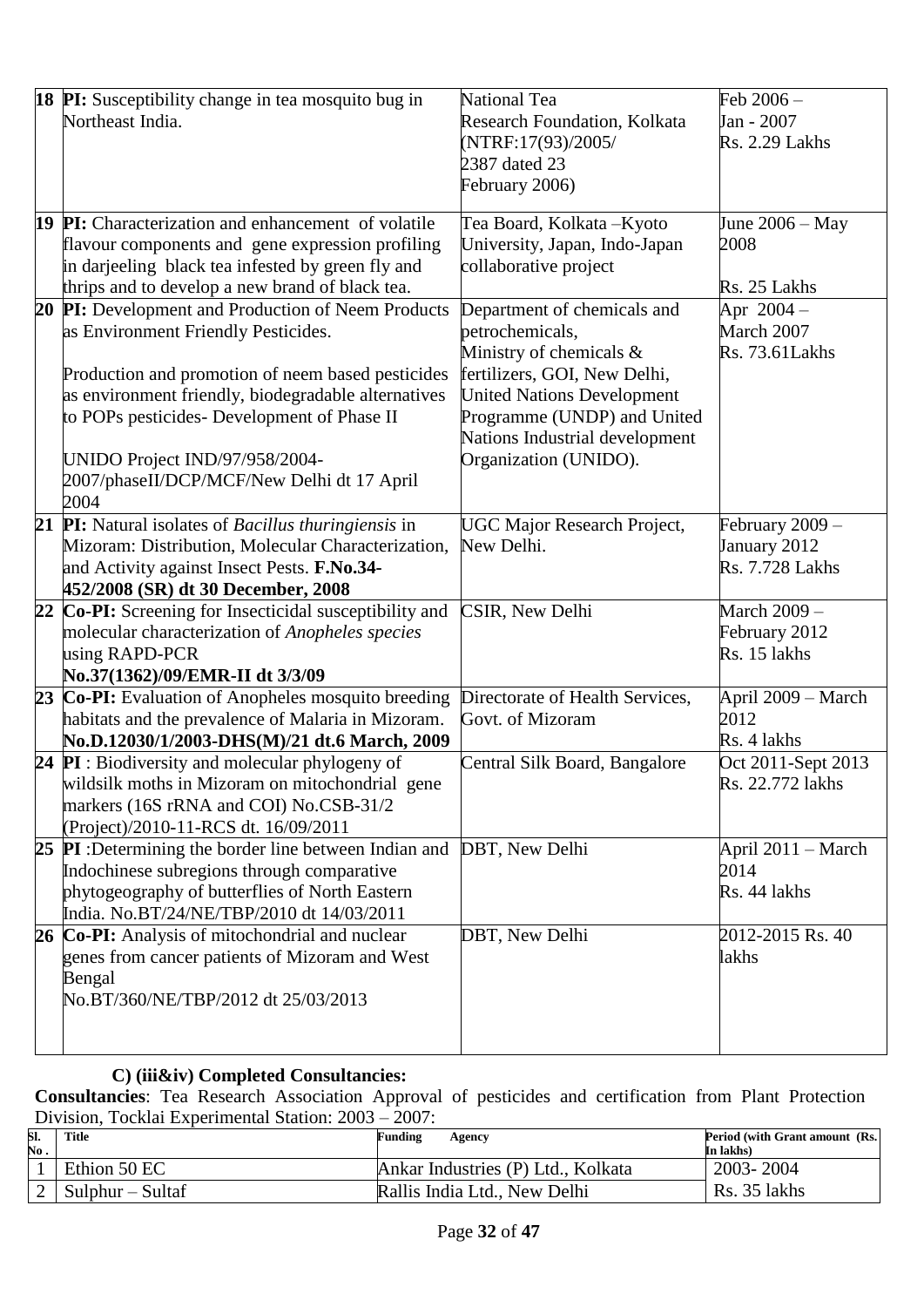| 3  | Sulphur-Thiovit                        | Syngenta India Ltd., Mumbai            |              |
|----|----------------------------------------|----------------------------------------|--------------|
| 4  | Oxydemeton methyl                      | Bayer (India) Ltd., Mumbai             |              |
| 5  | Endosulfan - Thiodan 35 EC             | Aventis Crop ScienceLtd., Mumbai       |              |
| 6  | Profenophos-Curacron 50 EC             | Syngenta India Ltd., Mumbai            | 2004-2005    |
| 7  | Cypermethrin-Simper 10EC               | Syngenta India Ltd., Mumbai            | Rs.72 lakhs  |
| 8  | Deltamethrin-Decis 2.8 EC              | Aventis Crop Science Ltd., Mumbai      |              |
| 9  | Acephate-Asataf 75% SP                 | Rallis India Ltd., New Delhi           |              |
| 10 | Neem - Pestoneem 0.03%                 | Amit Biotech, Kolkata                  |              |
| 11 | Neem-Nimbicidin                        | T. Stane & Co, Coimbatore              |              |
| 12 | Cartap Hydrochloride- Caldan 50 SP     | Dhanuka Industries Ltd., New Delhi     |              |
|    | 13 Fenpropathrin - Meothrin            | Sumitomo ChemicalsLtd., Mumbai         |              |
|    | 14 Fenazaquin 10% EC - Magister        | E.I. DuPont Ltd., Mumbai               |              |
| 15 | Propargite 57 EC Simba                 | P.I. Industries Ltd., New Delhi        |              |
| 16 | Propargite 57 EC Allmite               | EID Parry India Ltd., Chennai          | 2005-2006    |
| 17 | Diflubenzuron 25 WP Dimilin 25% WP     | Northern Minerals Ltd., Mumbai         | <b>Rs.58</b> |
|    | 18 Brigade 8 SC Bifenthrin 8 % S.C.    | FMC India Private LTD, Bangalore       | lakhs        |
| 19 | MILBEKNOCK Milbemectin 1%EC            | Bayer Crop Science(India) Ltd., Mumbai |              |
|    | 20 Clothianidin 50 WDG (Dantop 50 WDG) | Jardine Distribution, Inc.             |              |
| 21 | Thiamethoxam 25% WG Actara             | Syngenta India Ltd., Mumbai            |              |
| 22 | Hexythiazox 5.45% EC (Maiden)          | Biostadt India Limited, New DElhi      |              |
| 23 | Hydrocarbon oil                        | <b>IOCL, Faridabad</b>                 | 2006-2007    |
| 24 | Alphamethrin 5 EC Alter                | Jardine Distribution, Inc., New Delhi  | 87 lakhs     |
| 25 | $\lambda$ -Cyhalothrin – Kungfu        | Syngenta India Ltd., Mumbai            |              |
|    | $26$ β-cyfluthrin – Cruiser            | Syngenta India Ltd., Mumbai            |              |
| 27 | Imidacloprid-Confidor 200 SC           | Bayer Crop Science(India) Ltd., Mumbai |              |
|    | 28 Fenpyroximate 5% SC                 | Rallis India Ltd., New Delhi           |              |

### **D) Research Guidance:**

| <b>Title</b>                | <b>Number Enrolled</b> | <b>Thesis Submitted</b> | Degree awarded   Supervisor/Jt. | <b>Supervisor</b> |
|-----------------------------|------------------------|-------------------------|---------------------------------|-------------------|
| <b>M.Phil or equivalent</b> |                        |                         |                                 | Supervisor        |
|                             |                        |                         |                                 | Jt. Supervisor    |
| <b>Ph.D</b> or equivalent   |                        |                         |                                 | Supervisor        |
|                             |                        |                         |                                 | Jt. Supervisor    |

| <b>Degree</b> | University/ Awarded* | $\boldsymbol{\&}$       | Title of the thesis                                       | Name of the   |
|---------------|----------------------|-------------------------|-----------------------------------------------------------|---------------|
|               | <b>Institution</b>   | Year                    |                                                           | candidate     |
| <b>PhD</b>    | North                | 112/PhD/Bot/108         | Evaluation of Metarhizium anisopliae (Metsch.) Sorokin    | Rajeeb Kumar  |
|               | Bengal               | 9R/                     | and Beauveria bassiana (Bals.) Vuill. As Microbial        | Ghosh         |
|               | University           | Sept, 2002              | Insecticides for Management of Termites in agro forest    |               |
|               |                      |                         | eco-systems. supervisor                                   |               |
| <b>PhD</b>    | Periyar              | PU/COE/AR/PhD Molecular | Characterization,<br>Cytopathology<br>and                 | Maripandi, A. |
|               | University           | $/332 - 37/2006$        | immunopotential studies on Salmonella enteritidis from    |               |
|               |                      |                         | retail chicken samples                                    |               |
| <b>PhD</b>    | Periyar              | PU/COE/C10/Ph           | Study on the emergence and diagnosis of Blue Tongue       | Sekar, P      |
|               | University           | D/17178/2008            | Virus in Western Tamil Nadu, South India. supervisor      |               |
| <b>PhD</b>    | North                | 168/PhD/Zoo/128         | Evaluation of the levels of insecticide susceptibility of | Somnath Roy   |
|               | Bengal               | 64R/2009                | Helopeltis theivora Waterhouse (Heteroptera:Miridae)      |               |
|               | University           |                         | and development of an efficacious strategy<br>for         |               |
|               |                      |                         | Management of the pest in Dooars tea plantation of        |               |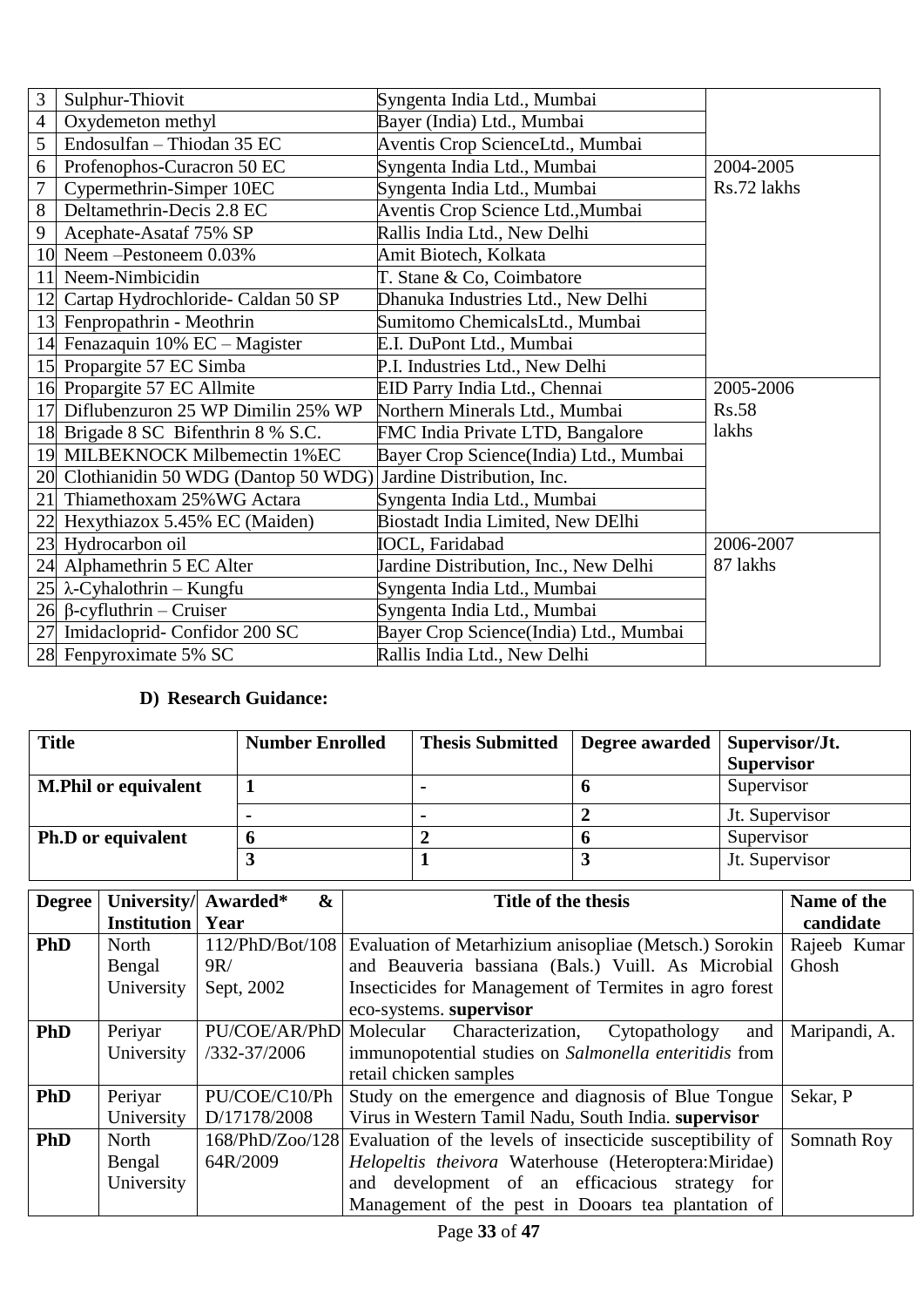|            |            |                           | North Bengal supervisor                                                                      |                           |
|------------|------------|---------------------------|----------------------------------------------------------------------------------------------|---------------------------|
| <b>PhD</b> | Mizoram    | 2012                      | Isolation and identification of Cry protein producing                                        | Zothansanga               |
|            | University | MZU/PhD/222               | species of Bacillus and Characterization of their                                            | Ralte                     |
|            |            | 28.11.2008                | insecticidal properties. Joint supervisor                                                    |                           |
| PhD        | Mizoram    | 2012                      | Evaluation of insecticidal susceptibility and molecular                                      | Rita                      |
|            | University |                           | characterization of Anopheles species of Mizoram using                                       | Zomuanpuii                |
|            |            |                           | RAPD-PCR. Joint supervisor                                                                   |                           |
| <b>PhD</b> | Mizoram    | 2012,                     | Pesticidal action of certain plant extracts against                                          | Lalrotluanga              |
|            | University | MZU/PhD/228               | mosquito vectors (Culicidae: Diptera). supervisor                                            |                           |
|            |            | 28.11.2008                |                                                                                              |                           |
| <b>PhD</b> | Mizoram    | 2013,                     | Characterization and expression profiles of Glutathione-                                     | Vanlalhruaia              |
|            | University | MZU/PhD/336               | S-transferase (GSTs) gene in <i>Anopheles</i> mosquito vector                                |                           |
|            |            | 29.11.2010                | complex supervisor                                                                           |                           |
| PhD        | Mizoram    | MZU/PhD/375               | Comparative phylogeny of few Nymphalid butterfly                                             | Catherine                 |
|            | University | 30.05.2011                | species distributed across North East India using                                            | Vanlalruati               |
|            |            |                           | mitochondrial<br>nuclear<br>marker genes.<br>and<br>Joint                                    |                           |
|            |            |                           | supervisor                                                                                   |                           |
| PhD        | Mizoram    | MZU/PhD/499               | Genetic divergence and phylogenetic relationship of                                          | Liansangmawii             |
|            | University | 10.05.2012                | Honey bee population in Mizoram. Joint supervisor                                            | Chhakchhuak               |
|            |            |                           |                                                                                              |                           |
| <b>PhD</b> | Mizoram    | 2015                      | Diversity and molecular phylogeny in Heliconiinae                                            | Zothansangi               |
|            | University | MZU/PhD/332<br>29.11.2010 | butterflies (Nymphalidae: Lepidoptera) in NorthEast                                          |                           |
| PhD        | Mizoram    | 2015MZU                   | India. supervisor<br>Biodiversity and molecular phylogeny of wild silk                       | Esther                    |
|            | University | /PhD/360                  | moths in Mizoram based on 16S rRNA and COI gene                                              | Lalhmingliani             |
|            |            | 30.05.2011                | markers.                                                                                     |                           |
|            |            |                           | <b>PhD</b> thesis enrolled                                                                   |                           |
| <b>PhD</b> | Mizoram    | MZU/PhD/460               | Cytochrome P450 enzyme from insecticide resistant                                            | Sang Zuala                |
|            | University | 29.03.2011                | mosquito vectors in Mizoram: Isolation, characterization                                     | Sailo                     |
|            |            |                           | and modeling using in-silico analysis.                                                       |                           |
| <b>PhD</b> | Mizoram    | MZU/PhD/376               | Characterization and molecular modeling<br>of<br>the                                         | Tejmala Hijam             |
|            | University | 30.05.2011                | cytotoxic protein pierisin from pierid butterflies                                           |                           |
|            |            |                           | Joint supervisor                                                                             |                           |
| <b>PhD</b> | Mizoram    | 2013.                     | Biochemical and molecular analysis of Bombyx mori L.                                         | Ruth Lalfelpuii           |
|            | University | MZU/PhD/598               | associated with their host plants.<br>Joint<br>strains                                       |                           |
|            |            | 31.10.2013                | supervisor                                                                                   |                           |
| PhD        | Mizoram    | MZU/PhD/597               | Antioxidant potential of few selected medicinal plants                                       | H.                        |
|            | University | 31.10.2013                | of Mizoram and their antiulcer activity in induced albino                                    | Lallawmawma               |
|            |            |                           | rats Joint supervisor                                                                        |                           |
| <b>PhD</b> | Mizoram    | MZU/PhD/635               | Mutational analysis of mitochondrial and Glutathione S-                                      | Lalhmachhuani             |
|            | University | 23.05.2014                | transferase genes associated with breast cancer risk                                         |                           |
|            |            |                           | among mizo population. Supervisor                                                            |                           |
| <b>PhD</b> | Mizoram    | MZU/PhD/647               | Influence<br>testicular<br>of<br>tuibur<br>on                                                | toxicity, S. Thangrimawii |
|            | University | 23.05.2014                | steroidogenesis, apoptosis and antioxidant status in                                         |                           |
|            |            |                           | mice. Supervisor                                                                             |                           |
| <b>PhD</b> | Mizoram    | MZU/PhD/697               | Efficacy of L-carnitine supplementation on the Tuibur Maibam Sunita                          |                           |
|            | University | 30.10.2014                | (Tobacco smoke infused water) induced testicular Devi                                        |                           |
|            | Mizoram    | MZU/PhD/726               | toxicity in mice. Supervisor<br>Role<br>of                                                   | Khushboo                  |
| <b>PhD</b> |            | 22.05.2015                | diosgenin<br>spermatogenesis<br>and<br>on<br>steroidogenesis in Swiss albino mice Supervisor |                           |
|            | University |                           |                                                                                              | Maurya                    |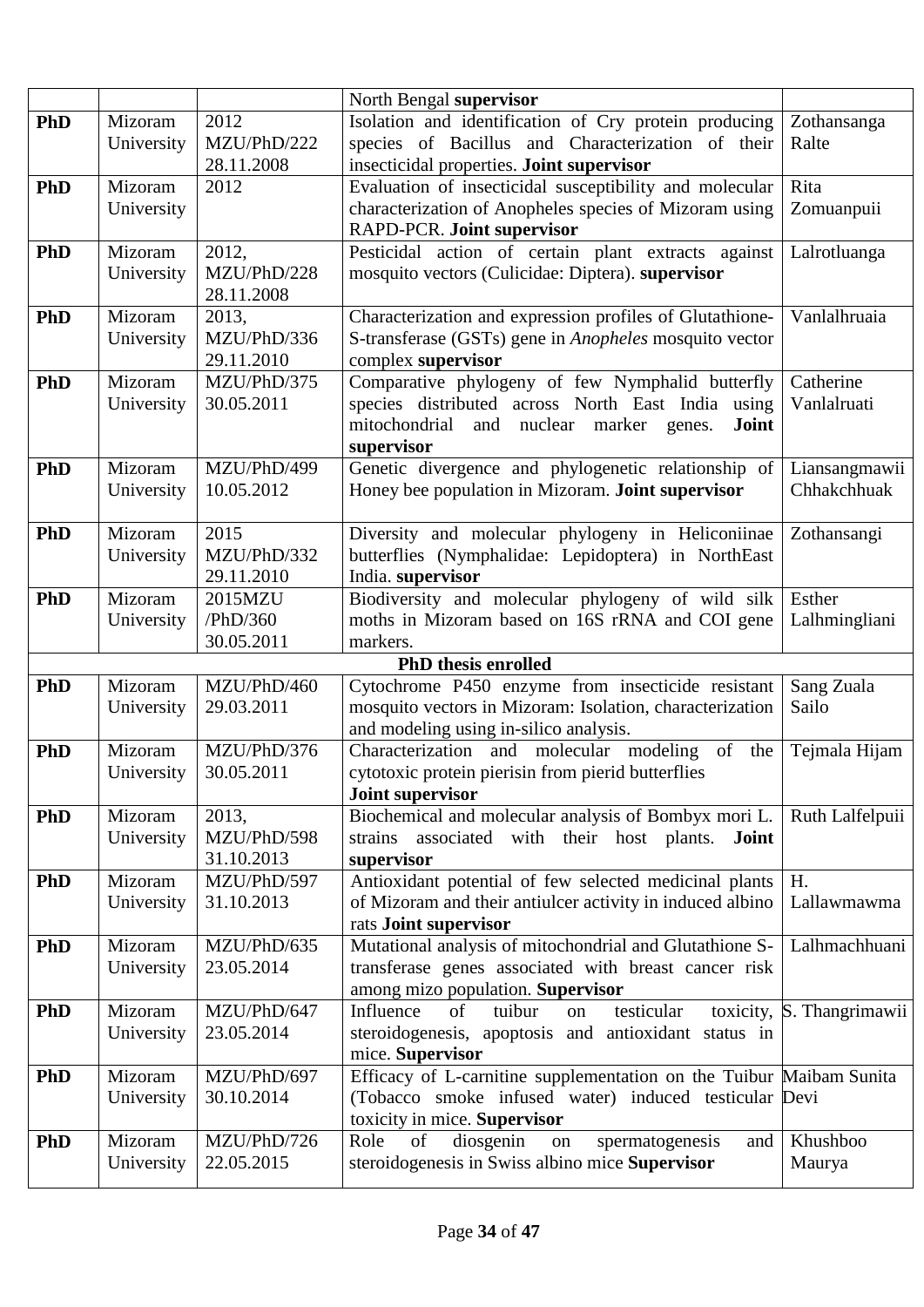| <b>PhD</b>                                           | Mizoram<br>University | MZU/PhD/728<br>22.05.2015 | Evaluation of diosgenin on ovarian function in mice Sanasam Sanjeev<br><b>Supervisor</b> |                 |
|------------------------------------------------------|-----------------------|---------------------------|------------------------------------------------------------------------------------------|-----------------|
|                                                      |                       |                           |                                                                                          |                 |
|                                                      |                       |                           | <b>M.Phil thesis completed</b>                                                           |                 |
| <b>M.Phil</b>                                        | Mizoram               | 2013,                     | Analysis of phylogenetic relationship among species of                                   | Lalhlimpuia     |
|                                                      | University            | MZU/M.Phil/100            | Danainae butterflies (Lepidoptera:Nymphalidae) using                                     | Pachuau         |
|                                                      |                       | 10.05.2012                | nuclear and mitochondrial gene markers.<br>Joint                                         |                 |
|                                                      |                       |                           | supervisor                                                                               |                 |
|                                                      |                       | 2013,<br>MZU/             | Molecular phylogenetic analysis of wild silk moth                                        | Ruth Lalfelpuii |
|                                                      |                       | M.Phil /101               | species of Mizoram as revealed by mitochondrial and                                      |                 |
| nuclear gene markers. Joint supervisor<br>10.05.2012 |                       |                           |                                                                                          |                 |
|                                                      |                       |                           |                                                                                          |                 |
|                                                      |                       |                           |                                                                                          |                 |
| <b>M.Phil</b>                                        | Periyar               | February, 2003.           | Ethanopharmacological Properties of Medicinal Plants                                     | Lakshmi, D.     |
|                                                      | University            |                           | Used in Folkloric Medicines against Aeromonas - An                                       |                 |
|                                                      |                       |                           | <b>Emerging Pathogen</b>                                                                 |                 |
|                                                      |                       |                           | Antileptospiral activity of selected medicinal plants by                                 | Selvanayaki, K  |
|                                                      |                       |                           | novel biotechnological approaches.                                                       |                 |
|                                                      |                       |                           | Biodegradation of Dyes - Evaluation through Artificial                                   | Vasanthi, M.    |
|                                                      |                       |                           | <b>Neural Network</b>                                                                    |                 |
|                                                      |                       |                           | Screening of Leptospiral activity among Rice mill                                        | Saravanan, S.   |
|                                                      |                       |                           | workers by RAPD analysis.                                                                |                 |
|                                                      | Periyar               | February, 2004.           | Rhizosphere microbiology of tea                                                          | Veena, K.       |
|                                                      | University            |                           |                                                                                          |                 |
|                                                      | Periyar               | February, 2004.           | Diversity of Bacillus thuringiensis                                                      | Komathi, N.     |
|                                                      | University            |                           |                                                                                          |                 |

## **E) (i) Training courses, Teaching- Learning- Evaluation, Technology Programme, Faculty Development Programme (not less than one week's duration):**

| No             | <b>Sl. Programme</b>                                   | <b>Duration</b>          | <b>Organised by</b>                           |
|----------------|--------------------------------------------------------|--------------------------|-----------------------------------------------|
|                | 1 National Workshop on Insect-Plant                    | 22 January – 7 February, | Department of Science and Technology,         |
|                | interactions.                                          | 1990                     | New delhi and Entomology Research             |
|                |                                                        |                          | Institute, Loyola College, Chennai.           |
| $\overline{2}$ | National Workshop on Biotechnological                  | $20 - 27$ January, 1992  | Department of Science and Technology,         |
|                | Approaches to the Biological Control of                |                          | New delhi and Entomology Research             |
|                | Insects.                                               |                          | Institute, Loyola College, Chennai.           |
| 3              | Short Term Training Course on "Plant October 1-7, 2000 |                          | Centre for Biodiversity and Biotechnology,    |
|                | Tissue Culture".                                       |                          | St. Xavier's College, Tirunelveli,            |
|                |                                                        |                          | Tamilnadu                                     |
|                | 4 Instructional Design and Delivery                    | 20-22, June 2002         | <b>Technical Teachers Training Institute,</b> |
|                | Systems" for Biological Sciences Faculty.              |                          | Ministry of human Resource Development,       |
|                |                                                        |                          | Government of India, Chennai                  |
|                | 5 Short Term Training Course on "Student"              | 19-23 August 2002        | <b>Technical Teachers Training Institute,</b> |
|                | <b>Personnel Services and Career</b>                   |                          | Ministry of human Resource Development,       |
|                | Counseling" for Biological Sciences                    |                          | Government of India, Chennai                  |
|                | Faculty.                                               |                          |                                               |
|                | 6 ICRO – UNESCO – EMBO international Sep. 7-20, 2003   |                          | K.S.R. Educational Charitable Trust,          |
|                | training course on Biotechnological tools              |                          | Tiruchencode                                  |
|                | in plant improvement $(2003)$                          |                          | and ICRO/EMBO/UNESCO                          |
| 7              | Guidance and Counselling                               | 20-22 October, 2003      | <b>Technical Teachers Training Institute,</b> |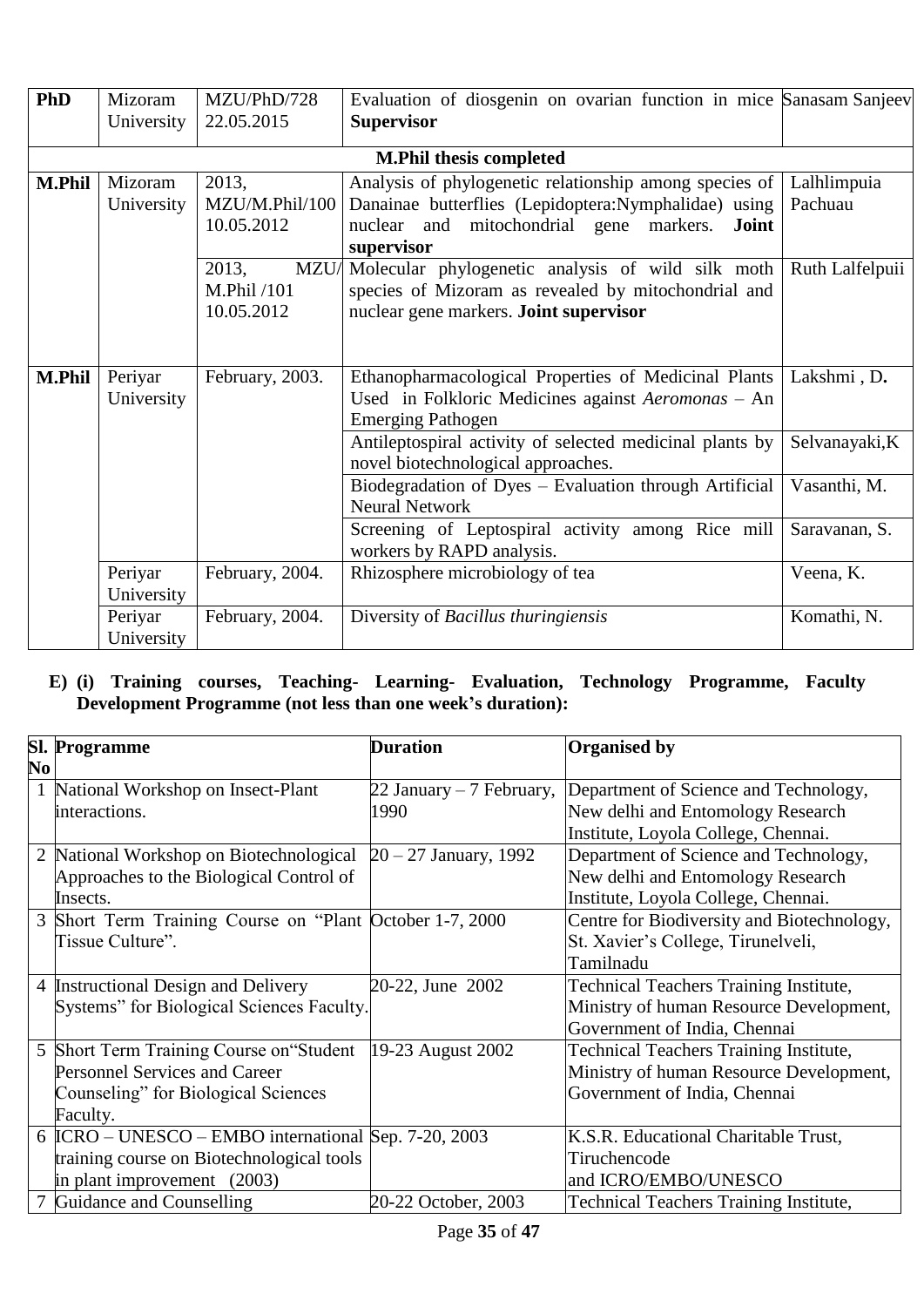|                                                                                                                                                                                                                                                                                                                                                                         |                      | Ministry of Human Resource Development,                                                                                                                          |
|-------------------------------------------------------------------------------------------------------------------------------------------------------------------------------------------------------------------------------------------------------------------------------------------------------------------------------------------------------------------------|----------------------|------------------------------------------------------------------------------------------------------------------------------------------------------------------|
|                                                                                                                                                                                                                                                                                                                                                                         |                      | Government of India, Chennai                                                                                                                                     |
| 8 Three months Training programme 9 January – 31 March,<br>under INSA visiting fellowship on 2006<br>"Biological control of insect pests" at<br>Project<br>Directorate<br><b>Biological</b><br>of<br>Control, Bangalore.                                                                                                                                                |                      | Indian National Science Academy, New<br>Delhi                                                                                                                    |
| 9 Work shop On Inferring Biological<br>Relationship: a Bioinformatics approach                                                                                                                                                                                                                                                                                          | 01,<br>2007          | November 27 – December Department of Bioinformaics Centre,<br>NEHU, Shillong, Meghalaya in association<br>with DBT, Ministry of Science and<br>Technology, Delhi |
| 10 UGC Visiting fellow - Taking classes 15 May -13 June, 2008<br>and conducting practicals for Fourth<br>semester PG students in three special<br>papers of entomology - L.Sc.Z.401:<br>morphology, Taxonomy,<br>Insect<br>Physiology and Biochemistry, L.Sc. Z.<br>402 : Ecology, Molecular biology and<br>Pest management and L.Sc-Z 403 :<br>Economic entomology.    |                      | UGC, New Delhi and Department of Life<br>Sciences, Dibrugarh University, Dibrugarh,<br>Assam.                                                                    |
| 11 National level seminar cum workshop on 19-23 January, 2009<br>"Advances in Bioinformatics tools in<br>molecular research".                                                                                                                                                                                                                                           |                      | AICTE and DBT, KSR college of<br>Technology, Tiruchengode, Tamilnadu.                                                                                            |
| 12 Training course on Bioinformatics -<br>General concepts and applications.                                                                                                                                                                                                                                                                                            | March 26-27,<br>2009 | Bioinformatics infrastructure facility centre,<br>Dept. of Biotechnology, MZU, Aizawl,                                                                           |
|                                                                                                                                                                                                                                                                                                                                                                         |                      | Mizoram and DBT, New Delhi                                                                                                                                       |
| 13 UGC Visiting fellow - Taking classes 20 April -19 May, 2009<br>and conducting practicals for Fourth<br>semester PG students in three special<br>papers of entomology - L.Sc.Z.401:<br>morphology, Taxonomy,<br>Insect<br>Physiology and Biochemistry, L.Sc. Z.<br>$402$ : Ecology, Molecular biology and<br>Pest management and L.Sc-Z 403 :<br>Economic entomology. |                      | UGC, New Delhi and Department of Life<br>Sciences, Dibrugarh University, Dibrugarh,<br>Assam.                                                                    |
| 14 National Workshop on Molecular<br><b>Biological Techniques</b>                                                                                                                                                                                                                                                                                                       | September 7-19, 2009 | DBT, New Delhi and Molecular Biology<br>and Genetics Laboratory, Department of<br>Zoology, University of Burdwan, Burdwan,<br>West Bengal                        |
| 15 Training course on Bioinformatics –<br>Current approaches and applications.                                                                                                                                                                                                                                                                                          | November 27, 2009    | Bioinformatics infrastructure facility centre,<br>Dept. of Biotechnology, MZU, Aizawl,<br>Mizoram and DBT, New Delhi                                             |
| 16 Training course on Basics of<br>Bioinformatics - An Overview.                                                                                                                                                                                                                                                                                                        | March 29-30,<br>2010 | Bioinformatics infrastructure facility centre,<br>Dept. of Biotechnology, MZU, Aizawl,<br>Mizoram and DBT, New Delhi                                             |
| 17 UGC Visiting fellow - Taking classes  18-27 May, 2010<br>and conducting practicals for Fourth<br>semester PG students in three special<br>of<br>entomology<br>Insect<br>papers<br>$\overline{\phantom{0}}$<br>Morphology & Insect Ecology (Z-401),<br>Physiology<br>$(Z-402)$<br>Insect<br>and<br>Economic Entomology and Pest Control                               |                      | UGC, New Delhi and Department of<br>Zoology, Guwahati University, Guwahati,<br>Assam.                                                                            |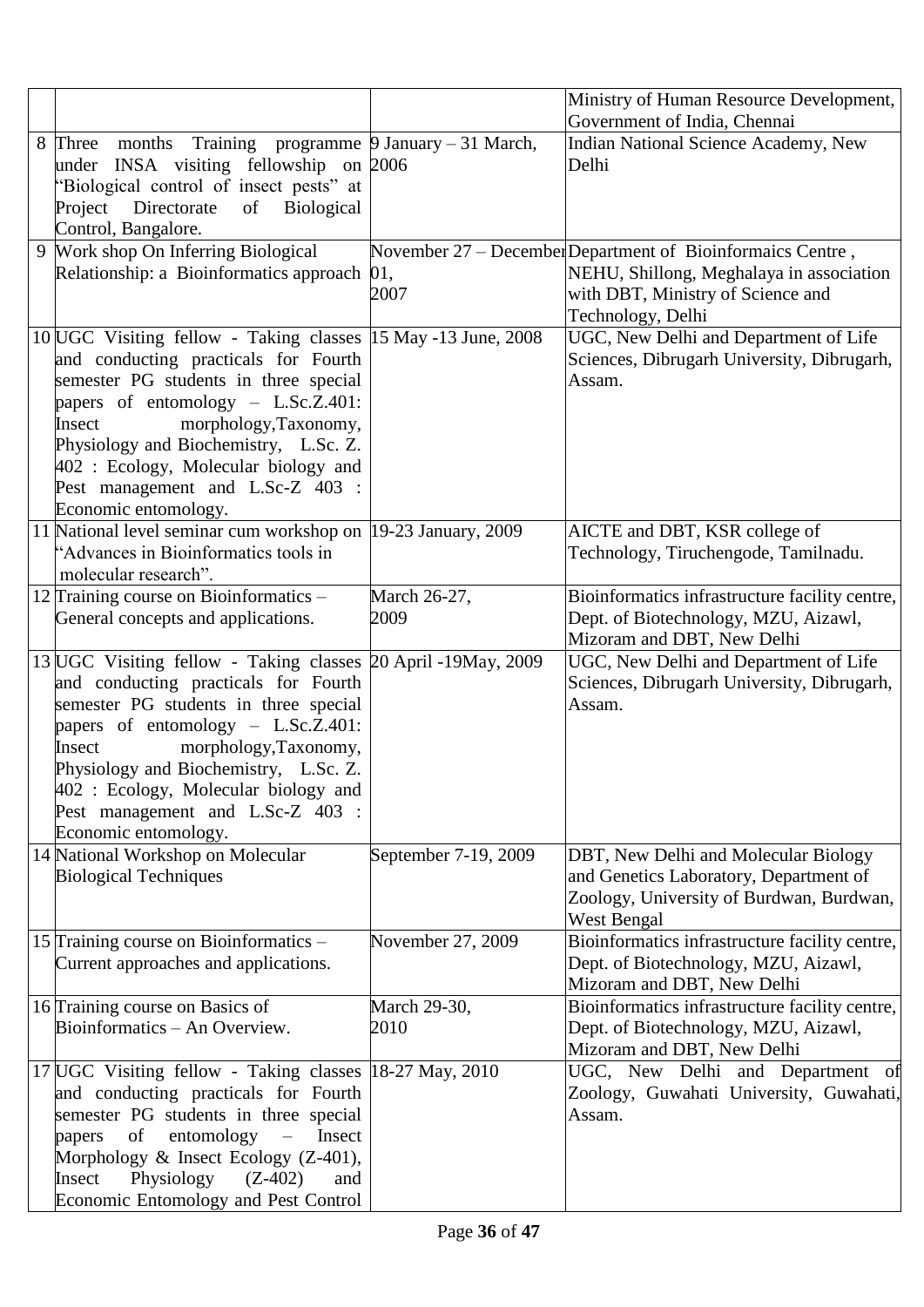|    | $(Z-403)$ .                                                                                                                                |                      |                                                                                                                                             |
|----|--------------------------------------------------------------------------------------------------------------------------------------------|----------------------|---------------------------------------------------------------------------------------------------------------------------------------------|
|    | 18 National Workshop on Advances in<br>Biotechnology                                                                                       | November 8-13, 2010) | TERI and DST, New Delhi                                                                                                                     |
|    | 19 National Training Programme for<br>Scientists And Technologists on<br>Biodiversity conservation with focus on<br>ecological monitoring. | September 5-9, 2011  | Department of Science and Technology,<br>New Delhi and Wildlife Institute of India<br>Campus, Chandrabani, Dehradun,<br>Uttarakhand.        |
|    | 20 International workshop on Geometrics<br>morphometrics                                                                                   | March 20-30, 2012    | Ministry of Environment and Forests, GOI<br>and Centre for Environmental Management<br>of Degraded Ecosystems, University of<br>Delhi.      |
| 21 | One day Orientation Workshop on<br>NAAC Assessment and Accreditation.                                                                      | 11 August, 2012      | Mizoram<br>University,<br>IQAC,<br>Aizawl,<br>Mizoram.                                                                                      |
|    | 22 Workshop on modelling biological<br>systems II                                                                                          | 21-25 August, 2012   | PAMU, Indian Statistical Institute, Kolkata<br>and Department of Physics, Mizoram<br>University, Aizawl.                                    |
| 23 | DBT Overseas Associateship-Training or<br>Next Generation sequencing platforms<br>and their applications                                   | $Oct - Dec 2013$     | South<br>Natural<br>History<br>Museum,<br>Kensington, London, UK.                                                                           |
| 24 | National Workshop on Molecular<br>modeling and Docking analysis                                                                            | 22 and 29 March 2014 | <b>Bioinformatics</b><br><b>DBT</b><br>Infrastructural<br>facility, Department of Biotechnology,<br>Mizoram University, aizawl, Mizoram.    |
| 25 | National Conference on Advances in<br><b>Cancer Genomics</b>                                                                               | 30-31 May 2014       | Department of Biotechnology, Mizoram<br>University,<br>Aizawl,<br>Mizoram<br>and<br>sponsored by DBT, New Delhi and IIT,<br>Guwahati, Assam |
| 26 | National Workshop on Molecular<br>Docking and Virtual Screening                                                                            | 2-4 October 2014     | of<br><b>BIF</b><br>Facility,<br>Department<br>Mizoram<br>University,<br>Biotechnology,<br>Aizawl, Mizoram and Schrodinger, India.          |
|    | <b>Total score - Training courses Training courses</b>                                                                                     |                      |                                                                                                                                             |

# **E) (ii) Papers presented in Conferences, Seminars, Workshops, Symposia:**

|                | Sl. Title of the Paper                        | <b>Conference/ Seminar (Whether)</b> | <b>Organised by</b> |
|----------------|-----------------------------------------------|--------------------------------------|---------------------|
| No.            |                                               | International/                       |                     |
|                |                                               | national/state/regional/college or   |                     |
|                |                                               | university level                     |                     |
|                | Impact of BHC and monocrotophos on the        | III Conference on Role of            | Pushpam Poondi      |
|                | respiratory physiology of Oreochromis         | Pesticides in Aquatic Biology,       | College, Thanjavur, |
|                | mossambicus (Peters), pp.34-39.               | <b>International</b>                 | Tamilnadu, 12-15,   |
|                |                                               |                                      | November, 1986.     |
| 2              | Food utilization in insects                   | <b>UGC</b> Instructional Seminar on  | UGC, ERI, Chennai,  |
|                |                                               | "Insect - Plant Interactions         | February, 1986      |
|                |                                               | <b>National</b>                      |                     |
| $\overline{3}$ | Thrips taxonomy and their agricultural        | National Seminar on                  | UGC, ERI, Chennai,  |
|                | importance                                    | "Biosystematics and their role in    | February, 1988      |
|                |                                               | Agriculture" National                |                     |
| $\overline{4}$ | Reproductive biology of thrips (Thysanoptera) | National Seminar on Reproductive     | DST, ERI, Chennai,  |
|                |                                               | biology of insects National          | February, 1988      |
|                | Chemical ecology of thrips                    | National Symposium on "Insect -      | DST, ERI, Chennai,  |
|                |                                               | 27.647<br>$\mathbf{r}$               |                     |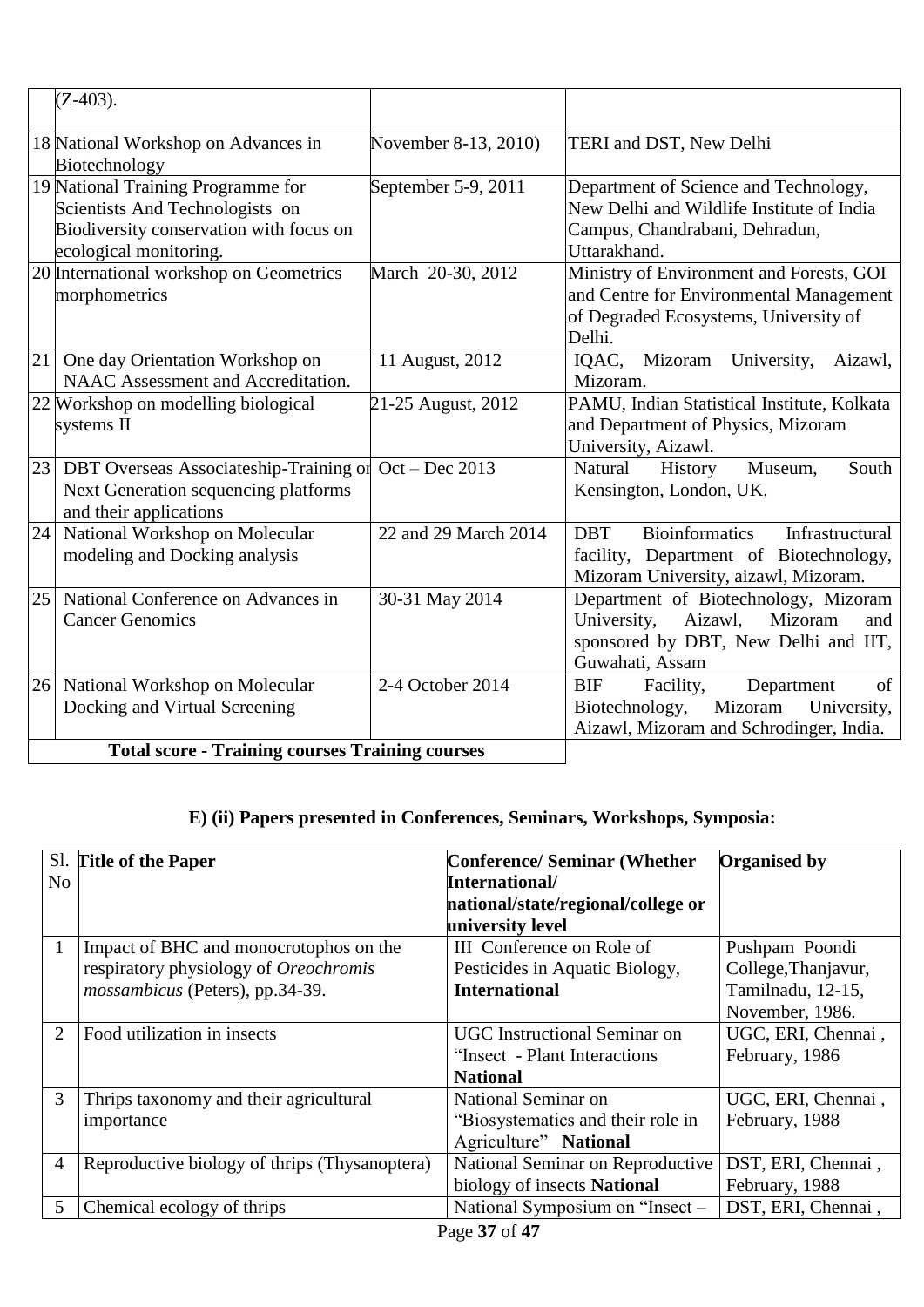|    |                                                | "Plant Interactions: A Chemical                                  | February, 1989                                 |
|----|------------------------------------------------|------------------------------------------------------------------|------------------------------------------------|
|    |                                                | <b>Basis National</b>                                            |                                                |
| 6  | Pollination potential of thrips                | National Seminar on "Behavioural                                 | DST, ERI, Chennai,                             |
|    |                                                | Diversity And Adaptive Strategies                                | July, 1989                                     |
|    |                                                | Of Phytophagous Insects"                                         |                                                |
|    |                                                | <b>National</b>                                                  |                                                |
| 7  | Biopesticides and IPM                          | National Seminar on                                              | DST, ERI, Chennai,                             |
|    |                                                | "Entomological Research In 20th                                  | October, 1990                                  |
|    |                                                | Century: Thrust Areas For The                                    |                                                |
|    |                                                | <b>Future National</b>                                           |                                                |
| 8  | GC analysis of anal exudates of thrips         | Seminar on Advancements in                                       | Blue Star Ltd., and                            |
|    |                                                | the field of Gas                                                 | Hewlett-Packard,                               |
|    |                                                | chromatography and                                               | USA in Chennai on                              |
|    |                                                | Mass spectrophotometer National                                  | February 1993.                                 |
| 9  | Chemical ecology of Probergrothius             | <b>Symposium on Chemical Ecology</b>                             | DBT, ERI, Loyola                               |
|    | sanguiolens (Lygaeidae: Heteroptera)           | of Phtophagous Insects-The                                       | College, Chennai in                            |
|    |                                                | Changing                                                         | September 1993.                                |
|    |                                                | scenario" National                                               |                                                |
| 10 | Tea pests and their                            | Third Agriculture Committee                                      | Goodricke Group                                |
|    | management                                     | Meeting                                                          | Ltd., Kolkata.                                 |
|    |                                                | on Tea Management, Jorhat,                                       | $15th$ Dec 1994, Jorhat,                       |
|    |                                                | <b>Assam. National</b><br>32 <sup>nd</sup> Tocklai Conference on | Assam.<br>Tea Research                         |
| 11 | Tea mosquito bug and their management          |                                                                  |                                                |
|    |                                                | <b>Towards Sustainable Productivity</b>                          | Association, Tocklai                           |
|    |                                                | And                                                              | <b>Experimental Station,</b><br>16-18 December |
|    |                                                | Quality, National                                                |                                                |
| 12 | Tea sucking pests and their control            | Workshop on "Identification And                                  | 1994, Jorhat, Assam.<br>Danguajhar Tea         |
|    |                                                | Control Of Tea Pests And Mites"                                  | Garden, West Bengal,                           |
|    |                                                | on 29 <sup>th</sup> January 1996. Regional                       | Goodricke Group Ltd.,                          |
|    |                                                |                                                                  | Kolkata                                        |
| 13 | Tea and IPM                                    | Agriculture Seminar on "Tea                                      | Leesh River Tea                                |
|    |                                                | Nursery, Pest And Nutrition                                      | Garden, West Bengal,                           |
|    |                                                | Management" on 18 <sup>th</sup> June 1996,                       | Goodricke Group Ltd.,                          |
|    |                                                | <b>Regional</b>                                                  | Kolkata.                                       |
| 14 | An Integrated Approach Towards Low Energy      | National Symposium on Tropical                                   | <b>International Society</b>                   |
|    | <b>Inputs Sustainable Agriculture</b>          | crop research and their                                          | of Tropical Crop                               |
|    | (LEISA): A Management Tool in Tea Culture,     | improvement, September 9-12,                                     | Research and                                   |
|    | pp. 45-47.                                     | 1996, Trichur, Kerala, India.                                    | Development,                                   |
|    |                                                | <b>National</b>                                                  | Trichur.                                       |
| 15 | Efficacy of Melia azedarach (Meliaceae)        | V International Neem Conference,                                 | University of                                  |
|    | Formulation and Neem Oil for the Control of    | 1996, Brisbane, Australia.                                       | Brisbane, Australia                            |
|    | Sucking Pests of Tea, 1996, pp. 101-107.       | <b>International</b>                                             |                                                |
| 16 | Pest Management in Tea by Use of Neem Oil      | V International Neem Conference,                                 | University of                                  |
|    | Formulations, 1996, pp. 211-217.               | 1996, Brisbane, Australia.                                       | Brisbane, Australia                            |
|    |                                                | <b>International</b>                                             |                                                |
| 17 | Evaluation of Neem Products Against the        | V International Neem Conference,                                 | University of                                  |
|    | Efficiency of Certain Biocontrol Agents and    | 1996, Brisbane, Australia.                                       | Brisbane, Australia                            |
|    | Lignocellulolytic Activators, 1996, pp. 81-87. | <b>International</b>                                             |                                                |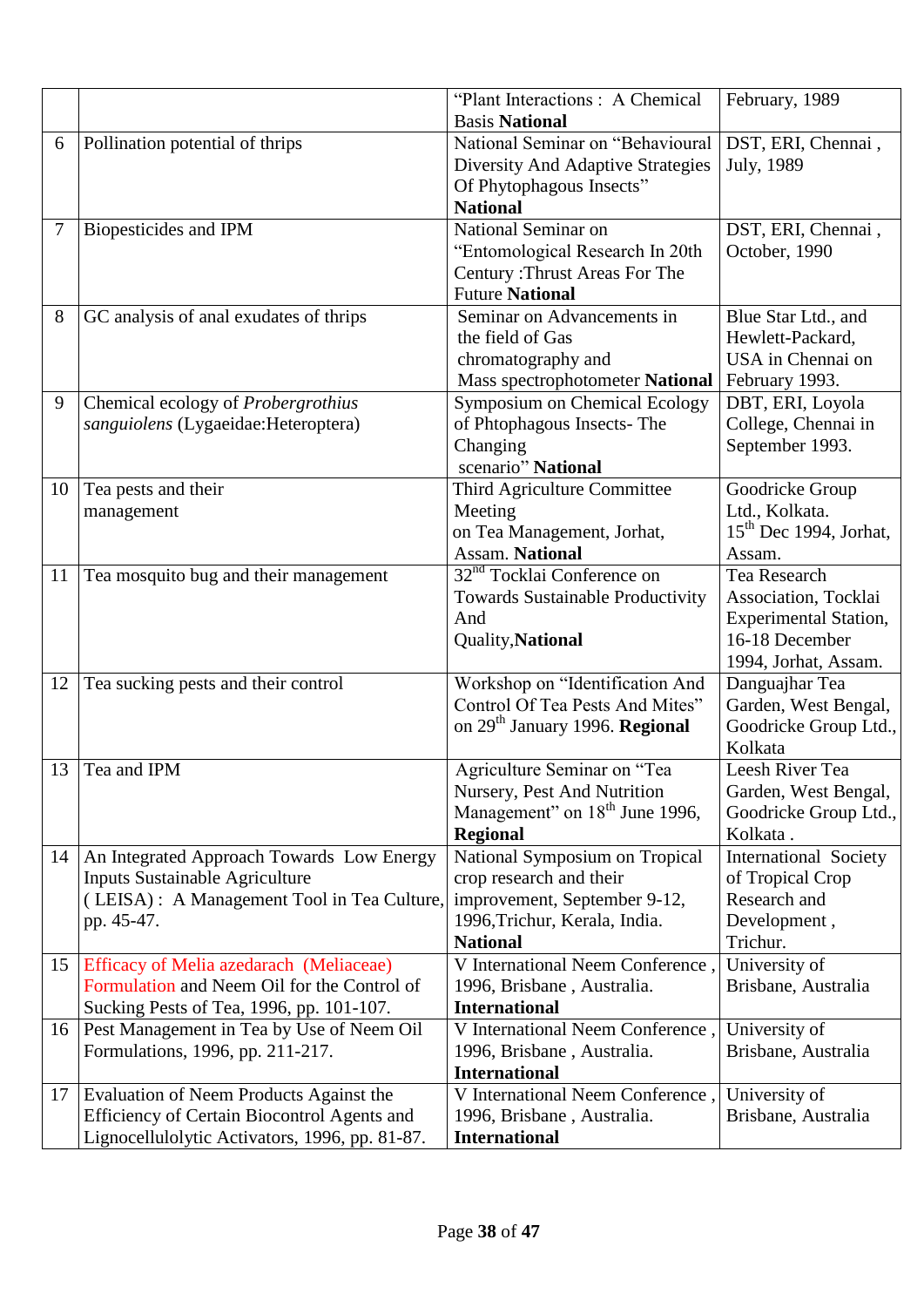| 18       | a) Utility of Certain Phytopesticides in the<br>Management of Red Slug Caterpillar, Eterusia<br>magnifica Butl. Infesting Camellia sinensis<br>(L), pp. 78-82.<br>b) Exploratory Evaluation of Nuclear<br>Polyhedrosis Virus on Tea for the Control of<br>Eterusia magnifica Butl. in N. E. India. | National Symposium on<br>"Integrated pest management for<br>sustainable crop production,<br>December 2-4, 1997 National        | IARI,<br>New Delhi.                                                                                |
|----------|----------------------------------------------------------------------------------------------------------------------------------------------------------------------------------------------------------------------------------------------------------------------------------------------------|--------------------------------------------------------------------------------------------------------------------------------|----------------------------------------------------------------------------------------------------|
| 19       | Tamuli, A.K., Gurusubramanian, G. and Ghosh,<br>R.K. (1998) Phytotoxicity of Neem oil on Tea.                                                                                                                                                                                                      | <b>Management Development</b><br>Program on "Organic farming,<br>Vermiculture and Environment.<br>October 24-25, 1998 National | Darjeeling Tea<br>Research and<br>Management<br>Association, Siliguri,                             |
| 20       | Gurusubramanian, G., Tamuli, A.K. and Ghosh,<br>R.K. (1998) Evaluation of<br>entomopathogenecity of Metarhizium<br>anisopliae and Beauveria bassiana against<br>Helopeltis theivora and Oligonychous coffeae.                                                                                      |                                                                                                                                | West Bengal and<br>Department of<br>Entomology and<br>Agricultural Zoology,<br>Institute of        |
| 21       | Gurusubramanian, G., Tamuli, A.K. and Ghosh,<br>R.K. (1998) Entomopathogenicity of<br>Metarhizium anisopliae (Metsch) Sorokin and<br>Beauveria bassiana (Bals) Vuill. - probit<br>analysis of dosage and time mortality against<br>Odontotermes obesus (Termitidae: Isoptera)                      |                                                                                                                                | Agricultural<br>Sciences, Banaras<br>Hindu University.                                             |
| 22       | Performance of biorational package approach to<br>tea pest management: a rewarding exercise.                                                                                                                                                                                                       | National Symposium on "<br>Biopesticides and insect pest<br>management", February 26-27,<br>1998.<br><b>National</b>           | Entomology<br>Research Institute,<br>Loyola College,<br>Chennai                                    |
| 23       | AIDS prevalence in Tamil Nadu                                                                                                                                                                                                                                                                      | Workshop cum seminar on AIDS,<br>22 - 23 August, 2000 Regional                                                                 | Rotatry Club, Salem,<br><b>Tamil Nadu</b>                                                          |
| 24       | DNA markers and its applications                                                                                                                                                                                                                                                                   | Seminar cum workshop on recent<br>trends in microbial technology and<br>environmental biotechnology, 29-<br>30 Septmber, 2000  | Centre for<br>Environmental<br>Studies, Kalieswari<br>College, Sivakasi &<br><b>FLORA Regional</b> |
| 25       | Winston Umakanth, B., Lalitha Srinivasan<br>,Gurusubramanian, G., and Rajendran, N.R.<br>(2001) A Diagnostic Study for Proper<br>Chemotherapy of <i>Escherichia coli</i> Infections.                                                                                                               | International Symposium on<br><b>Recent Advances in Biological</b><br>Sciences, PROBE 2001, October<br>11-12, 2001,            | DBT, Ministry of<br>Science and<br>Technology, Govt. of<br>India and KSR                           |
| 26       | Saravanan, E., Krishna, B.M.,<br>Gurusubramanian, G., and Rajendran, N.R.<br>(2001) Production of Xanthan Gum by<br>Xanthomonas campestris.                                                                                                                                                        | <b>International</b>                                                                                                           | <b>Educational</b> and<br>Charitable Trust,<br>Tiruchengode, India                                 |
| 27<br>28 | Significance of bacteria and fungi to single<br>cell protein production.<br>Abstract No.9, P.6<br>Standardization of single cell protein from the                                                                                                                                                  | Intercollegiate students Seminar<br>on "Modern Approaches In Life<br>Science "on January 6, 2001.<br><b>National</b>           | FLORA, People of<br>Biology (127/99)                                                               |
| 29       | production of Spirulina strain<br>Spoilage organisms in alcoholic beverages.                                                                                                                                                                                                                       |                                                                                                                                |                                                                                                    |
| 30       | Abstract No.21, P.26<br>Prospect and retrospect of in vitro mass                                                                                                                                                                                                                                   |                                                                                                                                |                                                                                                    |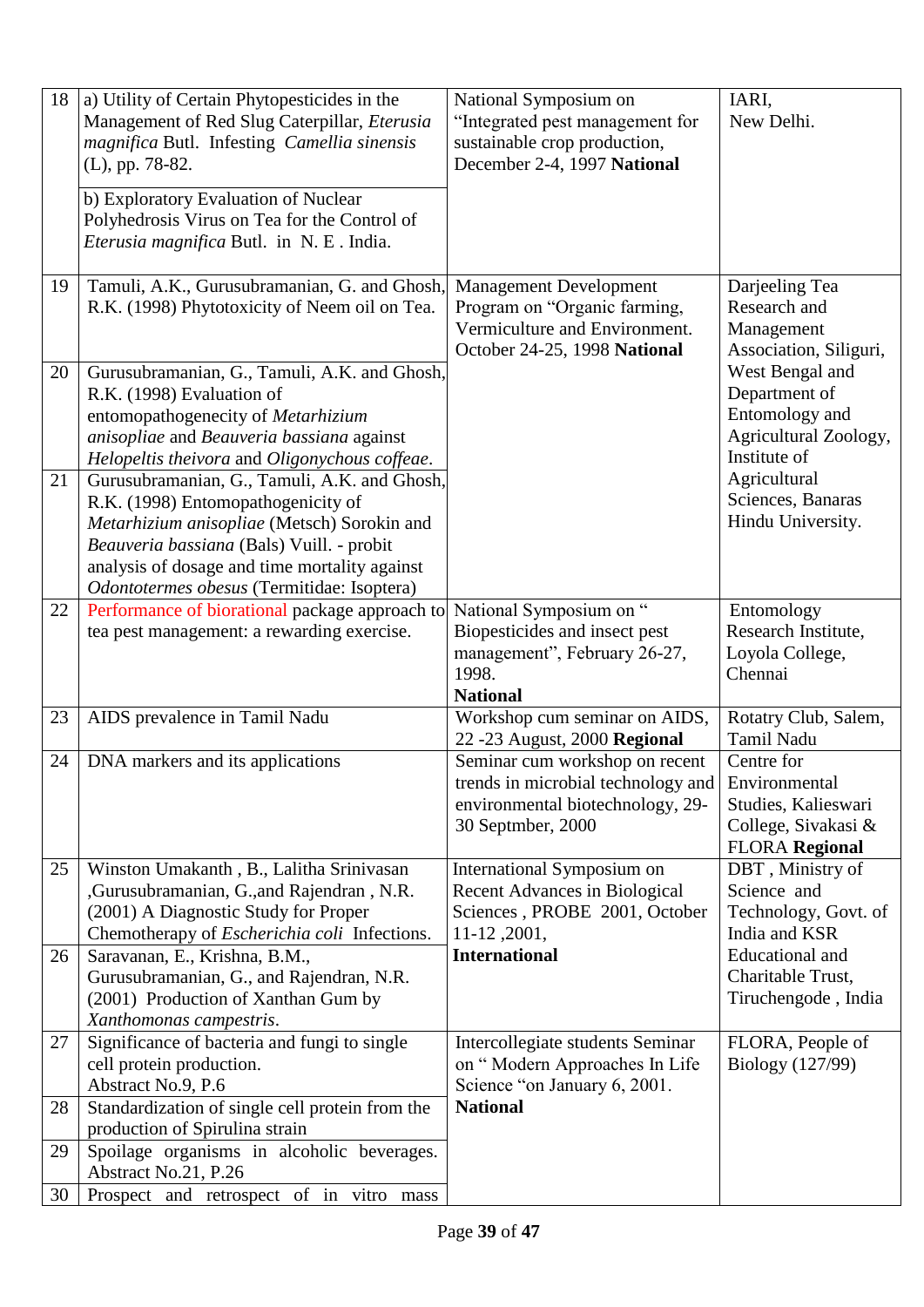|    | propagation of medicinal plants. Abstract<br>No.25, P.13.                                                                                                                                     |                                                                                                                                                                 |                                                                                                                                                   |
|----|-----------------------------------------------------------------------------------------------------------------------------------------------------------------------------------------------|-----------------------------------------------------------------------------------------------------------------------------------------------------------------|---------------------------------------------------------------------------------------------------------------------------------------------------|
| 31 | The importance and prospects of oyster<br>mushroom cultivation in India                                                                                                                       |                                                                                                                                                                 |                                                                                                                                                   |
| 32 | Databases and life sciences                                                                                                                                                                   | International symposium<br>on "Bioinformatics And<br>Genomics" International                                                                                    | Confederation of Indian<br>Industries, Bangalore,<br>Jan 14-17, 2001.                                                                             |
| 33 | RFLP-PCR and its applications<br>in biopesticides production, 2001, p.45.                                                                                                                     | National Seminar on<br>"Recombinant<br>DNA Technology", May 15-16,<br>2001.<br><b>National</b>                                                                  | DBT, DST and<br>Department of<br>Family Welfare, GOI,<br>organised by School<br>of Biotechnology,<br>Dr.G.R.D. College of<br>Science, Coimbatore. |
| 34 | Biocidal infectivity of Bacillus thuringiensis<br>var. kurstaki and changes in haemodynamics of<br>Euproctis fraterna (Lymantriidae:<br>Lepidoptera).                                         | National Seminar on "Microbial<br>Technology", June 1-2, 2001.<br><b>National</b>                                                                               | Dr.G.R.Damodaran<br>College of Science,<br>Coimbatore and<br>UGC, New Delhi.                                                                      |
| 35 | Oyster mushroom cultivation -a cost effective<br>approach                                                                                                                                     |                                                                                                                                                                 |                                                                                                                                                   |
| 36 | Standardization and clonal multiplication<br>through in vitro shoot and root proliferation of<br>Acorus calamus                                                                               |                                                                                                                                                                 |                                                                                                                                                   |
| 37 | Assessment of polyhexamethylene bioguanide<br>(PHMB) antimicrobial finishes on deodorant<br>fabrics                                                                                           |                                                                                                                                                                 |                                                                                                                                                   |
| 38 | Primary Monolayer Cell Culture of human<br>Chorion Cells and Its Cytopathic Response to<br>Vaginal Carriage of Group B Streptococcus in<br>Pregnant Women                                     | National level Third Intercollegiate<br>students seminar on Current<br>Trends & Future Direction in Life<br>Science, 4th & 5th January 2002.                    | PG & Research<br>department of<br>Biological sciences,<br>Muthayammal                                                                             |
| 39 | Colonization and invasion by groupB<br>Streptococci in different cell lines – in vitro<br>study                                                                                               | <b>National</b>                                                                                                                                                 | College of Arts &<br>Science, Rasipuram<br>& FLORA                                                                                                |
| 40 | Immunological assessment of infertility by<br>estimation of antisperm antibodies in infertile<br>couples                                                                                      |                                                                                                                                                                 |                                                                                                                                                   |
| 41 | In vitro propagation of Piper longum and<br>genetic variation among Piper species                                                                                                             |                                                                                                                                                                 |                                                                                                                                                   |
| 42 | Micropropagation and genetic variation in<br>Gymnema sylvestris (Family: Asclepiadeceae)                                                                                                      |                                                                                                                                                                 |                                                                                                                                                   |
| 43 | Pesticide residues in black tea samples from<br>Northeast India.                                                                                                                              | Worhshop on "Working group on<br>IGG on tea for fixation of MRL by<br>the tea producing countries", 30<br>September and 1 October, 2005<br><b>International</b> | Tea Board, India and<br>Food and Agriculture<br>Organization (FAO)                                                                                |
| 44 | Ovicidal, Acaricidal and antifeedant activity of<br>crude extracts of Polygonum hydropiper against<br>red spider mite and bunch caterpillar and its<br>effect on Stethorus gilvifrons Mulsant | National symposium on Advances<br>in Indian Entomology: Productivity<br>and Health, October 2-4, 2005.<br><b>National</b>                                       | <b>Uttar Pradesh</b><br>Zoological Society,<br>Muzaffarnagar, India.                                                                              |
| 45 | Varietal preference and chemical control<br>strategies for management of Helopeltis<br>theivora Waterhouse.                                                                                   |                                                                                                                                                                 |                                                                                                                                                   |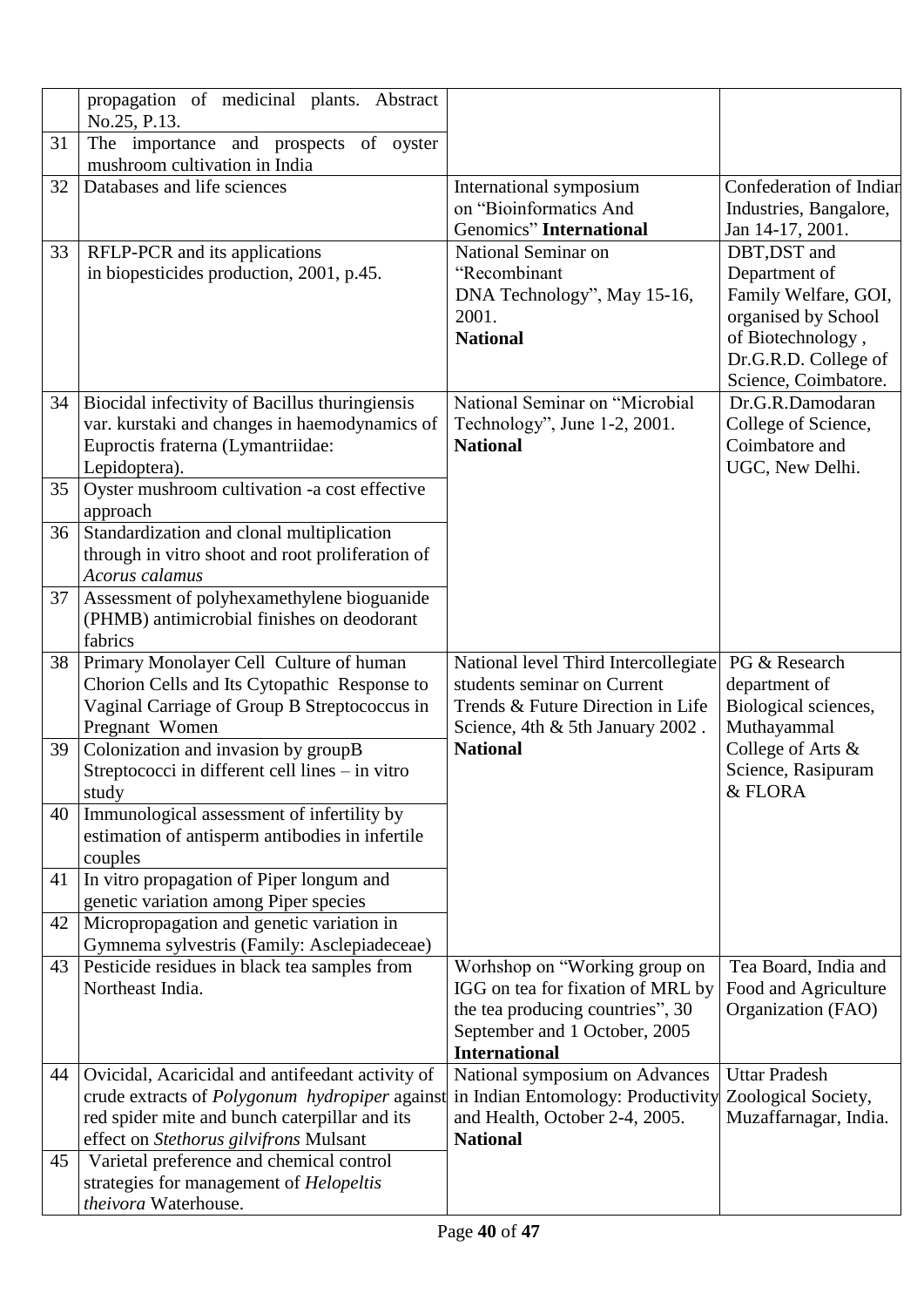| 46 | Distribution pattern and population density of               | National seminar on current trends          | RRL, Jorhat and                                  |
|----|--------------------------------------------------------------|---------------------------------------------|--------------------------------------------------|
|    | Meloidogyne species in nursery tea soils of                  | in crop disease management for              | Indian                                           |
|    | Assam, Arunachal Pradesh and Nagaland and                    | improving productivity, 19-20               | Phytopathological                                |
|    | their management.                                            | January 2006. National                      | Society, New Delhi                               |
| 47 | Use of native botanicals for the management of               | National seminar on Value                   | Department of                                    |
|    | tea pests.                                                   | addition to bioresources of                 | Botany anf Zoology,                              |
|    |                                                              | N.E.India, 19-21 May, 2006.                 | Gauhati University,                              |
|    |                                                              | <b>National</b>                             | Guwahati, Assam.                                 |
| 48 | Agroforestry systems effect on the ecology and               | National workshop on "Forestry -            | Rain Forest Research                             |
|    | management of insect pests and natural enemy                 | Extension", $14 - 15$ July, 2006.           | Institute, ICFRE,                                |
|    | populations in tea plantations.                              | <b>National</b>                             | Jorhat, Assam                                    |
| 49 | Improving the abundance and efficiency of                    | Seminar on Recent trends in                 | <b>Rain Forest Research</b>                      |
|    | biocontrol agents through novel approaches.                  | biological control of insect pests          | Institute, ICFRE,                                |
|    |                                                              | and diseases of forestry                    | Jorhat, Assam and                                |
|    |                                                              | importance, 18-19 September                 | DST, New Delhi                                   |
|    |                                                              | 2006. National                              |                                                  |
| 50 | Pesticide usage pattern in tea ecosystem, their              | National symposium on Man and               | Jorhat college, Jorhat                           |
|    | retrospects and remedies                                     | Health, $22 - 23$ September 2006            | and UGC, New Delhi.                              |
| 51 | Relative toxicity of some commonly used                      | <b>National</b>                             |                                                  |
|    | insecticides against tea looper caterpillar,                 |                                             |                                                  |
|    | Buzura suppressaria guen (Geometridae :                      |                                             |                                                  |
|    | Lepidoptera) and its effect on food                          |                                             |                                                  |
|    | consumption and utilization".                                |                                             |                                                  |
| 52 | Insecticidal resistance to tea mosquito bug,                 | <b>International Congress of</b>            | Govt. Gitanjali's                                |
|    | Helopeltis theivora (Miridae: Heteroptera) in                | Environmental Research, 28-30               | Girls PG College,                                |
|    | NE India.                                                    | December, 2007                              | Bhopal                                           |
| 53 | Entomopathogenicity of white muscardine                      | National symposium on                       | Department of                                    |
|    | fungus, Beauveria bassiana (Bals.) Vuill.                    | Advances in Zoology: Faunal                 | Zoology, North<br>Eastern Hill                   |
|    | (Deuteromycotina: Hyphomycetes) against                      | Diversity and Ecophysiology, 13-            |                                                  |
|    | Odontotermes obesus (Rambur) (Isoptera:                      | 14 March, 2008                              | University, Shillong,                            |
|    | Termitidae)".                                                | <b>National</b>                             | DSA(UGC-SAP) and<br>CSIR, New Delhi.             |
|    |                                                              |                                             |                                                  |
|    | 54 Research methodology for biologists and                   | ICMR workshop<br>Project and paper writing. | on Research Regional Medical<br>Research Centre, |
|    | evaluation of impact factor journals                         | <b>Regional</b>                             | NorthEast, Dibrugarh                             |
|    |                                                              | April $4 - 5$ , 2008                        | (ICMR) in                                        |
|    |                                                              |                                             | collaboration with                               |
|    |                                                              |                                             | NEIGRIHMS,                                       |
|    |                                                              |                                             | Shillong.                                        |
| 55 | Incidence and management of <i>Scirtothrips</i>              | National symposium on IPM                   | College of                                       |
|    | dorsalis Hood and Empoasca flavescens Fabr.                  | <b>Strategies to Combat Emerging</b>        | Horticulture and                                 |
|    | Sucking pest of tea in North Bengal.                         | Pests in the Current Scenario of            | Forestry, Central                                |
|    |                                                              | Climate Change, 28-30 January,              | Agricultural                                     |
|    |                                                              | 2009. National                              | University, Pasighat,                            |
|    |                                                              |                                             | Arunachal Pradesh.                               |
| 56 | Characterization of natural isolates of Bacillus             | National Conference on Natural              | School of Earth                                  |
|    | <i>thuringiensis</i> and <i>B. sphaericus</i> from the soils | <b>Resources Management during</b>          | Sciences & Natural                               |
|    | of Aizawl, Mizoram, India                                    | March 24-25, 2009. National                 | Resources                                        |
|    |                                                              |                                             | management,                                      |
|    |                                                              |                                             | Mizoram University,                              |
|    |                                                              |                                             | Aizawl                                           |
| 57 | of<br>biorational<br>Performance<br>package                  | International conference on                 | Vinobha Bhave                                    |
|    |                                                              |                                             |                                                  |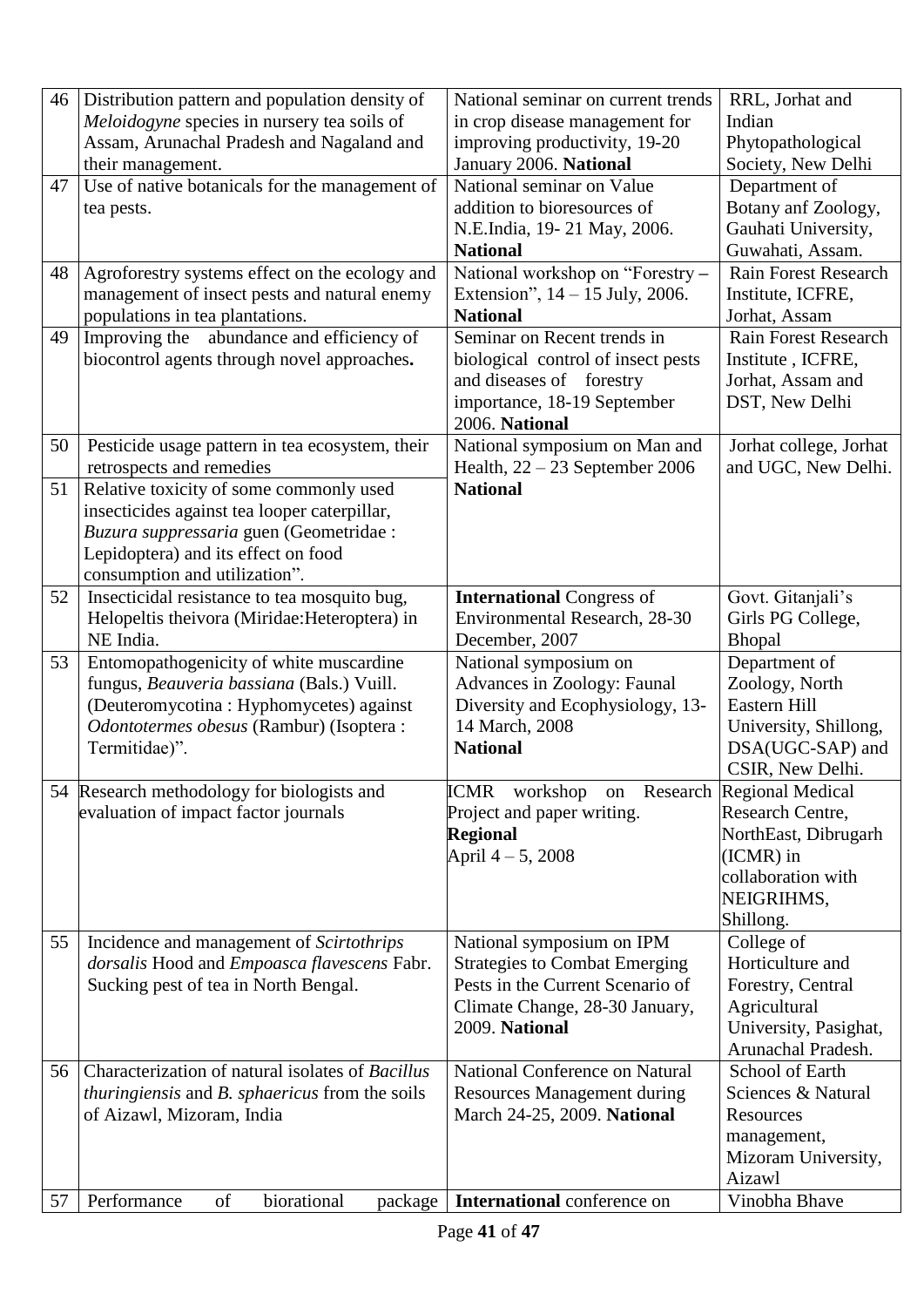|    | approaches for the management of tea pests: A                 | recent trends in Life science                    | University,                          |
|----|---------------------------------------------------------------|--------------------------------------------------|--------------------------------------|
|    | rewarding exercise                                            | Researches vis-A-vis Natural                     | Hazaribag,                           |
|    |                                                               | Resource Management,                             | Jharkhand.                           |
|    |                                                               | Sustainable Development and                      |                                      |
|    |                                                               | Human Welfare, 27-29 October,                    |                                      |
|    |                                                               | 2009                                             |                                      |
| 58 | Characterization of natural isolates of Bacillus              | Second National Conference on                    | Department of                        |
|    | thuringiensis Berliner from different crops                   | "Current Scenario in Microbial                   | Biotechnology,                       |
|    | rhizospheric soil from Tamil Nadu, India                      |                                                  | K.S.Rangasamy                        |
|    |                                                               | Biotechnology" March 10 & 11th,<br>2010 National | College of                           |
|    |                                                               |                                                  |                                      |
|    |                                                               |                                                  | Technology,<br>Tiruchengode $-637$   |
|    |                                                               |                                                  | 215, Namakkal Tamil                  |
|    |                                                               |                                                  |                                      |
|    |                                                               |                                                  | Nadu.<br><b>Bioinformatics</b>       |
| 59 | Molecular modeling of antiulcerogenic                         | Training course on Bioiformatics-                |                                      |
|    | phytocompounds and their medical importance                   | Structure and determination of                   | infrastructure facility              |
|    |                                                               | macromolecules.                                  | and State Biotech Hub,               |
|    |                                                               | March 28-29, 2011 National                       | Dept. of                             |
|    |                                                               |                                                  | Biotechnology, MZU,                  |
|    |                                                               |                                                  | Aizawl, Mizoram and                  |
|    |                                                               |                                                  | Department of                        |
|    |                                                               |                                                  | Biotechnology, New<br>Delhi          |
|    |                                                               | Orientation on HIV/AIDS for MZU                  | SAKSHAM, the Global                  |
| 60 | Structure and infectivity of HIV and<br>complications of AIDS |                                                  | Fund Round-7,                        |
|    |                                                               | Faculty                                          |                                      |
|    |                                                               | 12 August, 2011                                  | Counselling                          |
|    |                                                               | <b>Regional</b>                                  | component, Mizoram<br>University and |
|    |                                                               |                                                  | <b>Mizoram State AIDS</b>            |
|    |                                                               |                                                  | Control Society,                     |
|    |                                                               |                                                  | Mizoram.                             |
| 61 | Proteomics and protein structure prediction                   | National training course on                      | Dept. of                             |
|    | <b>National</b>                                               | Bioinformatics-Protein and their                 | Biotechnology, MZU,                  |
|    |                                                               | structure prediction.                            | Aizawl, Mizoram and                  |
|    |                                                               | November 23-24, 2011                             | DBT, New Delhi                       |
| 62 | How the barcode of life can help science, 2011,               | National Seminar on Emerging                     | Department of                        |
|    | 11(4):S61                                                     | Trends in Biosciences and Future                 | Zoology, Pachhunga                   |
| 63 | Diversity and habitat characteristics of                      | Prospects, 29th - 30th November,                 | University College,                  |
|    | mosquitoes in Mizoram, 2011, 11(4):S74.                       | 2011, ISBN 0975-6175                             | Aizawl, Mizoram and                  |
| 64 | Insecticidal properties of Diospyros variegata                | <b>National</b>                                  | UGC, MZU, DST,                       |
|    | (Ebenaceae) extracts against Aedes albopictus,                |                                                  | New Delhi                            |
|    | Anopheles barbirostris and Culex                              |                                                  |                                      |
|    | quinquefasciatus (Diptera: Culicidae), 2011,                  |                                                  |                                      |
|    | 11(4): S101                                                   |                                                  |                                      |
| 65 | Phylogenetic relationships between                            |                                                  |                                      |
|    | nonmulberry and mulberry silk moths based on                  |                                                  |                                      |
|    | mitochondrial DNA sequences, 2011, 11(2011,                   |                                                  |                                      |
|    | 4):S105.                                                      |                                                  |                                      |
|    | 66 Molecular modeling and drug design                         | National Workshop on                             | Dr.B.R. Ambedkar                     |
|    |                                                               | <b>Bioinformatics and molecular</b>              | <b>Center for Biomedical</b>         |
|    |                                                               | modeling in drug design.                         | Research, University of              |
|    |                                                               | January 18-20, 2012 National                     | Delhi, Delhi.                        |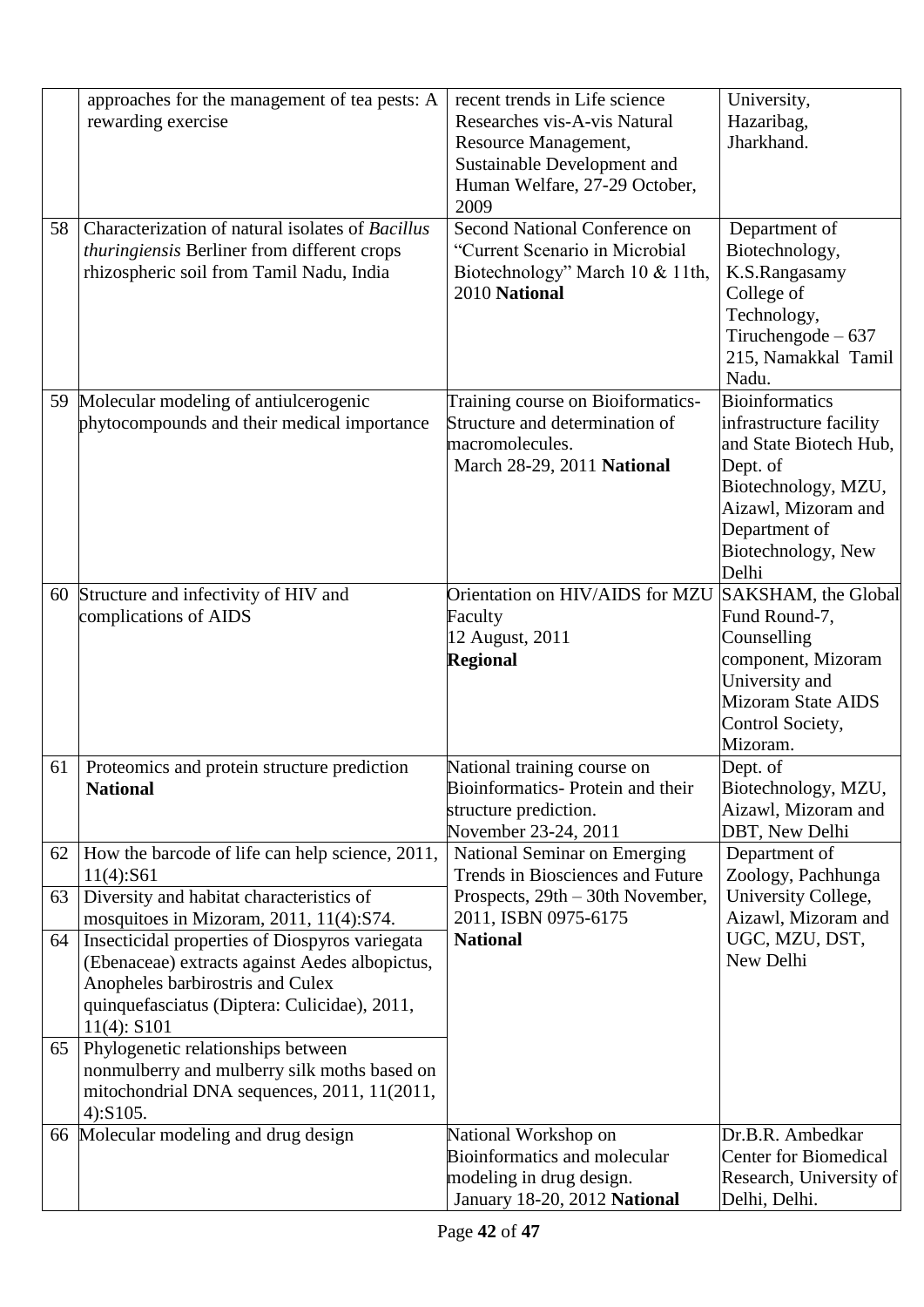| 67                   | Habitats and species composition of<br>mosquitoes in Mizoram, India                                                                                                                                                                                                                                                                                                                                               | Environment, Biodiversity, Veda<br>and Traditional Systems, 10th -                                        | Department of<br>Zoology, MZU,                                                                                                                                                                                                           |
|----------------------|-------------------------------------------------------------------------------------------------------------------------------------------------------------------------------------------------------------------------------------------------------------------------------------------------------------------------------------------------------------------------------------------------------------------|-----------------------------------------------------------------------------------------------------------|------------------------------------------------------------------------------------------------------------------------------------------------------------------------------------------------------------------------------------------|
| 68<br>69<br>70<br>71 | DNA barcoding of Danaus chrysipus and<br>Tirumala septentrionis (Nymphalidae:<br>Danainae) and Comparative evolutionary<br>analysis of butterfly species using cytochrome<br>oxidase I<br>Homology modelng of dipteran specific Cry<br>proteins.<br>Morphometric analysis and comparison of mt<br>genomes of wild silk moths.<br>Influence of botanicals on the growth,<br>development and economic parameters of | 12th April, 2012<br><b>National</b>                                                                       | $MANU -$<br><b>International Council</b><br>for Man and Nature,<br>Asia Chapter, and<br>Action for<br>Sustainable,<br>Efficatious<br>Development and<br>Awareness (ASEA),<br>Rishikesh,<br>Uttarakhand                                   |
|                      | mulberry silkworm. EBVT-PP-20.                                                                                                                                                                                                                                                                                                                                                                                    |                                                                                                           |                                                                                                                                                                                                                                          |
| 72                   | Morphological and molecular studies of<br>Heliconiinae butterflies in Mizoram through<br>RAPD-PCR techniques. EBVT-PP-21                                                                                                                                                                                                                                                                                          | Environment, Biodiversity, Veda<br>and Traditional Systems, 10th -<br>12th April, 2012<br><b>National</b> | Department of<br>Zoology, MZU,<br>$MANU -$<br><b>International Council</b><br>for Man and Nature,<br>Asia Chapter, and<br>Action for<br>Sustainable,<br>Efficatious<br>Development and<br>Awareness (ASEA),<br>Rishikesh,<br>Uttarakhand |
| 73                   | Evolutionary pattern in the mitochondrial<br>cytochrome oxidize I gene in butterflies.                                                                                                                                                                                                                                                                                                                            | National Workshop on Molecular<br>Phylogenetics and Evolution<br>26-28 November, 2012 National            | DBT, New Delhi &<br><b>DBT-BIF Centre,</b><br>Department of<br>Biotechnology,<br>Mizoram University,<br>Aizawl, Mizoram                                                                                                                  |
| 74                   | Molecular modeling studies of non-<br>azadirachtin limonoids against ecdysone<br>receptor of Helicoverpa armigera (Hubner)<br>(Lepidoptera: Noctuidae).                                                                                                                                                                                                                                                           | National Workshop on Structure<br><b>Determination of Macromolecules</b><br>26-28 March, 2013 National    | DBT, New Delhi &<br>DBT-BIF Centre,<br>Department of<br>Biotechnology,<br>Mizoram University,<br>Aizawl, Mizoram                                                                                                                         |

# **E) (iii) Invited Lectures and chairpersonships at National or International conference/seminar,etc.**

| SI. Title of Lecture/ Academic  | <b>Title of Conference/ Seminar (Whether)</b> | <b>Organised by</b>         |
|---------------------------------|-----------------------------------------------|-----------------------------|
| <b>No</b> Session               | international/ national regional/ local)      |                             |
| 1 Improving the abundance and   | Seminar on Recent trends in biological        | <b>Rain Forest Research</b> |
| efficiency of biocontrol agents | control of insect pests and diseases of       | Institute, ICFRE, Jorhat,   |
| through novel approaches.       | forestry importance, 18-19 September          | Assam and DST, New          |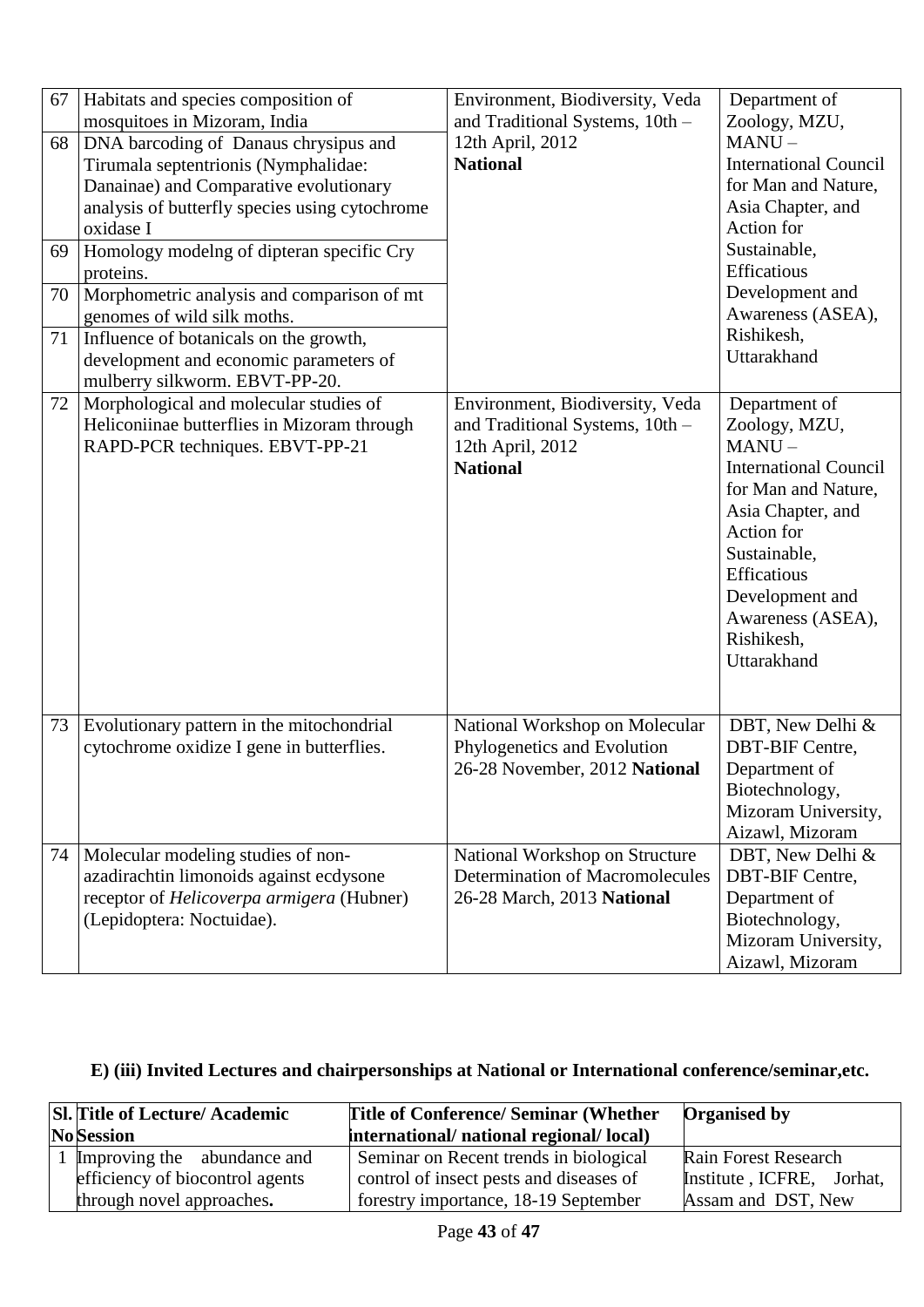|        |                                                                                            | 2006.<br><b>National</b>                                                                                                                       | Delhi                                                                                                                         |
|--------|--------------------------------------------------------------------------------------------|------------------------------------------------------------------------------------------------------------------------------------------------|-------------------------------------------------------------------------------------------------------------------------------|
|        | 2 Current Scenario of tea pests in NE<br>India and their management                        | <b>Plantation Crops Symposium 2006</b><br>Placrosym XVII, 5-8 December, 2006<br><b>National</b>                                                | Spices Board, Kochi                                                                                                           |
|        | 3 Biological databases                                                                     | DBT funded training course on<br>Bioinformatics - concepts and<br>application, 26-27 February, 2009.<br><b>National</b>                        | Department of Animal<br>Breeding and Genetics,<br>CVSc & AH, Central<br>Agricultural University,<br>Selesih, Aizawl, Mizoram. |
|        | 4 Basic Concepts of systematics and<br>their applications                                  | Training course on Bioinformatics-<br>General Concepts and applications, 26-27<br>March, 2009<br><b>National</b>                               | BTIS centre, Department<br>Biotechnology,<br>of<br>University,<br>Mizoram<br>Aizawl, Mizoram.                                 |
| 5      | <b>Bioinformatics tools</b>                                                                | National seminar on state inclusive<br>growth in NE India with reference to the<br>emerging national pattern [26-27 October<br>2009] National  | Margherita College,<br>Tinsukia, Assam                                                                                        |
|        | 6 Biopesticides and their utility                                                          | UGC-Orientation course, School of Earth,<br>Forestry and Environmental Sciences and<br>Life Sciences on 5-30, October 2009.<br><b>National</b> | <b>Mizoram University</b>                                                                                                     |
| $\tau$ | Sequencing to database and                                                                 | <b>Bioinformatics Current Approaches And</b>                                                                                                   | <b>BTIS</b> centre, Department of                                                                                             |
|        | database analysis<br>8 Hands on session on sequencing to<br>database and database analysis | Applications (27 Nov. 2009] National                                                                                                           | Biotechnology, Mizoram<br>University, Aizawl,<br>Mizoram.                                                                     |
| 9      | Chairperson- National seminar<br>(10 March 2010)                                           | Remote Sensing, GIS and GPS application<br>in natural resource management (10 March<br>2010) National                                          | Department of Botany,<br>Mizoram University,<br>Mizoram                                                                       |
|        | 10 Basics in bioinformatics                                                                | Basics of Bioinformatics - An Over view<br>29 - 30 March 2010]<br><b>National</b>                                                              | <b>BTIS</b> centre, Department of<br>Biotechnology, Mizoram<br>University, Aizawl,                                            |
|        | 11 Understanding and use of<br>databases                                                   |                                                                                                                                                | Mizoram.                                                                                                                      |
| 12     | Use of online                                                                              | An Introduction to Bioinformatics                                                                                                              | DBT, New Delhi and St.                                                                                                        |
| 13     | tools<br><b>Bioinformatics</b><br>Tools in Genome<br>Research                              | workshop on Bioinformatics-A<br>Computational approach to Biological<br>information, $27 - 29$ July, $2010$ National                           | Edmund's College, BIF,<br>Shillong                                                                                            |
| 14     | Bioterrorism                                                                               | Refresher course in Physical Sciences and<br>Engineering Technology, 18 August - 9<br>September, 2010.<br><b>National</b>                      | Department of Physics,<br><b>UGC Academic Staff</b><br>College, Mizoram<br>University,<br>Aizawl, Mizoram                     |
|        | 15 Phylogenetic analysis                                                                   | Refresher Course in Life Science, 9                                                                                                            | Department of Zoology,                                                                                                        |
| 16     | Demonstration of Phylogenetic<br>analysis                                                  | September $-1$ October, 2010<br><b>National</b>                                                                                                | <b>UGC</b> Academic Staff<br>College, Mizoram                                                                                 |
| 17     | Bioinformatics tools- practicals                                                           |                                                                                                                                                | University, Aizawl,                                                                                                           |
|        | 18 Biopesticides and their commercial                                                      |                                                                                                                                                | Mizoram                                                                                                                       |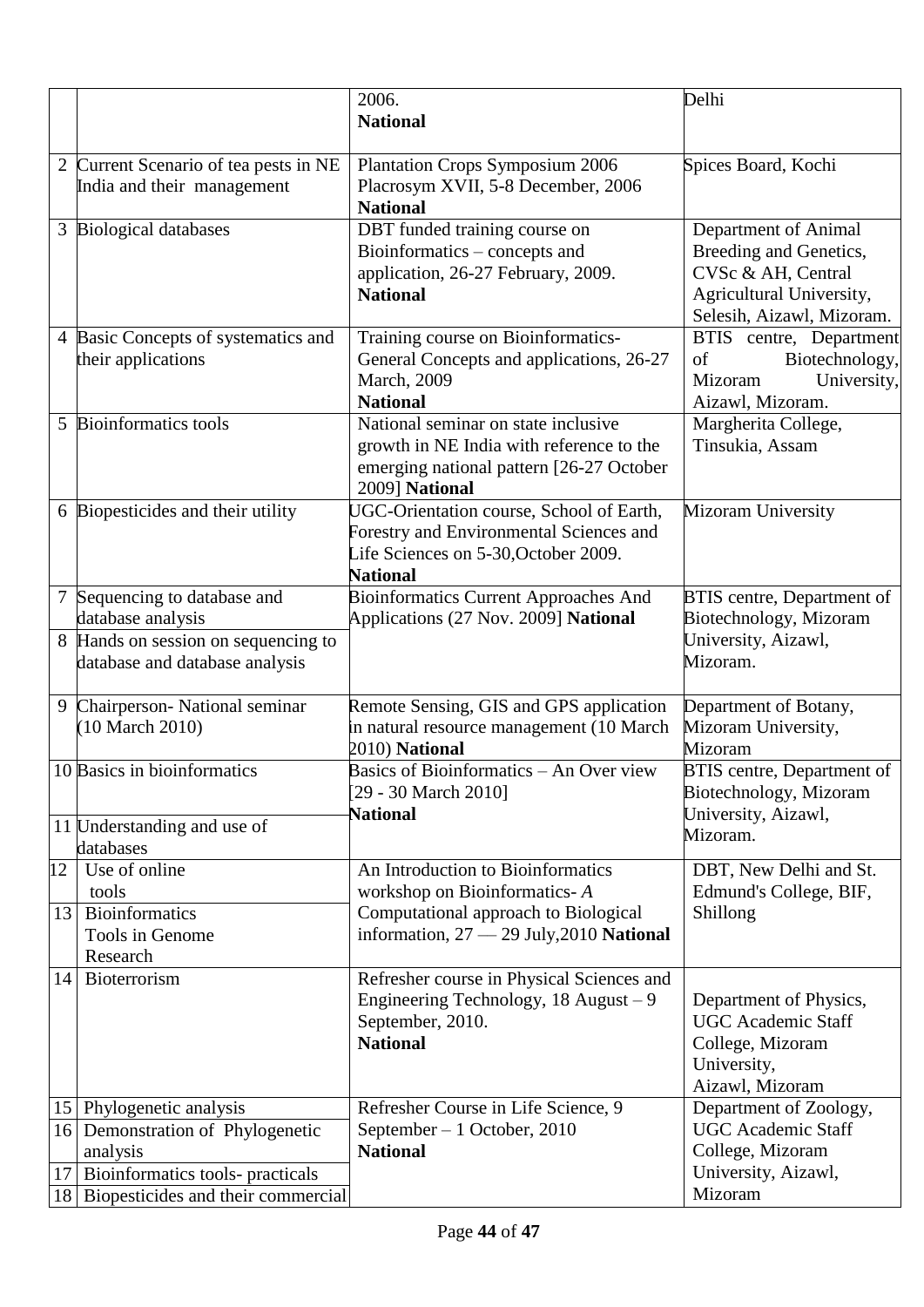|    | utility                                                                            |                                                                       |                                                           |
|----|------------------------------------------------------------------------------------|-----------------------------------------------------------------------|-----------------------------------------------------------|
| 19 | Use of Biostatistics softwares                                                     |                                                                       |                                                           |
| 20 | Prediction of Protein structure                                                    | Training course on "An introduction to                                | <b>Bioinformatics</b>                                     |
| 21 | Homology modeling                                                                  | Bioinformatics", 12 March, 2011                                       | infrastructure facility and                               |
|    |                                                                                    | <b>National</b>                                                       | State Biotech Hub, Dept.                                  |
|    |                                                                                    |                                                                       | of Biotechnology, MZU,                                    |
|    |                                                                                    |                                                                       | Aizawl, Mizoram and                                       |
| 22 |                                                                                    |                                                                       | DBT, New Delhi                                            |
|    | Ramachandran plot and Protein<br>structure prediction                              | National Workshop on Bioinformatics -<br>Structure & Determination of | DBT, New Delhi & DBT-<br><b>BIF Centre, Department of</b> |
|    |                                                                                    | Macromolecules                                                        | Biotechnology, Mizoram                                    |
|    |                                                                                    | 28-29 March, 2011                                                     | University, Aizawl,                                       |
|    |                                                                                    |                                                                       | Mizoram                                                   |
| 23 | Hydrophobicity and their                                                           | National Workshop on Bioinformatics -                                 | DBT, New Delhi & DBT-                                     |
|    | significance in protein structure                                                  | Proteins and their structure prediction                               | BIF Centre, Department of                                 |
|    | prediction                                                                         | 23-24 November, 2011                                                  | Biotechnology, Mizoram                                    |
|    |                                                                                    |                                                                       | University, Aizawl,                                       |
|    |                                                                                    |                                                                       | Mizoram                                                   |
|    | 24 Isolation of plant genomic DNA $\&$                                             | Recent Advances in Medicinal and                                      | Department of Horticulture,                               |
|    | PCR amplification                                                                  | Aromatic Plants, 11-25 April 2011                                     | <b>Aromatic Medicinal Plants,</b>                         |
|    | 25 PCR amplification & Agarose gel                                                 | <b>National</b>                                                       | CSIR, NABARD and MZU                                      |
|    | electrophoresis (practical session)<br>26 How the Barcode of Life Can Help         | National Seminar on Emerging Trends in                                | Department of Zoology,                                    |
|    | Science                                                                            | Biosciences and Future Prospects, 29th -                              | Pachhunga University                                      |
|    |                                                                                    | 30th November, 2011                                                   | College, Aizawl, Mizoram,                                 |
|    |                                                                                    | <b>National</b>                                                       | UGC and NEC, Shillong.                                    |
| 27 | DNA barcoding 8/2/2012                                                             | Refresher Course in Life Science, 8-28                                | Department of Zoology,                                    |
| 28 | Molecular modelling and protein                                                    | February, 2012                                                        | Academic Staff College,                                   |
|    | structure prediction 9/2/2012                                                      | <b>National</b>                                                       | Mizoram University,                                       |
| 29 | Modeling of HSG and protein by                                                     |                                                                       | Aizawl, Mizoram                                           |
|    | using Autodock 11/2/2012                                                           |                                                                       |                                                           |
|    | 30 Bioinformatics practicals<br>22/2/2012                                          |                                                                       |                                                           |
|    | 31 Chair person – National Seminar –                                               | Environment, Biodiversity, Veda and                                   | Department of Zoology,                                    |
|    | Biodiversity and conservation                                                      | Traditional Systems, 10th - 12th April, 2012MZU, MANU -               |                                                           |
|    | session.                                                                           | <b>National</b>                                                       | <b>International Council for</b>                          |
|    | 11/04/2012                                                                         |                                                                       | Man and Nature, Asia                                      |
|    |                                                                                    |                                                                       | Chapter, and Action for                                   |
|    |                                                                                    |                                                                       | Sustainable, Efficatious                                  |
|    |                                                                                    |                                                                       | Development and                                           |
|    |                                                                                    |                                                                       | Awareness (ASEA),                                         |
|    |                                                                                    |                                                                       | Rishikesh, Uttarakhand and                                |
|    |                                                                                    |                                                                       | DBT, New Delhi                                            |
|    | 32 Geomorphometric variations in a                                                 | National seminar on Recent Trends in                                  | Central MUGA and ERI                                      |
|    | wild morph of Antheraea                                                            | Research and Development in MUGA                                      | Research & Training                                       |
|    |                                                                                    |                                                                       |                                                           |
|    | assamensis (Lepidoptera:                                                           | culture- Ideas and action.                                            | Institute, Jorhat & Muga                                  |
|    | Saturniidae: Saturnii) from                                                        | <b>National</b>                                                       | Silkworm Seed                                             |
|    | Mizoram                                                                            |                                                                       | Organization, Guwahati,                                   |
|    | 03/05/2012                                                                         | Short term course on instrumentation in                               | May 3-4, 2012.<br>UGC-Academic Staff                      |
|    | structure, properties<br>$33$ Proteins $-$<br>bySDS-<br>separation<br>and<br>their | Science                                                               | college, MZU, 6-10                                        |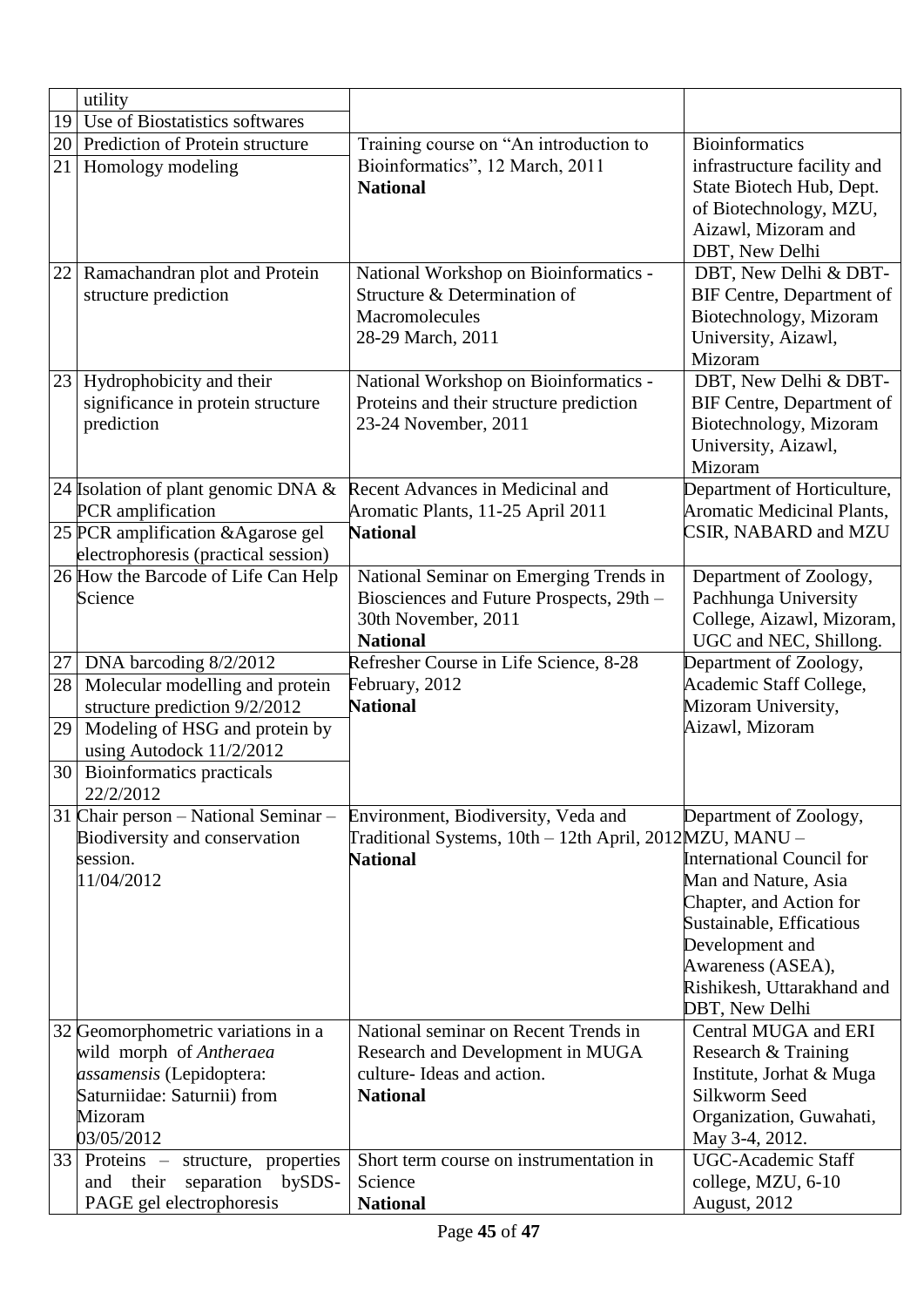|    | 07/08/2012                                                               |                                                                                                            |                                                                                                                                              |
|----|--------------------------------------------------------------------------|------------------------------------------------------------------------------------------------------------|----------------------------------------------------------------------------------------------------------------------------------------------|
| 34 | Hands on session on SDS-PAGE<br>08/08/2012                               |                                                                                                            |                                                                                                                                              |
|    | $35$ Protein and proteomics –<br>principles and challenges<br>10/01/2013 | National level seminar on Applications of<br><b>Biology to Human Welfare</b><br><b>National</b>            | Sri Ganesh College of Arts<br>and Science, Salem, 10<br>January, 2013                                                                        |
|    | 36 Bt toxins and their potential in<br>insect management<br>30/01/2013   | Special Lecture series- PUMIC- Periyar<br>University Microbiology Club<br><b>National</b>                  | Periyar University<br>Microbiology Club, Dept.<br>of Microbiology, Periyar<br>University, Salem, 30<br>January, 2013.                        |
| 37 | Basics and Applications of DNA<br>barcoding of Life<br>15/02/2013        | National conference on Innovative<br>Approaches in Biosciences-<br>MICROMEET 2013<br><b>National</b>       | Department of<br>Microbiology, Sree<br>Narayana Guru College,<br>Coimbatore, 15 February,<br>2013                                            |
| 38 | Proteins and Proteomics -<br>Principles and Challenges<br>28/03/2013     | Refresher Course in Life Sciences (26<br>March - 15 April, 2013)<br><b>National</b>                        | Departments of Forestry,<br>Botany and Zoology,<br><b>UGC</b> Academic Staff                                                                 |
|    | 39 Sequence alignment<br>12/04/2013                                      |                                                                                                            | College, Miizoram<br>University, Aizawl,                                                                                                     |
|    | $40$ BLAST,<br><b>FASTA</b><br><b>MSA</b><br>$\&$<br>12/04/2013          |                                                                                                            | Mizoram                                                                                                                                      |
|    | 41 Hands on session on BLAST,<br>FASTA & MSA 12/04/2013                  |                                                                                                            |                                                                                                                                              |
| 42 | Maintenance of albino Swiss mice<br>and albino Wistar rats               | One day seminar on Animal welfare and<br>ethics $6^{\text{th}}$ June 2013<br><b>Regional</b>               | RIPANS,<br>Aizawl<br>and<br>CPCSEA, New Delhi                                                                                                |
| 43 | Sequence to database and<br>database to sequence 8 June 2013             | A primer in bioinformatics and<br>biotechnology to school students, 8 June<br>2013<br><b>National</b>      | Bioinformatics<br>infrastructure facility and<br>State Biotech Hub, Dept.<br>of Biotechnology, MZU,<br>Aizawl, Mizoram and<br>DBT, New Delhi |
| 44 | Next generation sequencing-An<br>overview 31.01.2014                     | National Workshop on Recent trends in<br>Microbiology and Biotechnology, 31 Jan<br>2014<br><b>National</b> | Selvam Arts and Science<br>College, Namakkal,<br>Tamilnadu                                                                                   |
| 45 | Molecular modeling of drugs                                              | Refresher course in Physical Sciences                                                                      | <b>UGC</b> Academic Staff                                                                                                                    |
|    | 46 SDS-PAGE & 2D-gel                                                     | held from 11 March to 31 March 2014                                                                        | College, MZU and School                                                                                                                      |
| 47 | electrophoresis<br><b>Basics of Proteomics</b>                           | <b>National</b>                                                                                            | of Physical Sciences, MZU                                                                                                                    |
| 48 | Proteomics: Basic principles and                                         | Refresher course in Life Sciences held                                                                     | <b>UGC Academic Staff</b>                                                                                                                    |
|    | overview 05/04/2014                                                      | from 26 March to 15 April 2014                                                                             | College, MZU and                                                                                                                             |
| 49 | Next generation sequencing:<br>Principles and Challenges<br>12/04/2014   | <b>National</b>                                                                                            | Department of Forestry,<br>Mizoram University,<br>Aizawl, Mizoram                                                                            |
| 50 | Biological disaster-I                                                    | Disaster management held from 18 <sup>th</sup> July                                                        | <b>UGC</b> Academic Staff                                                                                                                    |
| 51 | Biological disaster-II                                                   | to 7 <sup>th</sup> August, 2014 National                                                                   | College, MZU                                                                                                                                 |
| 52 | Molecular modeling<br>and<br>drug                                        | Life<br>Applied<br>Popular<br>Lectures<br>in                                                               | Department of Zoology,                                                                                                                       |